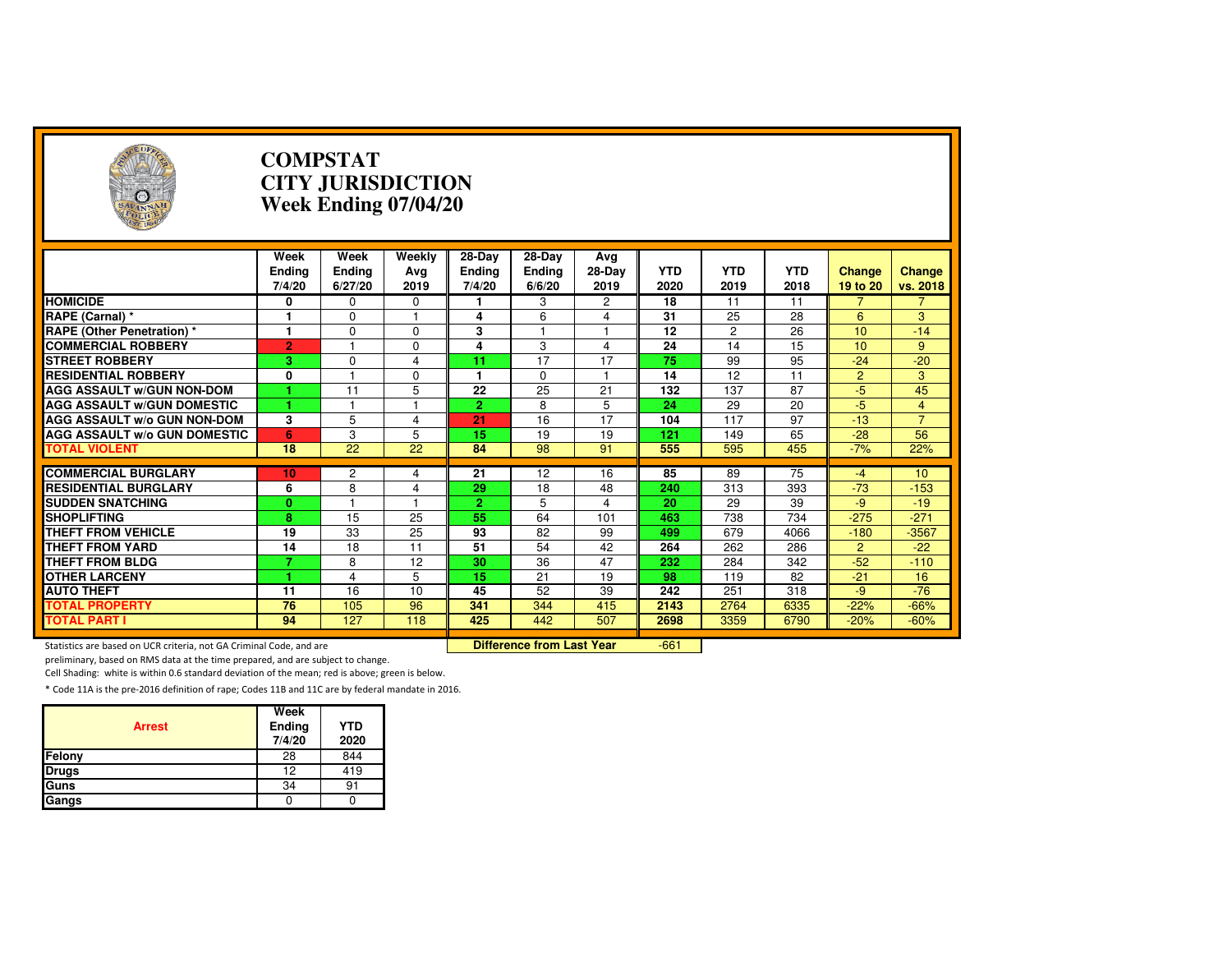

#### **COMPSTATNORTH PRECINCTWeek Ending 07/04/20**

#### **PRECINCT COMMANDER:**

**CAPT. CARY HILL**



|                                     | Week<br><b>Endina</b><br>7/4/20 | Week<br>Endina<br>6/27/20 | Weekly<br>Avg<br>2019 | $28-Dav$<br><b>Ending</b><br>7/4/20 | 28-Day<br><b>Endina</b><br>6/6/20 | Avg<br>28-Day<br>2019 | <b>YTD</b><br>2020 | <b>YTD</b><br>2019 | <b>YTD</b><br>2018       | <b>Change</b><br>19 to 20 | <b>Change</b><br>vs. 2018 |
|-------------------------------------|---------------------------------|---------------------------|-----------------------|-------------------------------------|-----------------------------------|-----------------------|--------------------|--------------------|--------------------------|---------------------------|---------------------------|
| <b>HOMICIDE</b>                     | 0                               | 0                         | $\Omega$              | 0                                   | $\Omega$                          | $\Omega$              | 3                  | 3                  | 2                        | 0                         |                           |
| RAPE (Carnal) *                     | $\mathbf 0$                     | $\Omega$                  | $\Omega$              | $\bf{0}$                            | 3                                 | 1                     | 12                 | 6                  | $\overline{\phantom{a}}$ | 6                         | 5                         |
| <b>RAPE (Other Penetration) *</b>   | $\bf{0}$                        | $\Omega$                  | $\Omega$              | ٠                                   | $\Omega$                          | $\Omega$              | $\overline{2}$     |                    | 3                        | и                         | $-1$                      |
| <b>COMMERCIAL ROBBERY</b>           | 0                               | $\Omega$                  | $\Omega$              | ٠                                   | $\Omega$                          | 1                     | 3                  |                    | 5                        | $\overline{2}$            | $-2$                      |
| <b>STREET ROBBERY</b>               | $\bf{0}$                        | $\Omega$                  |                       | 3.                                  | 5                                 | 5                     | 22                 | 28                 | 28                       | $-6$                      | $-6$                      |
| <b>RESIDENTIAL ROBBERY</b>          | $\mathbf{0}$                    | $\Omega$                  | $\Omega$              | 0                                   | $\Omega$                          | $\Omega$              | 4                  | 3                  | 5                        |                           | -1                        |
| <b>AGG ASSAULT W/GUN NON-DOM</b>    | $\bf{0}$                        | 3                         |                       | $\overline{7}$                      | $\overline{7}$                    | 4                     | 38                 | 36                 | 23                       | $\overline{2}$            | 15                        |
| <b>AGG ASSAULT W/GUN DOMESTIC</b>   | $\mathbf{0}$                    | $\Omega$                  | $\Omega$              | $\bf{0}$                            | 3                                 |                       | 7                  |                    | 5                        | 6                         | $\overline{2}$            |
| <b>AGG ASSAULT W/o GUN NON-DOM</b>  | 1                               | $\overline{c}$            |                       | 6                                   | 3                                 | 6                     | 27                 | 40                 | 31                       | $-13$                     | $-4$                      |
| <b>AGG ASSAULT W/o GUN DOMESTIC</b> | 3                               |                           |                       | 4                                   | 3                                 | 5                     | 19                 | 34                 | 18                       | $-15$                     | и                         |
| <b>TOTAL VIOLENT</b>                | 4                               | 6                         | 6                     | 22                                  | 24                                | 24                    | 137                | 153                | 127                      | $-10%$                    | $\frac{8}{6}$             |
|                                     |                                 |                           |                       |                                     |                                   |                       |                    |                    |                          |                           |                           |
| <b>COMMERCIAL BURGLARY</b>          | 4                               | 0                         |                       | 8                                   | 6                                 | 4<br>$\overline{7}$   | 29                 | 17                 | 17                       | 12                        | 12 <sup>2</sup>           |
| <b>RESIDENTIAL BURGLARY</b>         | 0                               | 3                         |                       | 6                                   | 5                                 | 1                     | 52                 | 48                 | 44                       | $\overline{4}$<br>4       | 8                         |
| <b>SUDDEN SNATCHING</b>             | $\bf{0}$                        |                           | $\Omega$              | $\overline{2}$                      | 3                                 |                       | 12                 | 11                 | 21                       |                           | -9                        |
| <b>SHOPLIFTING</b>                  | $\bf{0}$                        | 3                         | 3                     | 9                                   | 17                                | 12                    | 78                 | 78                 | 144                      | $\Omega$                  | $-66$                     |
| THEFT FROM VEHICLE                  | 3                               | $\overline{\mathbf{4}}$   | 6                     | 21                                  | 21                                | 24                    | 96                 | 158                | 120                      | $-62$                     | $-24$                     |
| <b>THEFT FROM YARD</b>              | 6                               | $\overline{4}$            | 3                     | 16                                  | 12                                | 11                    | 73                 | 62                 | 77                       | 11                        | $-4$                      |
| <b>THEFT FROM BLDG</b>              | 4                               |                           | 3                     | 4                                   | 5                                 | 11                    | 40                 | 64                 | 94                       | $-24$                     | $-54$                     |
| <b>OTHER LARCENY</b>                | $\bf{0}$                        |                           |                       | $\overline{2}$                      | 5                                 | 4                     | 19                 | 18                 | 17                       | 1.                        | $\overline{2}$            |
| <b>AUTO THEFT</b>                   | 3                               |                           | 2                     | 7                                   | $\overline{7}$                    | 8                     | 48                 | 36                 | 58                       | 12                        | $-10$                     |
| <b>TOTAL PROPERTY</b>               | 17                              | 18                        | 19                    | 75                                  | 81                                | 82                    | 447                | 492                | 592                      | $-9%$                     | $-24%$                    |
| <b>TOTAL PART I</b>                 | 21                              | $\overline{24}$           | 25                    | 97                                  | 105                               | 106                   | 584                | 645                | 719                      | $-9%$                     | $-19%$                    |

Statistics are based on UCR criteria, not GA Criminal Code, and are **Difference from Last Year** 

-61

preliminary, based on RMS data at the time prepared, and are subject to change.

Cell Shading: white is within 0.6 standard deviation of the mean; red is above; green is below.

| <b>Arrests</b> | Week<br>Ending<br>7/4/20 | <b>YTD</b><br>2020 |
|----------------|--------------------------|--------------------|
| Felony         | 6                        | 207                |
| <b>Drugs</b>   | 2                        | 106                |
| <b>Guns</b>    |                          | 30                 |
| Gangs          |                          |                    |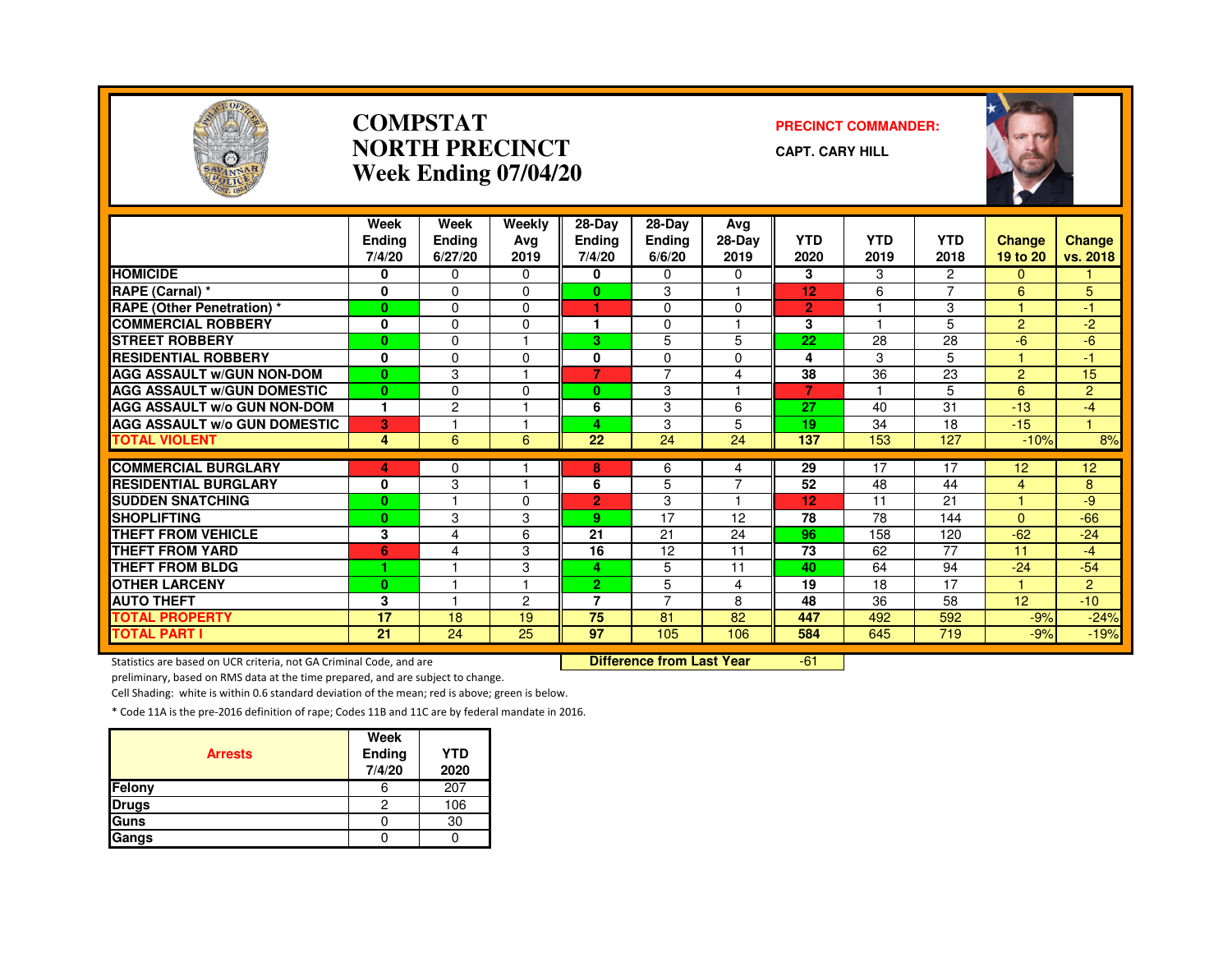

#### **COMPSTATCENTRAL PRECINCTWeek Ending 07/04/20**

#### **PRECINCT COMMANDER:**

**CAPT. TONYA REID**



|                                     | Week<br><b>Ending</b><br>7/4/20 | Week<br><b>Ending</b><br>6/27/20 | Weekly<br>Ava<br>2019 | 28-Day<br><b>Ending</b><br>7/4/20 | 28-Day<br><b>Ending</b><br>6/6/20 | Avg<br>28-Day<br>2019 | <b>YTD</b><br>2020 | <b>YTD</b><br>2019 | <b>YTD</b><br>2018 | <b>Change</b><br>19 to 20 | <b>Change</b><br>vs. 2018 |
|-------------------------------------|---------------------------------|----------------------------------|-----------------------|-----------------------------------|-----------------------------------|-----------------------|--------------------|--------------------|--------------------|---------------------------|---------------------------|
| <b>HOMICIDE</b>                     | 0                               | $\mathbf{0}$                     | 0                     |                                   |                                   | $\Omega$              | 10                 | $\overline{2}$     | $\Omega$           | 8                         | 10 <sup>°</sup>           |
| <b>RAPE (Carnal) *</b>              | $\bf{0}$                        | $\Omega$                         | $\Omega$              | 0                                 | 3                                 |                       | 9                  | $\overline{7}$     | 8                  | $\overline{2}$            | 1                         |
| <b>RAPE (Other Penetration) *</b>   | 1                               | $\Omega$                         | 0                     | 1                                 | $\Omega$                          | $\Omega$              | $\mathbf{2}$       |                    | 8                  | и                         | $-6$                      |
| <b>COMMERCIAL ROBBERY</b>           |                                 | $\Omega$                         | 0                     | ٠                                 |                                   | 2                     | 4                  | 5                  | 3                  | $-1$                      |                           |
| <b>STREET ROBBERY</b>               | $\overline{2}$                  | $\Omega$                         |                       | 4                                 | $\overline{7}$                    | 5                     | 24                 | 30                 | 26                 | -6                        | $-2$                      |
| <b>RESIDENTIAL ROBBERY</b>          | 0                               | $\Omega$                         | $\Omega$              | 0                                 | $\mathbf 0$                       | $\Omega$              | 5                  | 3                  | 3                  | $\overline{2}$            | $\overline{2}$            |
| <b>AGG ASSAULT W/GUN NON-DOM</b>    | $\bf{0}$                        | 4                                | $\overline{c}$        | 4                                 | $\overline{7}$                    | $\overline{7}$        | $\overline{35}$    | 45                 | 35                 | $-10$                     | $\Omega$                  |
| <b>AGG ASSAULT W/GUN DOMESTIC</b>   | $\bf{0}$                        |                                  | 0                     | 4                                 |                                   |                       | 5                  | 9                  | 9                  | $-4$                      | $-4$                      |
| <b>AGG ASSAULT W/o GUN NON-DOM</b>  | 1                               | $\Omega$                         |                       | 6                                 |                                   | 4                     | 23                 | 27                 | 24                 | $-4$                      | -1                        |
| <b>AGG ASSAULT w/o GUN DOMESTIC</b> | и                               | $\Omega$                         |                       | 3                                 | 6                                 | 5                     | 35                 | 41                 | 19                 | $-6$                      | 16                        |
| <b>TOTAL VIOLENT</b>                | 6                               | 5                                | 6                     | 21                                | 27                                | 26                    | 152                | 170                | 135                | $-11%$                    | 13%                       |
|                                     |                                 |                                  |                       |                                   |                                   |                       |                    |                    |                    |                           |                           |
| <b>COMMERCIAL BURGLARY</b>          | $\overline{2}$<br>1             | $\overline{c}$                   |                       | 6                                 | $\overline{2}$                    | 6                     | 24                 | 23                 | 22                 |                           | $\overline{2}$            |
| <b>RESIDENTIAL BURGLARY</b>         |                                 | $\Omega$                         |                       | 6                                 | 3                                 | 16                    | 77                 | 100                | 114                | $-23$                     | $-37$                     |
| <b>SUDDEN SNATCHING</b>             | $\bf{0}$                        | $\Omega$                         | 0                     | $\mathbf{0}$                      |                                   |                       | 3                  | 4                  | 6                  | -1                        | -3                        |
| <b>SHOPLIFTING</b>                  | $\overline{2}$                  | $\overline{c}$<br>$\overline{ }$ | 5                     | 10                                | 19                                | 19                    | 89                 | 120                | 90                 | $-31$                     | $-1$                      |
| <b>THEFT FROM VEHICLE</b>           | 4                               |                                  | 6                     | 24                                | 22                                | 25                    | 110                | 157                | 3628               | $-47$                     | $-3518$                   |
| <b>THEFT FROM YARD</b>              | 5                               | 5                                | 4                     | 14                                | 17                                | 15                    | 82                 | 99                 | 86                 | $-17$                     | $-4$                      |
| THEFT FROM BLDG                     | $\mathbf{2}$                    | 3                                | 3                     | 9                                 | 15                                | 10                    | 60                 | 65                 | 93                 | $-5$                      | $-33$                     |
| <b>OTHER LARCENY</b>                | $\bf{0}$                        |                                  | $\overline{c}$        | 3.                                | 5                                 | 7                     | 28                 | 42                 | 19                 | $-14$                     | 9                         |
| <b>AUTO THEFT</b>                   | 3                               | $\overline{7}$                   | $\overline{2}$        | 14                                | 13                                | 10                    | 80                 | 69                 | 103                | 11                        | $-23$                     |
| <b>TOTAL PROPERTY</b>               | 19                              | 27                               | 24                    | 86                                | 97                                | 107                   | 553                | 679                | 4161               | $-19%$                    | $-87%$                    |
| <b>TOTAL PART I</b>                 | 25                              | 32                               | 30                    | 107                               | 124                               | 133                   | 705                | 849                | 4296               | $-17%$                    | $-84%$                    |

Statistics are based on UCR criteria, not GA Criminal Code, and are **Difference from Last Year** 

-144

preliminary, based on RMS data at the time prepared, and are subject to change.

Cell Shading: white is within 0.6 standard deviation of the mean; red is above; green is below.

| <b>Arrests</b> | Week<br>Ending<br>7/4/20 | <b>YTD</b><br>2020 |
|----------------|--------------------------|--------------------|
| Felony         | 16                       | 323                |
| <b>Drugs</b>   | 10                       | 191                |
| Guns           | 34                       | 34                 |
| Gangs          |                          |                    |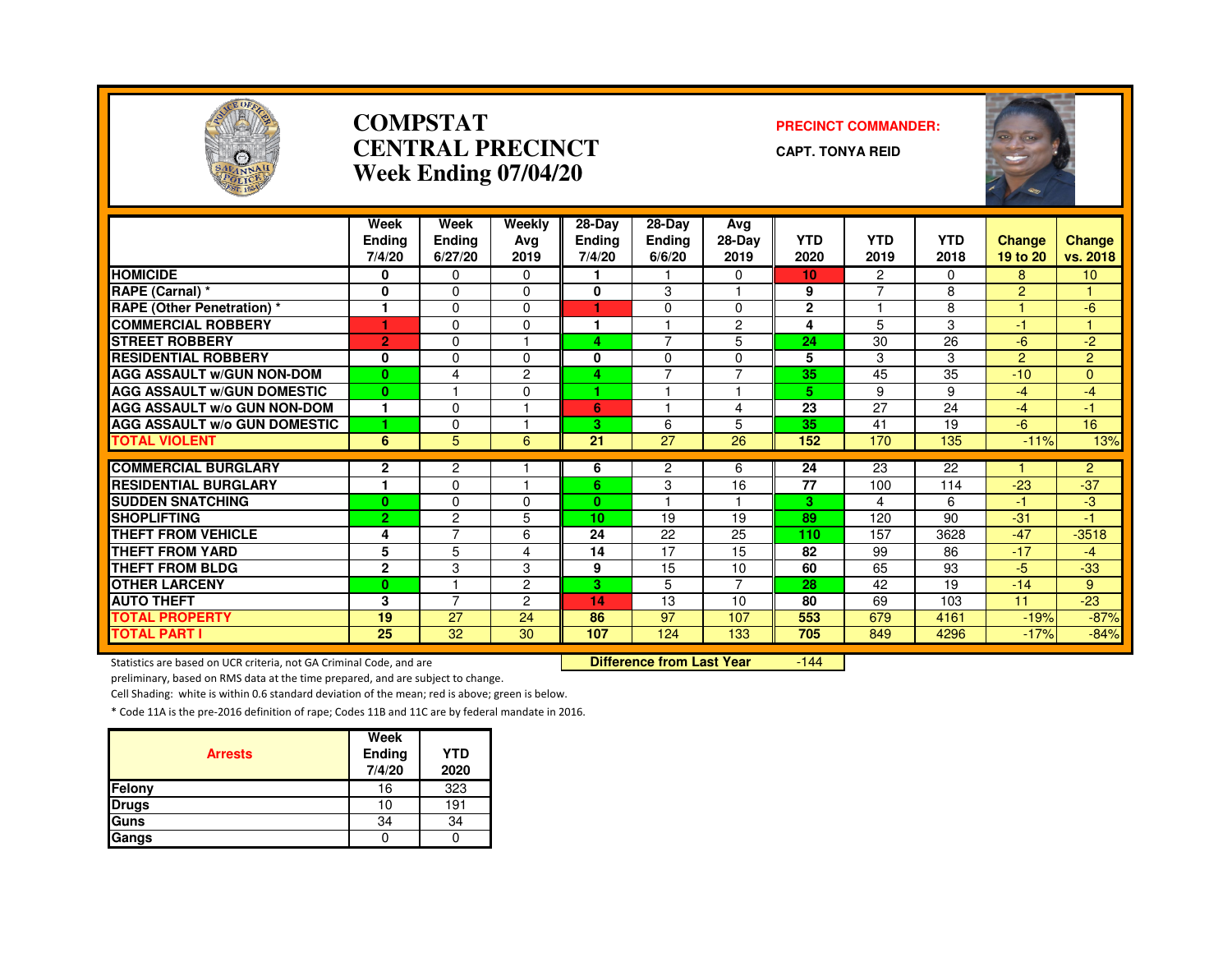

#### **COMPSTATSOUTH PRECINCTWeek Ending 07/04/20**

#### **PRECINCT COMMANDER:**

**CAPT. MICHELLE HALFORD**



|                                               | Week<br><b>Endina</b><br>7/4/20 | Week<br>Ending<br>6/27/20 | Weekly<br>Ava<br>2019 | 28-Day<br><b>Ending</b><br>7/4/20 | 28-Day<br><b>Ending</b><br>6/6/20 | Avg<br>28-Day<br>2019   | <b>YTD</b><br>2020 | <b>YTD</b><br>2019 | <b>YTD</b><br>2018 | <b>Change</b><br>19 to 20 | Change<br>vs. 2018 |
|-----------------------------------------------|---------------------------------|---------------------------|-----------------------|-----------------------------------|-----------------------------------|-------------------------|--------------------|--------------------|--------------------|---------------------------|--------------------|
| <b>HOMICIDE</b>                               | 0                               | $\Omega$                  | $\Omega$              | 0                                 |                                   |                         | $\overline{2}$     | 5                  | $\overline{2}$     | $-3$                      | $\Omega$           |
| RAPE (Carnal) *                               |                                 | $\Omega$                  | $\Omega$              | 4                                 | $\Omega$                          |                         | 10                 | 6                  | 6                  | $\overline{4}$            | $\overline{4}$     |
| <b>RAPE (Other Penetration)</b> *             | $\bf{0}$                        | $\Omega$                  | $\Omega$              | 1                                 | $\Omega$                          | $\Omega$                | 5                  | 0                  | 11                 | 5                         | -6                 |
| <b>COMMERCIAL ROBBERY</b>                     |                                 |                           | $\Omega$              | $\mathbf{2}$                      | $\overline{c}$                    |                         | 13                 | 6                  | 5                  | $\overline{7}$            | 8                  |
| <b>STREET ROBBERY</b>                         | $\bf{0}$                        | $\Omega$                  |                       | 0                                 | 3                                 | 3                       | 15                 | 18                 | 19                 | -3                        | $-4$               |
| <b>RESIDENTIAL ROBBERY</b>                    | 0                               |                           | $\Omega$              |                                   | $\Omega$                          | $\Omega$                | 4                  | 3                  | 2                  |                           | 2                  |
| <b>AGG ASSAULT W/GUN NON-DOM</b>              | $\mathbf{0}$                    | $\overline{c}$            |                       | 8                                 | 6                                 | 3                       | 32                 | 23                 | 4                  | 9                         | 28                 |
| <b>AGG ASSAULT W/GUN DOMESTIC</b>             | $\bf{0}$                        | $\Omega$                  | $\Omega$              | $\bf{0}$                          | $\Omega$                          | $\overline{\mathbf{1}}$ | 3                  | 8                  | $\overline{2}$     | -5                        | $\mathbf{1}$       |
| <b>AGG ASSAULT W/o GUN NON-DOM</b>            | $\mathbf{1}$                    | $\Omega$                  |                       | 3                                 | 4                                 | $\overline{2}$          | 17                 | 17                 | 11                 | $\Omega$                  | 6                  |
| <b>AGG ASSAULT w/o GUN DOMESTIC</b>           | $\mathbf{0}$                    | $\Omega$                  |                       | $\mathbf{0}$                      | 3                                 | 4                       | 22                 | 30                 | 11                 | -8                        | 11                 |
| <b>TOTAL VIOLENT</b>                          | $\mathbf{3}$                    | $\overline{4}$            | 4                     | 19                                | 19                                | 17                      | 123                | 116                | 73                 | 6%                        | 68%                |
| <b>COMMERCIAL BURGLARY</b>                    |                                 |                           |                       |                                   |                                   |                         | 15                 |                    |                    |                           |                    |
| <b>RESIDENTIAL BURGLARY</b>                   | $\mathbf{2}$<br>$\mathbf{2}$    | 0                         |                       | 4<br>5                            | 2<br>5                            | 5                       | 44                 | 38<br>48           | 21<br>111          | $-23$<br>$-4$             | $-6$<br>$-67$      |
|                                               |                                 | $\Omega$                  |                       | $\mathbf{0}$                      |                                   | 9                       | 3                  | $\overline{ }$     | 5.                 | -4                        |                    |
| <b>SUDDEN SNATCHING</b><br><b>SHOPLIFTING</b> | $\bf{0}$<br>$\overline{2}$      | 8                         | $\Omega$<br>12        | 26                                | 13                                | 48                      | 157                | 376                | 322                | $-219$                    | -2<br>$-165$       |
| <b>THEFT FROM VEHICLE</b>                     | 7                               | 16                        | $\overline{ }$        | 32                                | 26                                |                         |                    | 193                | 172                |                           | $-13$              |
| <b>THEFT FROM YARD</b>                        |                                 |                           |                       |                                   |                                   | 26                      | 159<br>46          | 41                 | 46                 | $-34$<br>5                |                    |
|                                               | 1                               | 3                         |                       | 8<br>7                            | 11                                | 6                       |                    |                    |                    |                           | $\mathbf{0}$       |
| <b>THEFT FROM BLDG</b>                        | ٠                               | $\overline{c}$            | 3                     | $\overline{7}$                    | 8                                 | 13                      | 58                 | 86                 | 67                 | $-28$                     | -9                 |
| <b>OTHER LARCENY</b>                          |                                 |                           |                       |                                   | 4                                 | 4                       | 23                 | 25                 | 15                 | $-2$                      | 8                  |
| <b>AUTO THEFT</b>                             | $\mathbf{2}$                    | 5                         | 3                     | 16                                | 18                                | 11                      | 63                 | 72                 | 77                 | -9                        | $-14$              |
| <b>TOTAL PROPERTY</b>                         | 18                              | 36                        | 29                    | 105                               | 88                                | 123                     | 568                | 886                | 836                | $-36%$                    | $-32%$             |
| <b>TOTAL PART I</b>                           | 21                              | 40                        | 34                    | 124                               | 107                               | 141                     | 691                | 1002               | 909                | $-31%$                    | $-24%$             |

Statistics are based on UCR criteria, not GA Criminal Code, and are **Difference from Last Year** 

 $-311$ 

preliminary, based on RMS data at the time prepared, and are subject to change.

Cell Shading: white is within 0.6 standard deviation of the mean; red is above; green is below.

| <b>Arrests</b> | Week<br>Ending<br>7/4/20 | <b>YTD</b><br>2020 |
|----------------|--------------------------|--------------------|
| Felony         |                          | 187                |
| <b>Drugs</b>   |                          | 82                 |
| Guns           |                          | 16                 |
| Gangs          |                          |                    |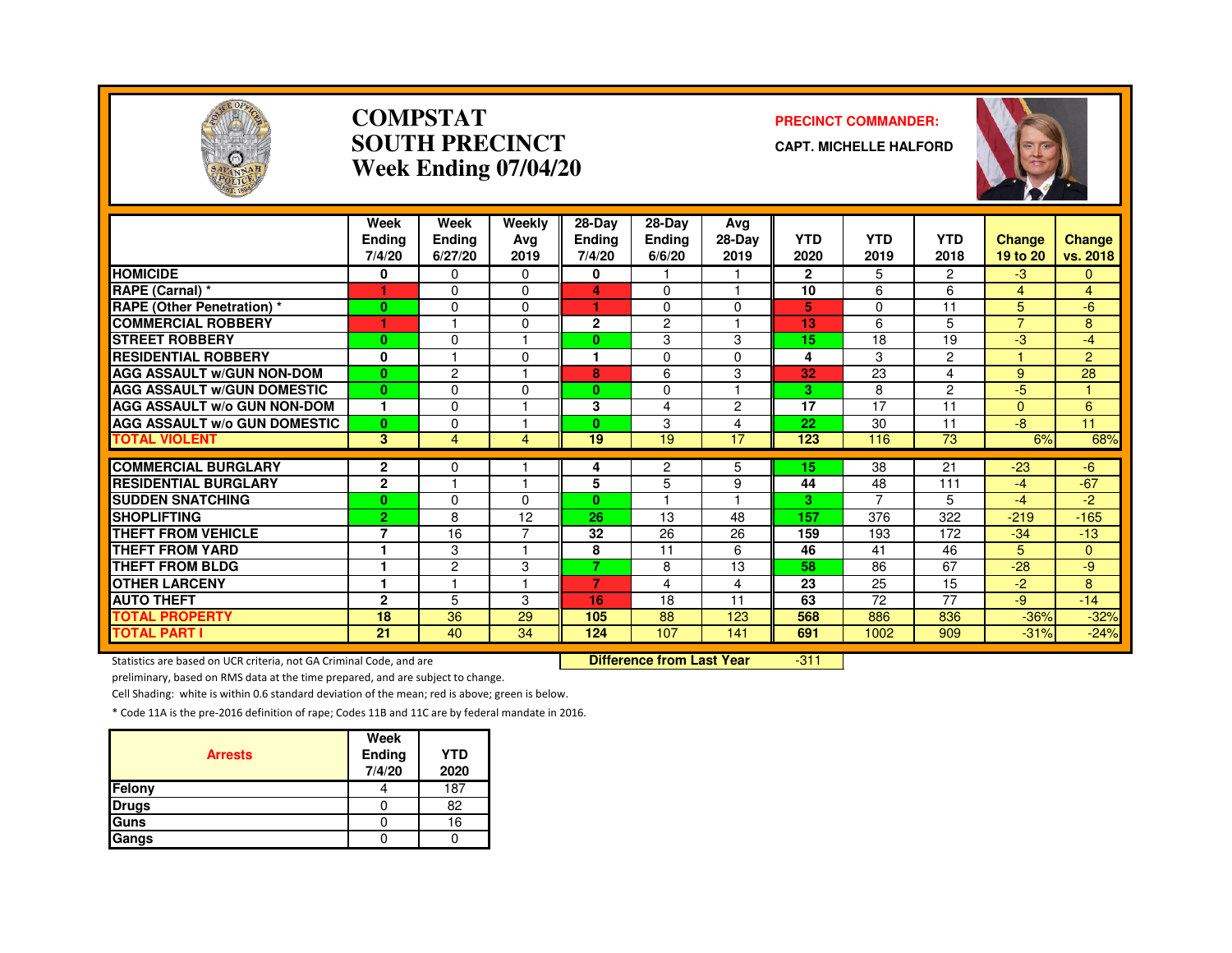

#### **COMPSTATEAST PRECINCTWeek Ending 07/04/20**

#### **PRECINCT COMMANDER:**

**CAPT. GEORGE GUNDICH**



|                                     | Week           | Week           | Weekly         | 28-Day        | $28-Dav$             | Ava            |                 |            |                 |                |                |
|-------------------------------------|----------------|----------------|----------------|---------------|----------------------|----------------|-----------------|------------|-----------------|----------------|----------------|
|                                     | <b>Endina</b>  | Ending         | Ava            | <b>Ending</b> | <b>Ending</b>        | 28-Day         | <b>YTD</b>      | <b>YTD</b> | <b>YTD</b>      | <b>Change</b>  | Change         |
|                                     | 7/4/20         | 6/27/20        | 2019           | 7/4/20        | 6/6/20               | 2019           | 2020            | 2019       | 2018            | 19 to 20       | vs. 2018       |
| <b>HOMICIDE</b>                     | 0              | $\Omega$       | $\Omega$       | 0             |                      | 0              | 3               |            |                 | $\overline{2}$ | -4             |
| RAPE (Carnal) *                     | 0              | $\Omega$       | $\Omega$       | 0             | 0                    | ٠              | $\bf{0}$        | 6          | $\overline{ }$  | $-6$           | $-7$           |
| <b>RAPE (Other Penetration) *</b>   | $\bf{0}$       | $\Omega$       | $\Omega$       | $\bf{0}$      | $\blacktriangleleft$ | $\Omega$       | 3               | $\Omega$   | 4               | 3              | 47             |
| <b>COMMERCIAL ROBBERY</b>           | 0              | $\Omega$       | 0              | $\bf{0}$      | 0                    | ٠              | 4               | 2          | $\overline{2}$  | $\overline{2}$ | $\overline{2}$ |
| <b>STREET ROBBERY</b>               |                | $\Omega$       |                | 4             | $\overline{2}$       | 4              | 14              | 23         | 22              | $-9$           | -8             |
| <b>RESIDENTIAL ROBBERY</b>          | $\mathbf{0}$   | $\Omega$       | $\Omega$       | 0             | 0                    | ٠              |                 | 3          |                 | $-2$           | $\Omega$       |
| <b>AGG ASSAULT w/GUN NON-DOM</b>    | 1              | $\overline{c}$ | 2              | 3             | 5                    | 6              | 27              | 33         | 25              | $-6$           | $\overline{2}$ |
| <b>AGG ASSAULT W/GUN DOMESTIC</b>   | 1              | $\Omega$       | $\Omega$       | н.            | 4                    | $\overline{c}$ | 9               | 11         | 4               | $-2$           | 5              |
| AGG ASSAULT w/o GUN NON-DOM         | $\bf{0}$       | 3              |                | 6             | 8                    | 5              | $\overline{37}$ | 33         | 31              | 4              | 6              |
| <b>AGG ASSAULT w/o GUN DOMESTIC</b> | $\overline{2}$ | $\overline{c}$ |                | 8             | 7                    | 5              | 45              | 44         | 17              |                | 28             |
| <b>TOTAL VIOLENT</b>                | 5              | $\overline{7}$ | 6              | 22            | 28                   | 24             | 143             | 156        | 120             | $-8%$          | 19%            |
|                                     |                |                |                |               |                      |                |                 |            |                 |                |                |
| <b>COMMERCIAL BURGLARY</b>          | $\overline{2}$ | 0              | 0              | 3             | 2                    | $\overline{2}$ | 17              | 11         | 15              | 6              | $\overline{2}$ |
| <b>RESIDENTIAL BURGLARY</b>         | 3              | 4              | $\overline{2}$ | 12            | 5                    | 17             | 67              | 117        | 124             | $-50$          | $-57$          |
| <b>SUDDEN SNATCHING</b>             | $\bf{0}$       | $\Omega$       | 0              | $\mathbf{0}$  | 0                    | 1              | $\overline{2}$  | 7          | 7               | $-5$           | $-5$           |
| <b>SHOPLIFTING</b>                  | 4              | 2              | 6              | 10            | 15                   | 23             | 139             | 164        | 178             | $-25$          | $-39$          |
| THEFT FROM VEHICLE                  | 5              | 6              | 6              | 16            | 13                   | 24             | 134             | 171        | 146             | $-37$          | $-12$          |
| <b>THEFT FROM YARD</b>              | $\mathbf{2}$   | 6              | 2              | 13            | 14                   | 10             | 63              | 60         | $\overline{77}$ | 3              | $-14$          |
| <b>THEFT FROM BLDG</b>              | 3              | $\overline{c}$ | 3              | 10            | 8                    | 12             | 74              | 69         | 88              | 5              | $-14$          |
| <b>OTHER LARCENY</b>                | $\bf{0}$       |                |                | 3.            | 7                    | 5              | 28              | 34         | 31              | $-6$           | -3             |
| <b>AUTO THEFT</b>                   | 3              | 3              | 2              | 8             | 14                   | 10             | 51              | 74         | 80              | $-23$          | $-29$          |
| <b>TOTAL PROPERTY</b>               | 22             | 24             | 23             | 75            | 78                   | 103            | 575             | 707        | 746             | $-19%$         | $-23%$         |
| <b>TOTAL PART I</b>                 | 27             | 31             | 29             | 97            | 106                  | 127            | 718             | 863        | 866             | $-17%$         | $-17%$         |

Statistics are based on UCR criteria, not GA Criminal Code, and are **Difference from Last Year** 

 $-145$ 

preliminary, based on RMS data at the time prepared, and are subject to change.

Cell Shading: white is within 0.6 standard deviation of the mean; red is above; green is below.

| <b>Arrests</b> | Week<br>Ending<br>7/4/20 | <b>YTD</b><br>2020 |
|----------------|--------------------------|--------------------|
| Felony         | 2                        | 127                |
| <b>Drugs</b>   |                          | 4U                 |
| Guns           |                          |                    |
| Gangs          |                          |                    |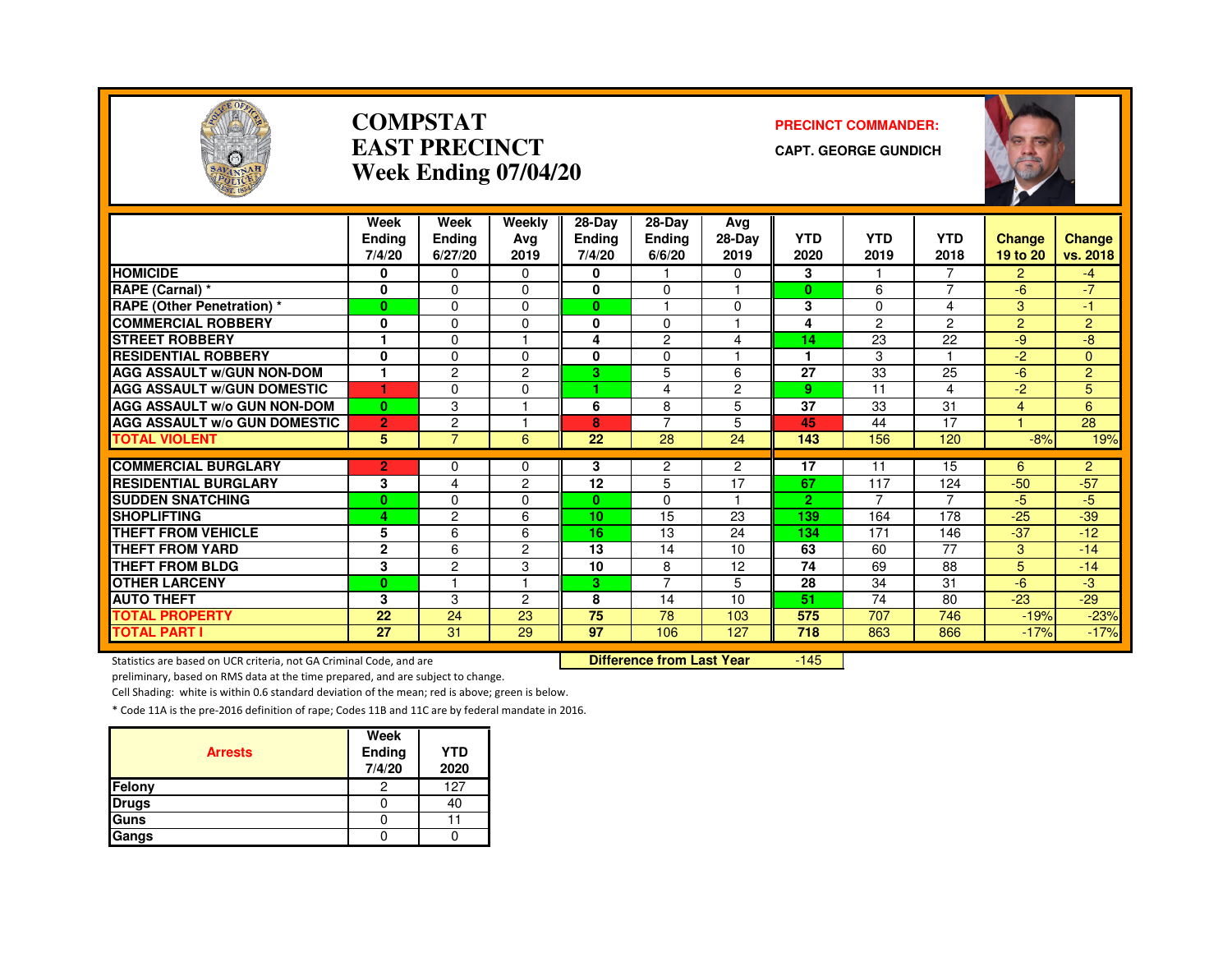# **BEAT 21 North PrecinctWeek Ending 07/04/20**

|                                     |               | <b>Last 4 Weeks</b> |                                  |                              | 28 Days        | 28 Day  |                |                |                |                  |                |
|-------------------------------------|---------------|---------------------|----------------------------------|------------------------------|----------------|---------|----------------|----------------|----------------|------------------|----------------|
|                                     | <b>Ending</b> | <b>Ending</b>       | <b>Ending</b>                    | <b>Ending</b>                | <b>Ending</b>  | Average | <b>YTD</b>     | <b>YTD</b>     | <b>YTD</b>     | <b>Change</b>    | <b>Change</b>  |
|                                     | 06/13/20      | 06/20/20            |                                  | 06/27/20 07/04/20            | 07/04/20       | 2019    | 2020           | 2019           | 2018           | 19 to 20         | vs. 2018       |
| <b>HOMICIDE</b>                     | $\mathbf{0}$  | $\Omega$            | $\Omega$                         | $\Omega$                     | 0              | 0.0     | $\Omega$       | $\Omega$       | 0              | $\Omega$         | $\Omega$       |
| RAPE (Carnal) *                     | 0             | $\Omega$            | 0                                | $\Omega$                     | $\mathbf{0}$   | 0.2     | 2              | $\mathbf{1}$   | $\Omega$       | 1.               | $\overline{2}$ |
| <b>RAPE (Other Penetration) *</b>   | $\mathbf 0$   | 0                   | $\Omega$                         | $\mathbf{0}$                 | $\Omega$       | 0.0     | $\Omega$       | $\Omega$       | $\mathbf{1}$   | $\Omega$         | $-1$           |
| <b>COMMERCIAL ROBBERY</b>           | $\mathbf 0$   | $\mathbf{0}$        | $\Omega$                         | $\mathbf{0}$                 | $\mathbf{0}$   | 0.0     | $\mathbf{0}$   | $\Omega$       | $\Omega$       | $\Omega$         | $\Omega$       |
| <b>STREET ROBBERY</b>               | $\Omega$      | $\Omega$            | $\Omega$                         | $\Omega$                     | $\Omega$       | 0.0     | 2              | $\Omega$       | $\Omega$       | $\overline{2}$   | $\overline{2}$ |
| <b>RESIDENTIAL ROBBERY</b>          | 0             | $\Omega$            | 0                                | $\Omega$                     | $\Omega$       | 0.0     | $\Omega$       | $\Omega$       | $\Omega$       | $\Omega$         | $\Omega$       |
| <b>AGG ASSAULT W/GUN NON-DOM</b>    | $\Omega$      | 0                   | $\Omega$                         | $\Omega$                     | $\Omega$       | 0.1     | $\overline{2}$ | 2              | $\Omega$       | $\Omega$         | $\overline{2}$ |
| <b>AGG ASSAULT W/GUN DOMESTIC</b>   | $\Omega$      | $\Omega$            | $\Omega$                         | $\Omega$                     | $\Omega$       | 0.0     | $\overline{2}$ | $\Omega$       | $\Omega$       | $\overline{2}$   | $\overline{2}$ |
| <b>AGG ASSAULT W/o GUN NON-DOM</b>  | $\Omega$      | 0                   | 0                                | $\mathbf{0}$                 | 0              | 0.2     | 0              | $\mathbf{1}$   | $\overline{2}$ | $-1$             | $-2$           |
| <b>AGG ASSAULT W/o GUN DOMESTIC</b> | $\Omega$      | 0                   | 0                                | $\Omega$                     | $\Omega$       | 0.4     | $\overline{2}$ | $\mathbf{1}$   | $\mathbf{1}$   | 1                | 1              |
| <b>TOTAL VIOLENT</b>                | $\mathbf{0}$  | $\mathbf{0}$        | $\mathbf{0}$                     | $\mathbf{0}$                 | $\mathbf{0}$   | 0.8     | 10             | 5              | $\overline{4}$ | 100%             | 150%           |
| <b>COMMERCIAL BURGLARY</b>          |               |                     |                                  |                              |                |         |                |                |                |                  |                |
| <b>RESIDENTIAL BURGLARY</b>         | 0<br>$\Omega$ | 0<br>$\Omega$       | 0<br>$\Omega$                    | $\mathbf{0}$<br>$\mathbf{0}$ | 0              | 0.1     | 1<br>3         | $\mathbf{1}$   | 0<br>6         | $\Omega$<br>$-8$ | 1              |
|                                     |               |                     |                                  |                              | $\mathbf{0}$   | 1.3     |                | 11             |                |                  | -3             |
| <b>SUDDEN SNATCHING</b>             | $\Omega$      | $\Omega$            | $\Omega$                         | $\Omega$                     | $\Omega$       | 0.0     | $\Omega$       | $\Omega$       | $\Omega$       | $\Omega$         | $\Omega$       |
| <b>SHOPLIFTING</b>                  | 0             | 0                   | 0                                | $\mathbf{0}$                 | 0              | 0.5     | 2              | 5              | 2              | $-3$             | $\Omega$       |
| THEFT FROM VEHICLE                  | $\mathbf{1}$  | $\Omega$            | 0                                | $\mathbf{0}$                 | $\mathbf{1}$   | 3.8     | 7              | 33             | 21             | $-26$            | $-14$          |
| THEFT FROM YARD                     | $\mathbf 0$   | 0                   | $\Omega$                         | $\mathbf{1}$                 | $\mathbf{1}$   | 0.6     | $\mathbf{1}$   | 3              | 10             | $-2$             | $-9$           |
| <b>THEFT FROM BLDG</b>              | 1             | $\Omega$            | 0                                | $\Omega$                     | $\mathbf{1}$   | 0.5     | 5              | $\overline{2}$ | $\overline{7}$ | 3                | $-2$           |
| <b>OTHER LARCENY</b>                | 0             | $\Omega$            | 0                                | $\Omega$                     | $\Omega$       | 0.6     | $\Omega$       | $\mathbf{1}$   | $\overline{2}$ | $-1$             | $-2$           |
| <b>AUTO THEFT</b>                   | $\mathbf{1}$  | $\mathbf{0}$        | $\Omega$                         | $\Omega$                     | $\mathbf{1}$   | 1.5     | 4              | 12             | 9              | $-8$             | $-5$           |
| <b>TOTAL PROPERTY</b>               | 3             | $\Omega$            | $\Omega$                         | $\mathbf{1}$                 | $\overline{4}$ | 8.7     | 23             | 68             | 57             | $-66%$           | $-60%$         |
| <b>TOTAL PART I</b>                 | 3             | $\mathbf{0}$        | $\overline{0}$                   | $\mathbf{1}$                 | 4              | 9.5     | 33             | 73             | 61             | $-55%$           | $-46%$         |
|                                     |               |                     | <b>Difference from Last Year</b> |                              | $-40$          |         |                |                |                |                  |                |

Statistics are based on UCR criteria, not GA Criminal Code.

\* Rape Code 11A is the historical definition of rape (aka Legacy Rape); Rape Codes 11B and 11C are those moved from Part II to Part I in 2017.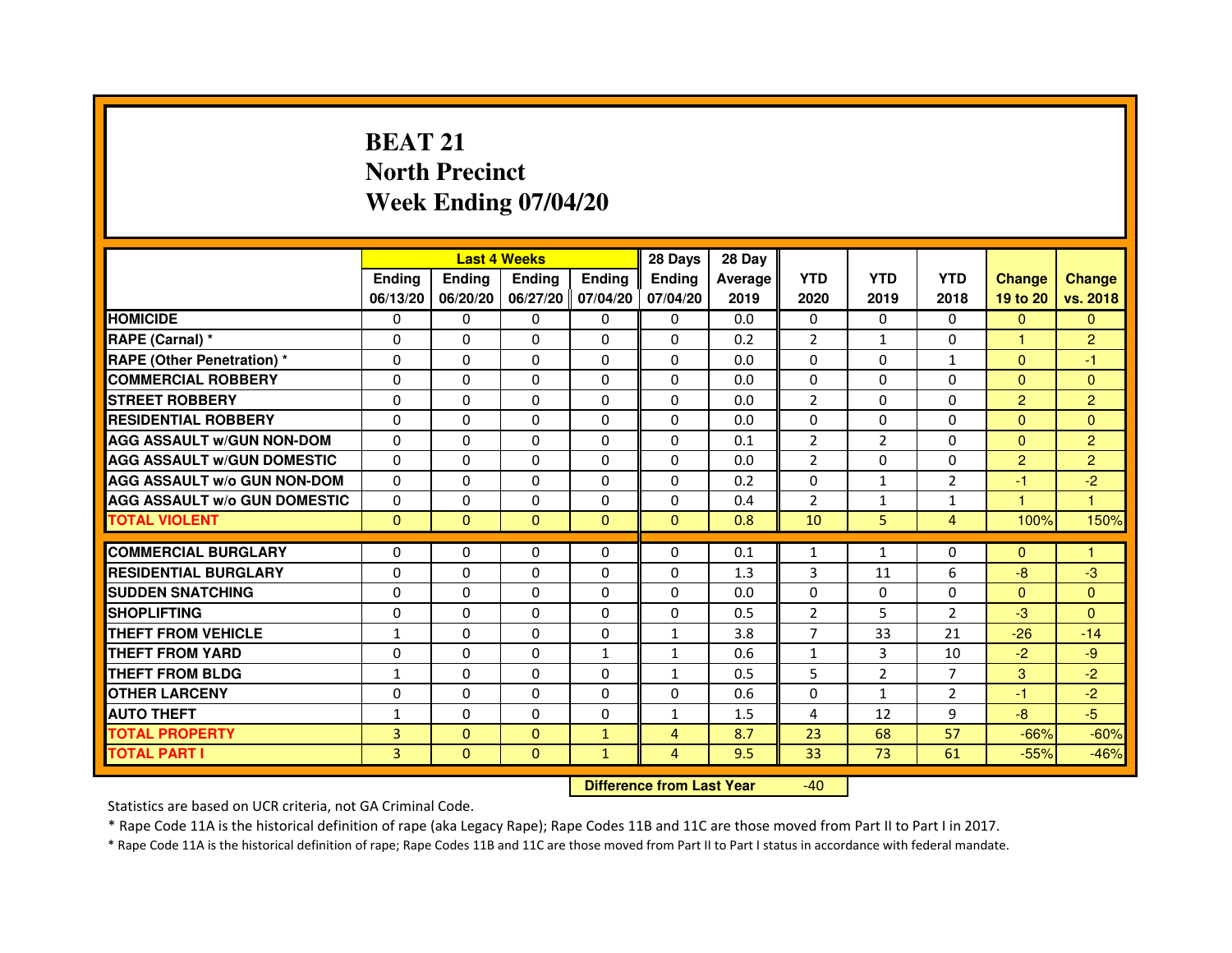## **BEAT 22 North PrecinctWeek Ending 07/04/20**

|                                     |                |                | <b>Last 4 Weeks</b>              |                | 28 Days        | 28 Day  |                |                |                |                |                |
|-------------------------------------|----------------|----------------|----------------------------------|----------------|----------------|---------|----------------|----------------|----------------|----------------|----------------|
|                                     | <b>Ending</b>  | Ending         | <b>Ending</b>                    | <b>Ending</b>  | <b>Ending</b>  | Average | <b>YTD</b>     | <b>YTD</b>     | <b>YTD</b>     | <b>Change</b>  | <b>Change</b>  |
|                                     | 06/13/20       | 06/20/20       | 06/27/20                         | 07/04/20       | 07/04/20       | 2019    | 2020           | 2019           | 2018           | 19 to 20       | vs. 2018       |
| <b>HOMICIDE</b>                     | 0              | 0              | $\Omega$                         | $\Omega$       | 0              | 0.1     | $\mathbf{1}$   | $\mathbf{1}$   | $\mathcal{P}$  | $\mathbf{0}$   | $-1$           |
| RAPE (Carnal) *                     | 0              | 0              | 0                                | 0              | 0              | 0.2     | 2              | $\mathbf{1}$   | 2              | 1              | $\mathbf{0}$   |
| RAPE (Other Penetration) *          | $\Omega$       | 0              | $\Omega$                         | $\Omega$       | $\Omega$       | 0.0     | $\mathbf{1}$   | $\Omega$       | 1              | 1              | $\mathbf{0}$   |
| <b>COMMERCIAL ROBBERY</b>           | $\Omega$       | $\mathbf{1}$   | $\Omega$                         | $\Omega$       | $\mathbf{1}$   | 0.2     | $\mathbf{1}$   | $\Omega$       | $\overline{2}$ | $\mathbf{1}$   | $-1$           |
| <b>STREET ROBBERY</b>               | $\mathbf{1}$   | $\Omega$       | $\Omega$                         | $\Omega$       | $\mathbf{1}$   | 0.7     | $\overline{2}$ | 5              | 5              | $-3$           | $-3$           |
| <b>RESIDENTIAL ROBBERY</b>          | 0              | 0              | $\Omega$                         | 0              | 0              | 0.1     | 2              | $\mathbf{1}$   | $\Omega$       | 1              | $\overline{2}$ |
| <b>AGG ASSAULT W/GUN NON-DOM</b>    | $\overline{2}$ | $\Omega$       | $\mathbf{1}$                     | $\Omega$       | 3              | 1.5     | 17             | 11             | $\overline{7}$ | 6              | 10             |
| <b>AGG ASSAULT W/GUN DOMESTIC</b>   | $\Omega$       | $\Omega$       | $\Omega$                         | $\Omega$       | $\Omega$       | 0.4     | $\overline{2}$ | $\Omega$       | $\mathbf{1}$   | $\overline{2}$ | $\mathbf{1}$   |
| <b>AGG ASSAULT W/o GUN NON-DOM</b>  | $\Omega$       | $\Omega$       | $\Omega$                         | $\Omega$       | $\Omega$       | 1.2     | 3              | 8              | 6              | $-5$           | $-3$           |
| <b>AGG ASSAULT W/o GUN DOMESTIC</b> | $\Omega$       | $\Omega$       | 0                                | $\Omega$       | $\Omega$       | 1.6     | $\overline{2}$ | 15             | 6              | $-13$          | $-4$           |
| <b>TOTAL VIOLENT</b>                | 3              | $\mathbf{1}$   | $\mathbf{1}$                     | $\mathbf{0}$   | 5              | 5.8     | 33             | 42             | 32             | $-21%$         | 3%             |
| <b>COMMERCIAL BURGLARY</b>          | 0              | 0              | 0                                | 0              | 0              | 0.5     | 2              | 3              | 3              | $-1$           | $-1$           |
| <b>RESIDENTIAL BURGLARY</b>         | 0              | 1              | $\overline{2}$                   | $\Omega$       | 3              | 1.3     | 24             | 8              | 13             | 16             | 11             |
| <b>SUDDEN SNATCHING</b>             | $\Omega$       | $\Omega$       | $\Omega$                         | $\Omega$       | $\Omega$       | 0.2     | $\mathbf{1}$   | $\overline{2}$ | 3              | $-1$           | $-2$           |
| <b>SHOPLIFTING</b>                  | 0              | $\Omega$       | $\Omega$                         | 0              | $\Omega$       | 0.9     | 4              | 6              | 19             | $-2$           | $-15$          |
| THEFT FROM VEHICLE                  | 0              | $\Omega$       | 0                                | 1              | $\mathbf{1}$   | 2.8     | 14             | 14             | 24             | $\overline{0}$ | $-10$          |
| <b>THEFT FROM YARD</b>              | $\Omega$       | $\Omega$       | $\mathbf{1}$                     | $\mathbf{1}$   | $\overline{2}$ | 1.4     | 11             | $\overline{7}$ | 10             | $\overline{4}$ | $\mathbf{1}$   |
| <b>THEFT FROM BLDG</b>              | $\Omega$       | $\Omega$       | $\Omega$                         | $\Omega$       | $\Omega$       | 1.8     | 9              | 12             | 8              | $-3$           | $\mathbf{1}$   |
| <b>OTHER LARCENY</b>                | 0              | $\Omega$       | 0                                | 0              | 0              | 0.2     | $\mathbf{1}$   | 0              | 0              | 1              | 1              |
| <b>AUTO THEFT</b>                   | $\Omega$       | $\Omega$       | $\Omega$                         | $\Omega$       | $\Omega$       | 1.8     | 9              | 5              | 12             | $\overline{4}$ | $-3$           |
| <b>TOTAL PROPERTY</b>               | $\Omega$       | $\mathbf{1}$   | $\overline{3}$                   | $\overline{2}$ | 6              | 10.9    | 75             | 57             | 92             | 32%            | $-18%$         |
| <b>TOTAL PART I</b>                 | 3              | $\overline{2}$ | 4                                | $\overline{2}$ | 11             | 16.7    | 108            | 99             | 124            | 9%             | $-13%$         |
|                                     |                |                | <b>Difference from Last Year</b> |                | 9              |         |                |                |                |                |                |

 **Difference from Last Year**

Statistics are based on UCR criteria, not GA Criminal Code.

\* Rape Code 11A is the historical definition of rape (aka Legacy Rape); Rape Codes 11B and 11C are those moved from Part II to Part I in 2017.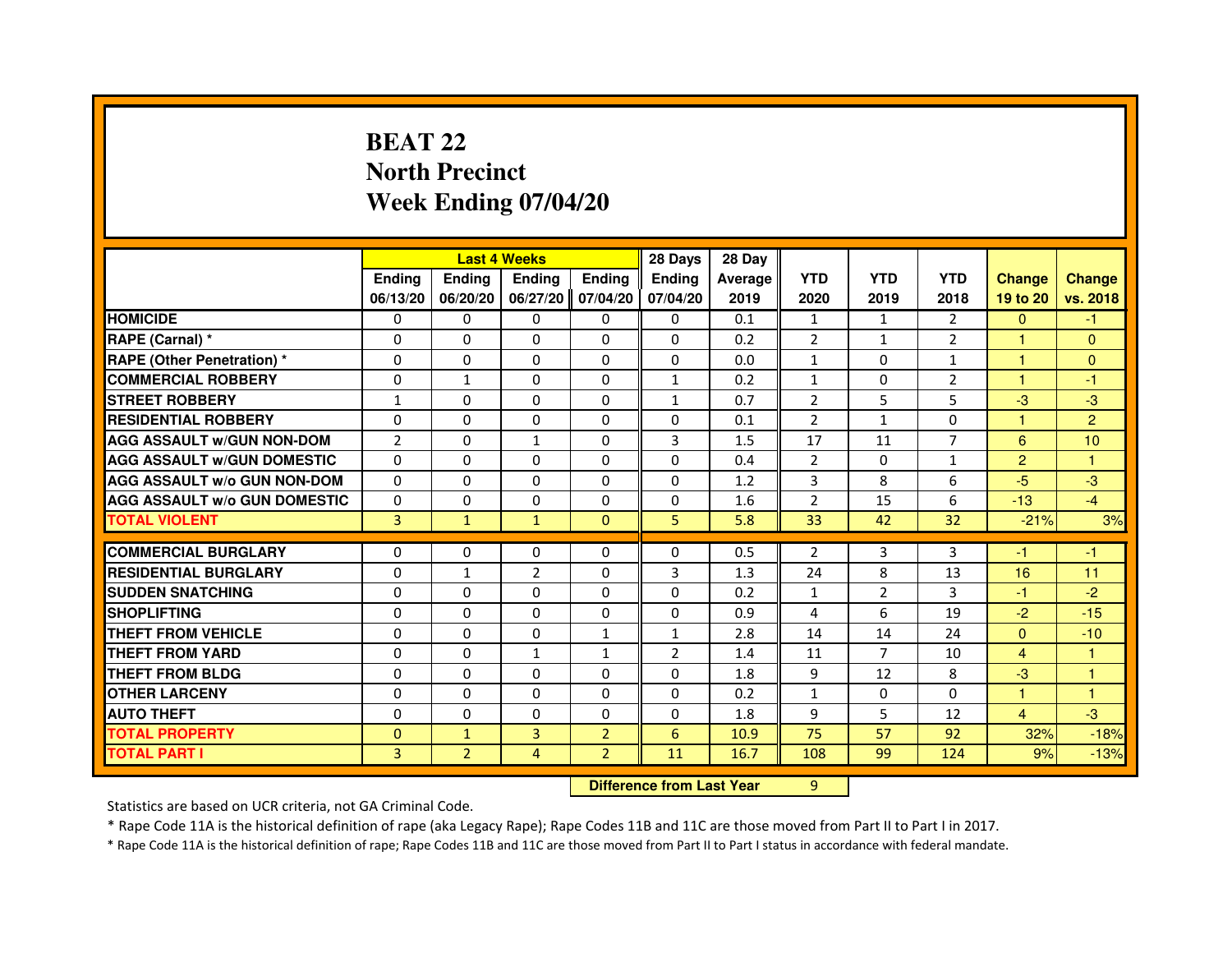## **BEAT 23 North PrecinctWeek Ending 07/04/20**

|                                     |                |                                  | <b>Last 4 Weeks</b> |                | 28 Days       | 28 Day  |                |                |                |                |                |
|-------------------------------------|----------------|----------------------------------|---------------------|----------------|---------------|---------|----------------|----------------|----------------|----------------|----------------|
|                                     | <b>Ending</b>  | Ending                           | <b>Ending</b>       | <b>Ending</b>  | <b>Ending</b> | Average | <b>YTD</b>     | <b>YTD</b>     | <b>YTD</b>     | <b>Change</b>  | <b>Change</b>  |
|                                     | 06/13/20       | 06/20/20                         | 06/27/20            | 07/04/20       | 07/04/20      | 2019    | 2020           | 2019           | 2018           | 19 to 20       | vs. 2018       |
| <b>HOMICIDE</b>                     | 0              | 0                                | $\Omega$            | 0              | 0             | 0.2     | $\mathbf{1}$   | $\mathcal{P}$  | $\Omega$       | $-1$           | $\mathbf{1}$   |
| RAPE (Carnal) *                     | 0              | 0                                | 0                   | 0              | 0             | 0.1     | 0              | $\mathbf{1}$   | 1              | $-1$           | $-1$           |
| RAPE (Other Penetration) *          | 1              | 0                                | $\Omega$            | $\Omega$       | $\mathbf{1}$  | 0.0     | $\mathbf{1}$   | $\Omega$       | $\Omega$       | 1              | 1              |
| <b>COMMERCIAL ROBBERY</b>           | $\Omega$       | $\Omega$                         | $\Omega$            | $\Omega$       | $\Omega$      | 0.0     | $\Omega$       | $\Omega$       | $\mathbf{1}$   | $\Omega$       | $-1$           |
| <b>STREET ROBBERY</b>               | $\mathbf{1}$   | $\Omega$                         | $\Omega$            | $\Omega$       | $\mathbf{1}$  | 0.2     | $\overline{7}$ | $\overline{2}$ | 3              | 5              | $\overline{4}$ |
| <b>RESIDENTIAL ROBBERY</b>          | 0              | 0                                | $\Omega$            | 0              | 0             | 0.0     | $\mathbf{1}$   | 0              | 3              | 1              | $-2$           |
| <b>AGG ASSAULT W/GUN NON-DOM</b>    | $\mathbf{1}$   | $\Omega$                         | $\Omega$            | $\Omega$       | $\mathbf{1}$  | 1.0     | $\overline{3}$ | 8              | 8              | $-5$           | $-5$           |
| <b>AGG ASSAULT W/GUN DOMESTIC</b>   | $\Omega$       | $\Omega$                         | $\Omega$            | $\Omega$       | $\Omega$      | 0.2     | $\overline{2}$ | $\Omega$       | $\overline{2}$ | $\overline{2}$ | $\Omega$       |
| <b>AGG ASSAULT W/o GUN NON-DOM</b>  | $\Omega$       | $\Omega$                         | $\Omega$            | $\Omega$       | $\Omega$      | 1.2     | $\mathbf{1}$   | 9              | 5              | $-8$           | $-4$           |
| <b>AGG ASSAULT W/o GUN DOMESTIC</b> | $\Omega$       | $\Omega$                         | 0                   | $\overline{2}$ | 2             | 0.8     | 3              | 4              | 6              | $-1$           | $-3$           |
| <b>TOTAL VIOLENT</b>                | 3              | $\mathbf{0}$                     | $\mathbf{0}$        | $\overline{2}$ | 5             | 3.6     | 19             | 26             | 29             | $-27%$         | $-34%$         |
| <b>COMMERCIAL BURGLARY</b>          | 0              | 0                                | 0                   | 0              | 0             | 1.3     | 5              | 5              | 8              | $\Omega$       | $-3$           |
| <b>RESIDENTIAL BURGLARY</b>         | 0              | $\Omega$                         | 1                   | $\Omega$       | $\mathbf{1}$  | 0.8     | 9              | 6              | 11             | 3              | $-2$           |
| <b>SUDDEN SNATCHING</b>             | $\Omega$       | $\Omega$                         | $\Omega$            | $\Omega$       | $\Omega$      | 0.2     | $\overline{2}$ | $\mathbf{1}$   | $\overline{2}$ | $\mathbf{1}$   | $\Omega$       |
| <b>SHOPLIFTING</b>                  | $\mathbf{1}$   | 0                                | $\Omega$            | 0              | $\mathbf{1}$  | 1.5     | 8              | 4              | 18             | $\overline{4}$ | $-10$          |
| THEFT FROM VEHICLE                  | 0              | $\overline{2}$                   | $\overline{2}$      | $\Omega$       | 4             | 2.5     | 17             | 16             | 17             | 1              | $\mathbf{0}$   |
| <b>THEFT FROM YARD</b>              | 1              | $\Omega$                         | $\Omega$            | $\Omega$       | $\mathbf{1}$  | 1.0     | 16             | 5              | 12             | 11             | $\overline{4}$ |
| <b>THEFT FROM BLDG</b>              | $\Omega$       | $\Omega$                         | $\Omega$            | $\Omega$       | $\Omega$      | 1.0     | 3              | 5              | 13             | $-2$           | $-10$          |
| <b>OTHER LARCENY</b>                | 0              | $\Omega$                         | 1                   | 0              | 1             | 0.2     | $\overline{2}$ | $\overline{2}$ | 4              | $\mathbf{0}$   | $-2$           |
| <b>AUTO THEFT</b>                   | $\Omega$       | $\Omega$                         | $\Omega$            | $\Omega$       | $\Omega$      | 1.1     | 5              | 6              | 9              | $-1$           | $-4$           |
| <b>TOTAL PROPERTY</b>               | $\overline{2}$ | $\overline{2}$                   | $\overline{4}$      | $\Omega$       | 8             | 9.6     | 67             | 50             | 94             | 34%            | $-29%$         |
| <b>TOTAL PART I</b>                 | 5              | $\overline{2}$                   | 4                   | $\overline{2}$ | 13            | 13.2    | 86             | 76             | 123            | 13%            | $-30%$         |
|                                     |                | <b>Difference from Last Year</b> |                     | 10             |               |         |                |                |                |                |                |

 **Difference from Last Year**

Statistics are based on UCR criteria, not GA Criminal Code.

\* Rape Code 11A is the historical definition of rape (aka Legacy Rape); Rape Codes 11B and 11C are those moved from Part II to Part I in 2017.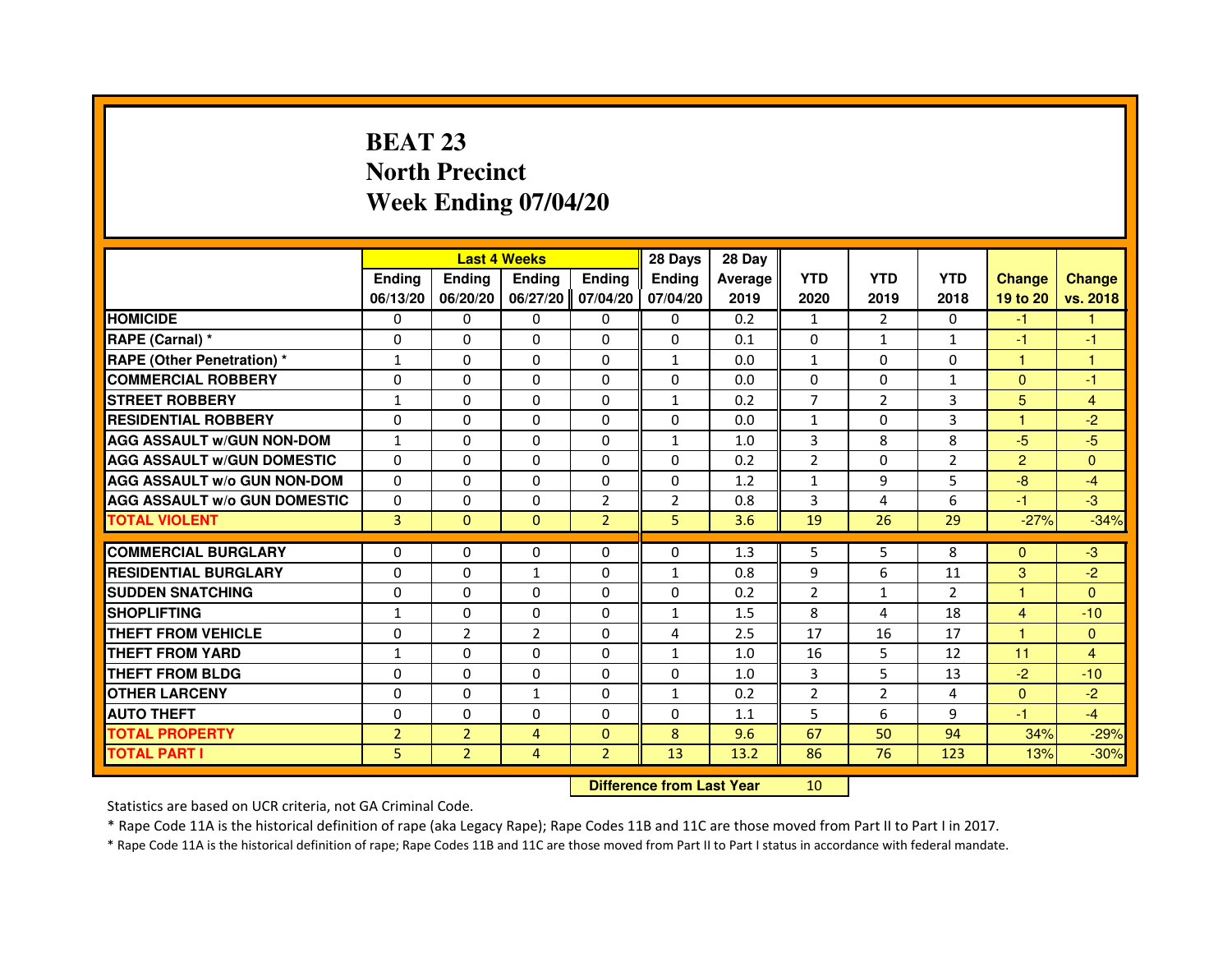# **BEAT 24 North PrecinctWeek Ending 07/04/20**

|                                     |                |                                  | <b>Last 4 Weeks</b> |                | 28 Days        | 28 Day  |                |                |              |                |                |
|-------------------------------------|----------------|----------------------------------|---------------------|----------------|----------------|---------|----------------|----------------|--------------|----------------|----------------|
|                                     | <b>Ending</b>  | Ending                           | Ending              | Ending         | Ending         | Average | <b>YTD</b>     | <b>YTD</b>     | <b>YTD</b>   | <b>Change</b>  | <b>Change</b>  |
|                                     | 06/13/20       | 06/20/20                         | 06/27/20            | 07/04/20       | 07/04/20       | 2019    | 2020           | 2019           | 2018         | 19 to 20       | vs. 2018       |
| <b>HOMICIDE</b>                     | 0              | $\mathbf{0}$                     | 0                   | 0              | $\Omega$       | 0.0     | $\mathbf{1}$   | $\Omega$       | $\Omega$     | 1.             | $\mathbf{1}$   |
| RAPE (Carnal) *                     | 0              | 0                                | 0                   | 0              | 0              | 0.2     | $\mathbf{1}$   | $\mathbf{1}$   | 0            | $\mathbf{0}$   | 1              |
| RAPE (Other Penetration) *          | $\Omega$       | $\Omega$                         | $\Omega$            | $\Omega$       | $\Omega$       | 0.2     | $\Omega$       | $\mathbf{1}$   | $\Omega$     | -1             | $\mathbf{0}$   |
| <b>COMMERCIAL ROBBERY</b>           | 0              | 0                                | $\Omega$            | $\Omega$       | $\mathbf 0$    | 0.2     | $\mathbf{1}$   | $\Omega$       | $\Omega$     | $\mathbf{1}$   | $\mathbf{1}$   |
| <b>STREET ROBBERY</b>               | $\Omega$       | $\mathbf{1}$                     | $\Omega$            | $\Omega$       | $\mathbf{1}$   | 0.8     | 4              | $\overline{2}$ | 3            | $\overline{2}$ | 1              |
| <b>RESIDENTIAL ROBBERY</b>          | 0              | 0                                | 0                   | 0              | 0              | 0.1     | 0              | $\mathbf{1}$   | $\Omega$     | $-1$           | $\mathbf{0}$   |
| <b>AGG ASSAULT w/GUN NON-DOM</b>    | $\Omega$       | $\mathbf{1}$                     | $\Omega$            | $\Omega$       | $\mathbf{1}$   | 0.3     | 4              | $\overline{2}$ | $\mathbf{1}$ | $\overline{2}$ | 3              |
| <b>AGG ASSAULT W/GUN DOMESTIC</b>   | $\Omega$       | $\Omega$                         | $\Omega$            | $\Omega$       | $\Omega$       | 0.0     | $\Omega$       | $\Omega$       | 0            | $\Omega$       | $\Omega$       |
| <b>AGG ASSAULT W/o GUN NON-DOM</b>  | $\Omega$       | $\Omega$                         | $\Omega$            | $\Omega$       | $\Omega$       | 0.4     | $\overline{2}$ | 2              | 3            | $\Omega$       | -1             |
| <b>AGG ASSAULT w/o GUN DOMESTIC</b> | $\Omega$       | $\Omega$                         | $\Omega$            | $\Omega$       | $\Omega$       | 0.5     | $\overline{2}$ | $\Omega$       | $\mathbf{1}$ | $\overline{2}$ | $\mathbf{1}$   |
| <b>TOTAL VIOLENT</b>                | $\mathbf{0}$   | $\overline{2}$                   | $\mathbf{0}$        | $\mathbf{0}$   | $\overline{2}$ | 2.7     | 15             | 9              | 8            | 67%            | 88%            |
| <b>COMMERCIAL BURGLARY</b>          | 0              | 0                                | 0                   | 0              | 0              | 0.4     | $\mathbf{1}$   | $\mathbf{1}$   | $\mathbf{1}$ | $\mathbf{0}$   | $\mathbf{0}$   |
| <b>RESIDENTIAL BURGLARY</b>         | 0              | $\Omega$                         | $\Omega$            | $\Omega$       | 0              | 1.2     | 5              | 6              | 5            | $-1$           | $\mathbf{0}$   |
| <b>SUDDEN SNATCHING</b>             | $\Omega$       | $\Omega$                         | $\Omega$            | $\Omega$       | $\Omega$       | 0.2     | $\mathbf{1}$   | $\Omega$       | 3            | $\mathbf{1}$   | $-2$           |
| <b>SHOPLIFTING</b>                  | 0              | $\overline{2}$                   | $\overline{2}$      | 0              | 4              | 2.1     | 17             | 19             | 52           | $-2$           | $-35$          |
| <b>THEFT FROM VEHICLE</b>           | 0              | $\overline{2}$                   | $\Omega$            | 0              | $\overline{2}$ | 3.6     | 15             | 28             | 14           | $-13$          | $\mathbf{1}$   |
| <b>THEFT FROM YARD</b>              | $\Omega$       | $\mathbf 1$                      | $\Omega$            | $\mathbf{1}$   | $\overline{2}$ | 4.1     | 13             | 25             | 12           | $-12$          | $\mathbf{1}$   |
| <b>THEFT FROM BLDG</b>              | $\Omega$       | $\mathbf{1}$                     | $\Omega$            | $\Omega$       | $\mathbf{1}$   | 1.1     | 6              | 4              | 14           | $\overline{2}$ | $-8$           |
| <b>OTHER LARCENY</b>                | 1              | $\Omega$                         | 0                   | $\Omega$       | $\mathbf{1}$   | 1.4     | 9              | $\overline{7}$ | 3            | $\overline{2}$ | $6\phantom{1}$ |
| <b>AUTO THEFT</b>                   | $\mathbf{1}$   | $\Omega$                         | $\Omega$            | $\mathbf{1}$   | $\overline{2}$ | 0.7     | 8              | 4              | 5            | $\overline{4}$ | 3              |
| <b>TOTAL PROPERTY</b>               | $\overline{2}$ | $6\phantom{1}$                   | $\overline{2}$      | $\overline{2}$ | 12             | 14.8    | 75             | 94             | 109          | $-20%$         | $-31%$         |
| <b>TOTAL PART I</b>                 | $\overline{2}$ | 8                                | $\overline{2}$      | $\overline{2}$ | 14             | 17.5    | 90             | 103            | 117          | $-13%$         | $-23%$         |
|                                     |                | <b>Difference from Last Year</b> |                     | $-13$          |                |         |                |                |              |                |                |

 **Difference from Last Year**

Statistics are based on UCR criteria, not GA Criminal Code.

\* Rape Code 11A is the historical definition of rape (aka Legacy Rape); Rape Codes 11B and 11C are those moved from Part II to Part I in 2017.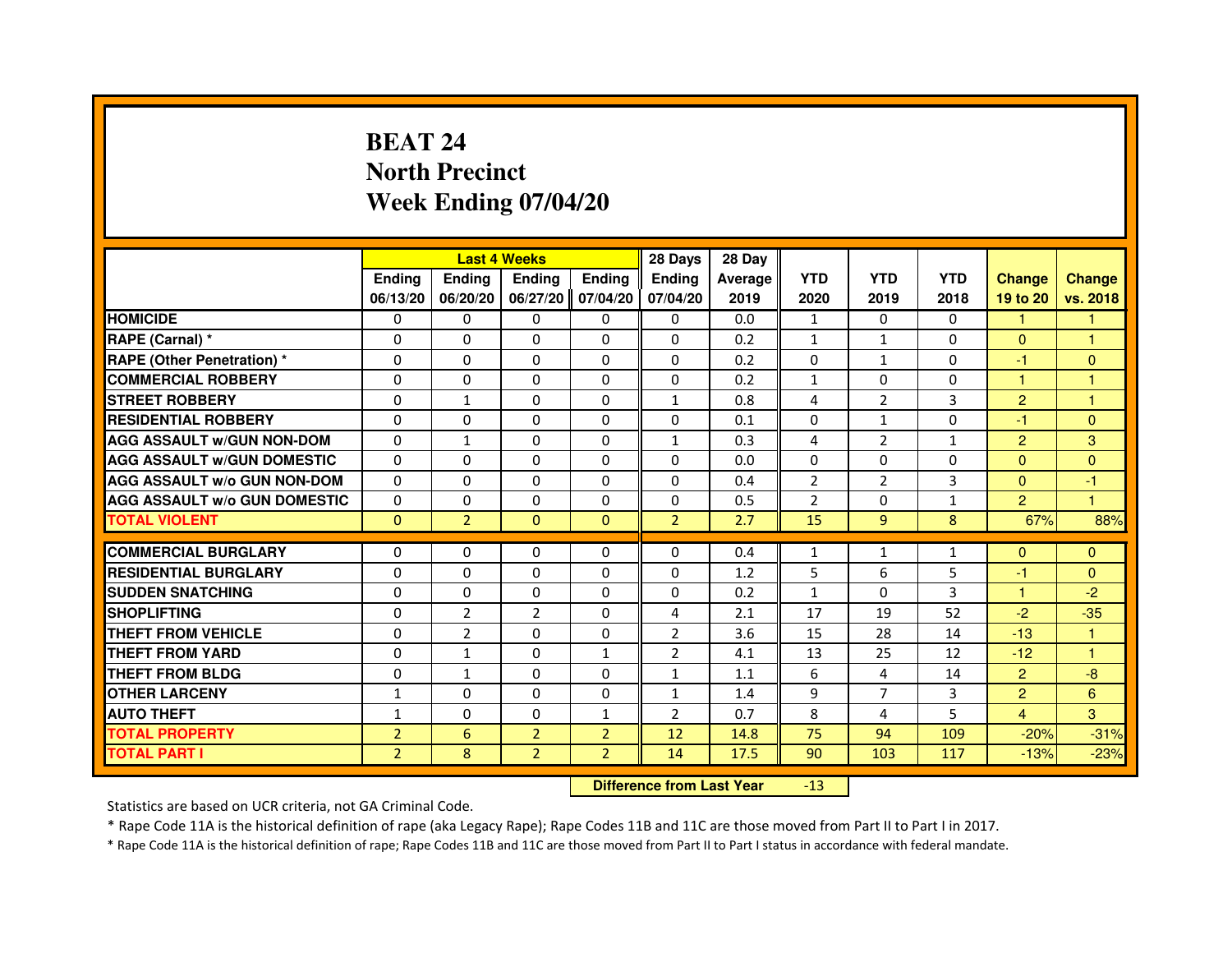## **BEAT 25 North PrecinctWeek Ending 07/04/20**

|                                     |                |                                  | <b>Last 4 Weeks</b> |                | 28 Days        | 28 Day  |                |                |                |                      |                |
|-------------------------------------|----------------|----------------------------------|---------------------|----------------|----------------|---------|----------------|----------------|----------------|----------------------|----------------|
|                                     | <b>Ending</b>  | Ending                           | Ending              | <b>Ending</b>  | <b>Ending</b>  | Average | <b>YTD</b>     | <b>YTD</b>     | <b>YTD</b>     | <b>Change</b>        | <b>Change</b>  |
|                                     | 06/13/20       | 06/20/20                         | 06/27/20            | 07/04/20       | 07/04/20       | 2019    | 2020           | 2019           | 2018           | 19 to 20             | vs. 2018       |
| <b>HOMICIDE</b>                     | 0              | 0                                | 0                   | 0              | $\mathbf{0}$   | 0.0     | 0              | 0              | $\Omega$       | $\mathbf{0}$         | $\mathbf{0}$   |
| RAPE (Carnal) *                     | 0              | 0                                | 0                   | 0              | 0              | 0.1     | $\overline{2}$ | $\mathbf{1}$   | 2              | $\blacktriangleleft$ | $\mathbf{0}$   |
| RAPE (Other Penetration) *          | $\Omega$       | $\Omega$                         | $\Omega$            | $\Omega$       | $\Omega$       | 0.0     | $\Omega$       | $\Omega$       | $\Omega$       | $\Omega$             | $\mathbf{0}$   |
| <b>COMMERCIAL ROBBERY</b>           | 0              | $\Omega$                         | $\Omega$            | $\Omega$       | $\Omega$       | 0.1     | $\Omega$       | $\mathbf{1}$   | $\Omega$       | $-1$                 | $\mathbf{0}$   |
| <b>STREET ROBBERY</b>               | $\Omega$       | $\Omega$                         | $\Omega$            | $\Omega$       | $\Omega$       | 0.5     | $\Omega$       | 3              | 8              | $-3$                 | $-8$           |
| <b>RESIDENTIAL ROBBERY</b>          | 0              | 0                                | 0                   | 0              | 0              | 0.0     | 1              | 0              | $\Omega$       | $\mathbf{1}$         | 1              |
| <b>AGG ASSAULT w/GUN NON-DOM</b>    | $\Omega$       | $\Omega$                         | $\Omega$            | $\Omega$       | $\Omega$       | 0.2     | $\Omega$       | $\overline{2}$ | $\Omega$       | $-2$                 | $\Omega$       |
| <b>AGG ASSAULT W/GUN DOMESTIC</b>   | $\Omega$       | $\Omega$                         | $\Omega$            | $\Omega$       | $\Omega$       | 0.0     | $\Omega$       | $\Omega$       | $\mathbf{1}$   | $\Omega$             | $-1$           |
| <b>AGG ASSAULT W/o GUN NON-DOM</b>  | $\mathbf{1}$   | $\Omega$                         | $\mathbf{1}$        | $\Omega$       | $\overline{2}$ | 0.2     | 5              | $\overline{2}$ | $\mathbf{1}$   | 3                    | $\overline{4}$ |
| <b>AGG ASSAULT w/o GUN DOMESTIC</b> | $\Omega$       | $\Omega$                         | 0                   | $\mathbf{1}$   | $\mathbf{1}$   | 0.2     | 5              | $\mathbf{1}$   | 2              | $\overline{4}$       | 3              |
| <b>TOTAL VIOLENT</b>                | $\mathbf{1}$   | $\mathbf{0}$                     | $\mathbf{1}$        | $\mathbf{1}$   | 3              | 1.2     | 13             | 10             | 14             | 30%                  | $-7%$          |
| <b>COMMERCIAL BURGLARY</b>          | 0              | 0                                | 0                   | 2              | 2              | 0.8     | 6              | $\mathbf{1}$   | $\mathbf{1}$   | 5                    | 5              |
| <b>RESIDENTIAL BURGLARY</b>         | 0              | $\overline{2}$                   | $\Omega$            | $\Omega$       | $\overline{2}$ | 1.4     | $\overline{7}$ | 12             | $\overline{2}$ | $-5$                 | 5              |
| <b>SUDDEN SNATCHING</b>             | $\mathbf{1}$   | $\Omega$                         | $\Omega$            | $\Omega$       | $\mathbf{1}$   | 0.1     | $\overline{2}$ | $\mathbf{1}$   | $\Omega$       | $\mathbf{1}$         | $\overline{2}$ |
| <b>SHOPLIFTING</b>                  | 0              | $\mathbf{1}$                     | 0                   | $\Omega$       | 1              | 1.5     | 14             | 11             | 6              | 3                    | 8              |
| THEFT FROM VEHICLE                  | 1              | 3                                | 1                   | 1              | 6              | 5.0     | 17             | 30             | 21             | $-13$                | $-4$           |
| <b>THEFT FROM YARD</b>              | $\Omega$       | $\Omega$                         | $\mathbf{1}$        | $\Omega$       | $\mathbf{1}$   | 1.8     | 11             | 11             | 12             | $\mathbf{0}$         | $-1$           |
| <b>THEFT FROM BLDG</b>              | $\Omega$       | $\Omega$                         | $\Omega$            | $\Omega$       | $\Omega$       | 2.0     | 5              | 10             | 13             | $-5$                 | $-8$           |
| <b>OTHER LARCENY</b>                | 0              | $\Omega$                         | 0                   | $\Omega$       | $\mathbf{0}$   | 0.5     | 5              | 4              | 5              | $\mathbf{1}$         | $\Omega$       |
| <b>AUTO THEFT</b>                   | $\Omega$       | $\Omega$                         | $\Omega$            | $\mathbf{1}$   | $\mathbf{1}$   | 1.3     | 6              | 4              | 6              | 2                    | $\Omega$       |
| <b>TOTAL PROPERTY</b>               | $\overline{2}$ | 6                                | $\overline{2}$      | $\overline{4}$ | 14             | 14.3    | 73             | 84             | 66             | $-13%$               | 11%            |
| <b>TOTAL PART I</b>                 | $\overline{3}$ | 6                                | 3                   | 5              | 17             | 15.4    | 86             | 94             | 80             | $-9%$                | 8%             |
|                                     |                | <b>Difference from Last Year</b> |                     | $-8$           |                |         |                |                |                |                      |                |

 **Difference from Last Year**

Statistics are based on UCR criteria, not GA Criminal Code.

\* Rape Code 11A is the historical definition of rape (aka Legacy Rape); Rape Codes 11B and 11C are those moved from Part II to Part I in 2017.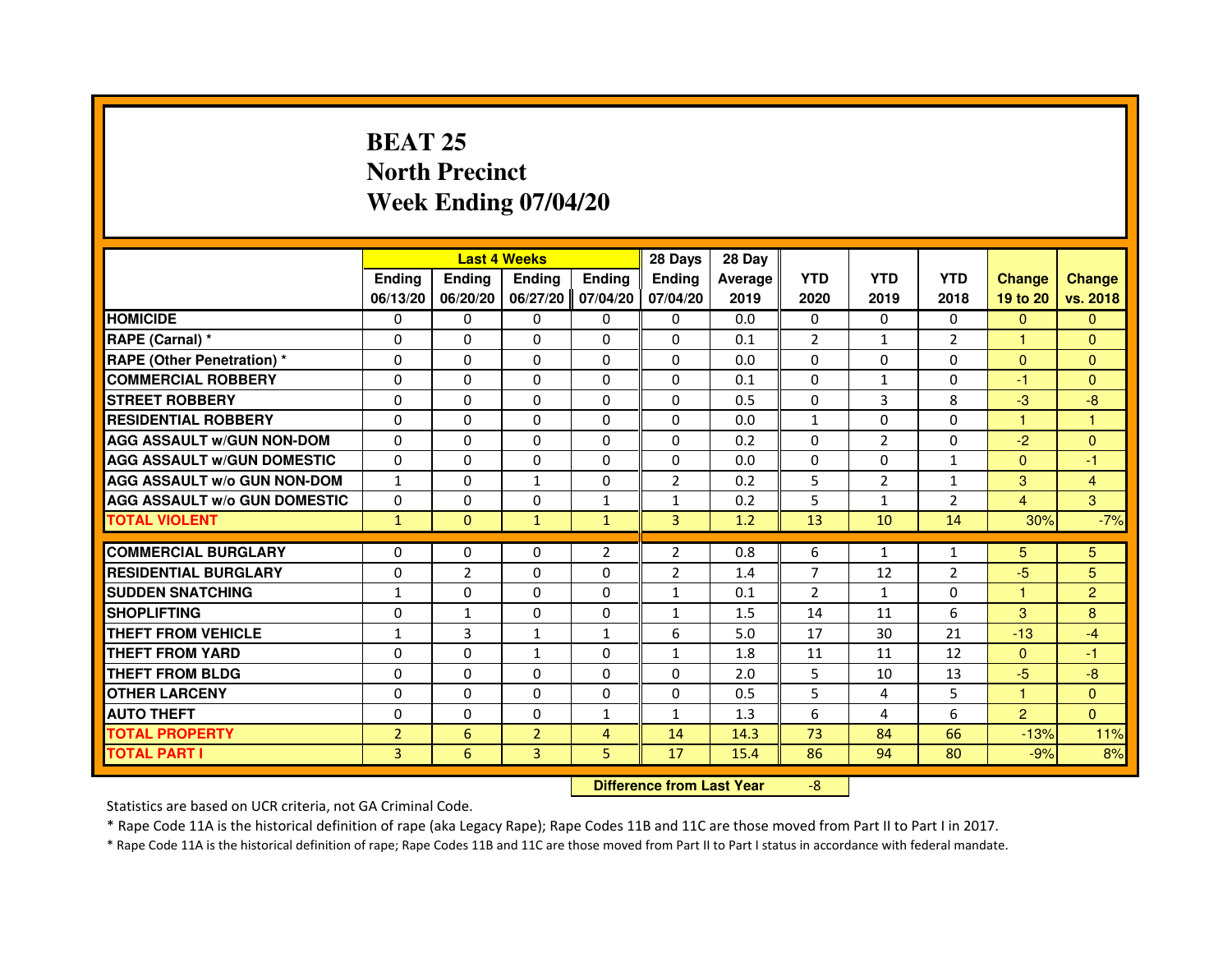# **BEAT 26 North PrecinctWeek Ending 07/04/20**

|                                     |                |                | <b>Last 4 Weeks</b> |                | 28 Days       | 28 Day  |                |              |                |                |                |
|-------------------------------------|----------------|----------------|---------------------|----------------|---------------|---------|----------------|--------------|----------------|----------------|----------------|
|                                     | <b>Ending</b>  | Ending         | <b>Ending</b>       | <b>Ending</b>  | <b>Endina</b> | Average | <b>YTD</b>     | <b>YTD</b>   | <b>YTD</b>     | <b>Change</b>  | <b>Change</b>  |
|                                     | 06/13/20       | 06/20/20       | 06/27/20            | 07/04/20       | 07/04/20      | 2019    | 2020           | 2019         | 2018           | 19 to 20       | vs. 2018       |
| <b>HOMICIDE</b>                     | 0              | $\mathbf{0}$   | 0                   | 0              | $\mathbf{0}$  | 0.1     | 0              | $\mathbf{0}$ | $\mathbf{0}$   | $\mathbf{0}$   | $\mathbf{0}$   |
| RAPE (Carnal) *                     | $\Omega$       | $\Omega$       | $\Omega$            | $\Omega$       | $\Omega$      | 0.2     | 3              | $\mathbf{1}$ | $\overline{2}$ | $\overline{2}$ | $\mathbf{1}$   |
| <b>RAPE (Other Penetration)*</b>    | 0              | $\mathbf{0}$   | 0                   | $\Omega$       | 0             | 0.0     | $\Omega$       | 0            | 0              | $\Omega$       | $\mathbf{0}$   |
| <b>COMMERCIAL ROBBERY</b>           | 0              | $\Omega$       | $\Omega$            | $\Omega$       | $\Omega$      | 0.1     | $\mathbf{1}$   | 0            | 0              | 1              | 1              |
| <b>STREET ROBBERY</b>               | $\Omega$       | $\Omega$       | $\Omega$            | $\Omega$       | $\Omega$      | 1.2     | 4              | 6            | $\overline{7}$ | $-2$           | $-3$           |
| <b>RESIDENTIAL ROBBERY</b>          | $\Omega$       | $\Omega$       | $\Omega$            | $\Omega$       | $\Omega$      | 0.0     | $\Omega$       | $\Omega$     | 0              | $\Omega$       | $\mathbf{0}$   |
| <b>AGG ASSAULT W/GUN NON-DOM</b>    | $\Omega$       | $\Omega$       | $\mathbf{1}$        | $\Omega$       | $\mathbf{1}$  | 0.4     | $\overline{2}$ | 3            | $\Omega$       | $-1$           | $\overline{2}$ |
| <b>AGG ASSAULT W/GUN DOMESTIC</b>   | $\Omega$       | $\Omega$       | $\Omega$            | $\Omega$       | $\Omega$      | 0.0     | $\Omega$       | $\Omega$     | $\Omega$       | $\Omega$       | $\Omega$       |
| <b>AGG ASSAULT W/o GUN NON-DOM</b>  | $\Omega$       | 1              | $\Omega$            | $\Omega$       | $\mathbf{1}$  | 1.2     | 8              | 9            | 10             | -1             | $-2$           |
| <b>AGG ASSAULT w/o GUN DOMESTIC</b> | $\Omega$       | 0              | $\mathbf{1}$        | $\Omega$       | $\mathbf{1}$  | 0.2     | 3              | 2            | $\mathbf{1}$   | $\overline{1}$ | $\overline{2}$ |
| <b>TOTAL VIOLENT</b>                | $\mathbf{0}$   | $\mathbf{1}$   | $\overline{2}$      | $\mathbf{0}$   | 3             | 3.4     | 21             | 21           | 20             | 0%             | 5%             |
|                                     |                |                |                     |                |               |         |                |              |                |                |                |
| <b>COMMERCIAL BURGLARY</b>          | $\overline{2}$ | 1              | 0                   | $\overline{2}$ | 5             | 0.5     | 12             | 3            | $\mathbf{1}$   | 9              | 11             |
| <b>RESIDENTIAL BURGLARY</b>         | $\Omega$       | $\Omega$       | $\Omega$            | $\Omega$       | $\Omega$      | 0.2     | $\Omega$       | $\mathbf{1}$ | $\mathbf{1}$   | -1             | $-1$           |
| <b>SUDDEN SNATCHING</b>             | 0              | 0              | $\mathbf{1}$        | 0              | $\mathbf{1}$  | 0.5     | 2              | 5            | 6              | $-3$           | $-4$           |
| <b>SHOPLIFTING</b>                  | $\mathbf{1}$   | $\Omega$       | $\Omega$            | $\Omega$       | $\mathbf{1}$  | 2.6     | 18             | 17           | 19             | $\mathbf{1}$   | $-1$           |
| <b>THEFT FROM VEHICLE</b>           | $\overline{3}$ | $\mathbf{1}$   | $\mathbf{1}$        | $\Omega$       | 5             | 2.9     | 13             | 17           | 12             | $-4$           | 1              |
| <b>THEFT FROM YARD</b>              | 0              | $\overline{2}$ | $\overline{2}$      | $\mathbf{1}$   | 5             | 1.7     | 13             | 9            | 11             | 4              | $\overline{2}$ |
| THEFT FROM BLDG                     | $\Omega$       | $\Omega$       | $\Omega$            | $\mathbf{1}$   | $\mathbf{1}$  | 2.5     | 4              | 12           | 20             | $-8$           | $-16$          |
| <b>OTHER LARCENY</b>                | $\Omega$       | $\Omega$       | $\Omega$            | $\Omega$       | $\Omega$      | 0.4     | $\overline{2}$ | 2            | 3              | $\Omega$       | -1             |
| <b>AUTO THEFT</b>                   | $\Omega$       | $\mathbf{1}$   | $\Omega$            | $\Omega$       | $\mathbf{1}$  | 0.7     | 5              | 2            | 10             | 3              | $-5$           |
| <b>TOTAL PROPERTY</b>               | 6              | 5              | $\overline{4}$      | 4              | 19            | 11.9    | 69             | 68           | 83             | 1%             | $-17%$         |
| TOTAL PART I                        | 6              | 6              | 6                   | 4              | 22            | 15.3    | 90             | 89           | 103            | 1%             | $-13%$         |

 **Difference from Last Year**

<sup>1</sup>

Statistics are based on UCR criteria, not GA Criminal Code.

\* Rape Code 11A is the historical definition of rape (aka Legacy Rape); Rape Codes 11B and 11C are those moved from Part II to Part I in 2017.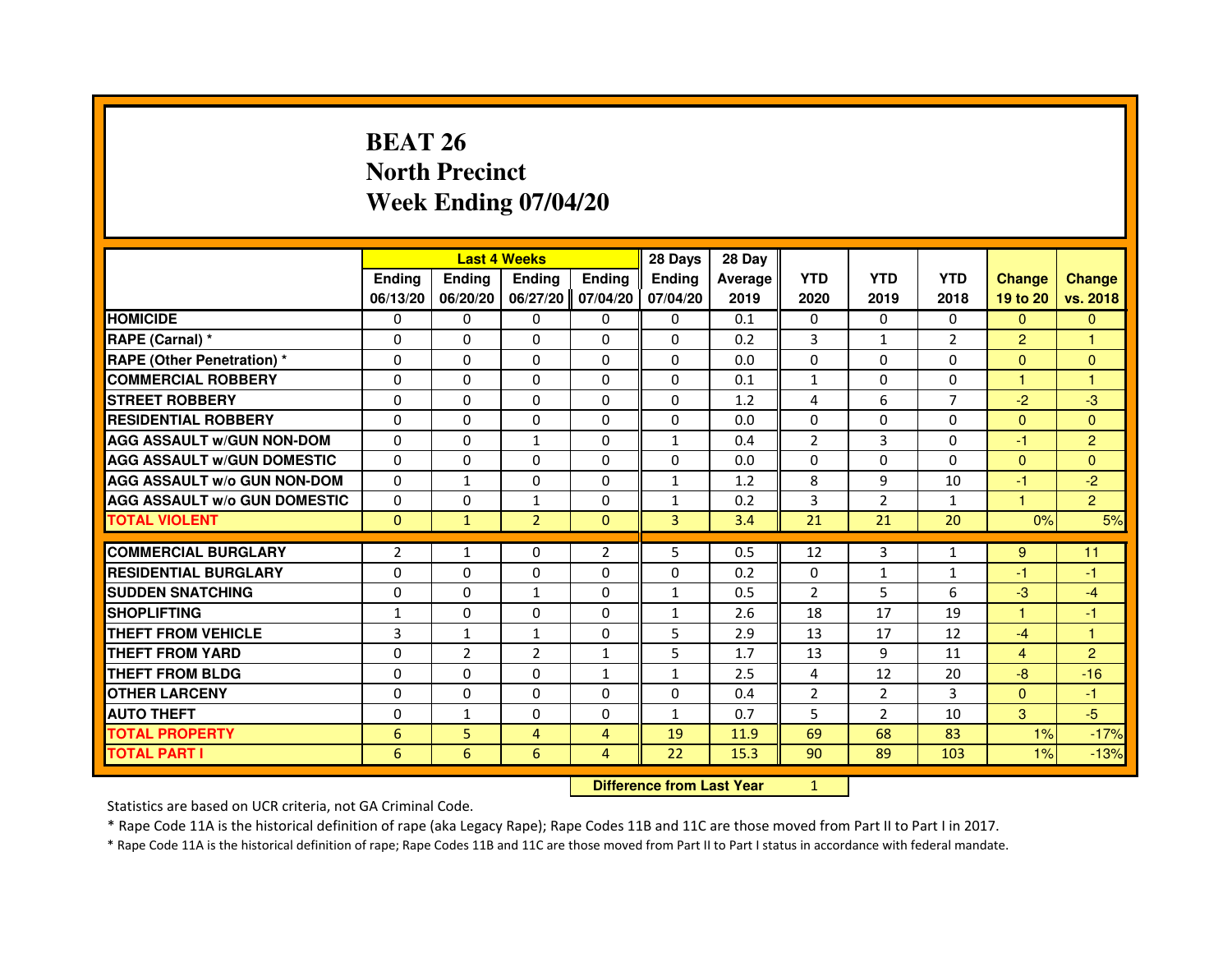# **BEAT 27 North PrecinctWeek Ending 07/04/20**

|                                     |                |               | <b>Last 4 Weeks</b> |                   | 28 Days        | 28 Day  |                |                |                |                |                |
|-------------------------------------|----------------|---------------|---------------------|-------------------|----------------|---------|----------------|----------------|----------------|----------------|----------------|
|                                     | <b>Ending</b>  | <b>Endina</b> | <b>Endina</b>       | Ending            | <b>Endina</b>  | Average | <b>YTD</b>     | <b>YTD</b>     | <b>YTD</b>     | <b>Change</b>  | <b>Change</b>  |
|                                     | 06/13/20       | 06/20/20      |                     | 06/27/20 07/04/20 | 07/04/20       | 2019    | 2020           | 2019           | 2018           | 19 to 20       | vs. 2018       |
| <b>HOMICIDE</b>                     | 0              | 0             | $\mathbf{0}$        | 0                 | 0              | 0.1     | $\mathbf{0}$   | 0              | $\mathbf{0}$   | $\mathbf{0}$   | $\mathbf{0}$   |
| RAPE (Carnal) *                     | $\Omega$       | $\Omega$      | $\Omega$            | $\Omega$          | $\Omega$       | 0.3     | $\overline{2}$ | $\Omega$       | $\Omega$       | $\overline{2}$ | $\overline{2}$ |
| <b>RAPE (Other Penetration) *</b>   | 0              | $\Omega$      | 0                   | $\mathbf{0}$      | $\Omega$       | 0.2     | $\Omega$       | $\Omega$       | $\mathbf{1}$   | $\Omega$       | $-1$           |
| <b>COMMERCIAL ROBBERY</b>           | 0              | 0             | 0                   | 0                 | $\Omega$       | 0.1     | $\Omega$       | $\Omega$       | 2              | $\Omega$       | $-2$           |
| <b>STREET ROBBERY</b>               | 0              | 0             | 0                   | 0                 | 0              | 1.4     | 3              | 10             | $\overline{2}$ | $-7$           | 1              |
| <b>RESIDENTIAL ROBBERY</b>          | 0              | $\Omega$      | $\Omega$            | $\Omega$          | $\Omega$       | 0.1     | $\Omega$       | $\mathbf{1}$   | $\overline{2}$ | $-1$           | $-2$           |
| <b>AGG ASSAULT W/GUN NON-GUN</b>    | $\Omega$       | $\mathbf 0$   | $\mathbf{1}$        | $\Omega$          | $\mathbf{1}$   | 1.0     | 10             | 8              | $\overline{7}$ | $\overline{2}$ | 3              |
| <b>AGG ASSAULT W/GUN DOMESTIC</b>   | 0              | 0             | 0                   | 0                 | 0              | 0.2     | $\mathbf{1}$   | $\mathbf{1}$   | $\mathbf{1}$   | $\Omega$       | $\Omega$       |
| <b>AGG ASSAULT W/o GUN NON-DOM</b>  | $\mathbf{1}$   | 0             | 1                   | $\mathbf{1}$      | 3              | 1.5     | 8              | 9              | 4              | $-1$           | 4              |
| <b>AGG ASSAULT W/o GUN DOMESTIC</b> | $\Omega$       | $\Omega$      | 0                   | 0                 | 0              | 1.3     | $\overline{2}$ | 11             | $\mathbf{1}$   | $-9$           | 1              |
| <b>TOTAL VIOLENT</b>                | $\mathbf{1}$   | $\Omega$      | $\overline{2}$      | $\mathbf{1}$      | $\overline{4}$ | 6.2     | 26             | 40             | 20             | $-35%$         | 30%            |
|                                     |                |               |                     |                   |                |         |                |                |                |                |                |
| <b>COMMERCIAL BURGLARY</b>          | 0              | 1             | 0                   | 0                 | $\mathbf{1}$   | 0.7     | 2              | 3              | 3              | -1             | -1             |
| <b>RESIDENTIAL BURGLARY</b>         | 0              | $\Omega$      | 0                   | $\Omega$          | $\Omega$       | 0.5     | 4              | $\overline{4}$ | 6              | $\Omega$       | $-2$           |
| <b>SUDDEN SNATCHING</b>             | 0              | 0             | 0                   | 0                 | $\Omega$       | 0.3     | $\overline{4}$ | $\overline{2}$ | $\overline{7}$ | $\overline{2}$ | -3             |
| <b>SHOPLIFTING</b>                  | 0              | $\mathbf{1}$  | $\mathbf{1}$        | $\Omega$          | $\overline{2}$ | 3.1     | 15             | 16             | 28             | $-1$           | $-13$          |
| <b>THEFT FROM VEHICLE</b>           | $\mathbf{1}$   | $\Omega$      | $\Omega$            | $\mathbf{1}$      | $\overline{2}$ | 3.1     | 13             | 20             | 11             | $-7$           | $\overline{2}$ |
| <b>THEFT FROM YARD</b>              | 1              | $\mathbf{1}$  | $\Omega$            | $\overline{2}$    | $\overline{a}$ | 0.8     | 8              | $\mathcal{P}$  | 10             | 6              | $-2$           |
| <b>THEFT FROM BLDG</b>              | 0              | 0             | 1                   | 0                 | 1              | 2.4     | 8              | 19             | 19             | $-11$          | $-11$          |
| <b>OTHER LARCENY</b>                | 0              | 0             | $\Omega$            | $\Omega$          | $\Omega$       | 0.2     | $\Omega$       | 2              | $\Omega$       | $-2$           | $\Omega$       |
| <b>AUTO THEFT</b>                   | $\mathbf 0$    | 0             | $\mathbf{1}$        | $\mathbf{1}$      | $\overline{2}$ | 0.9     | 11             | 3              | 7              | 8              | $\overline{4}$ |
| <b>TOTAL PROPERTY</b>               | $\overline{2}$ | 3             | 3                   | 4                 | 12             | 12.0    | 65             | 71             | 91             | $-8%$          | $-29%$         |
| <b>TOTAL PART I</b>                 | 3              | 3             | 5                   | 5                 | 16             | 18.3    | 91             | 111            | 111            | $-18%$         | $-18%$         |

 **Difference from Last Year**-20

Statistics are based on UCR criteria, not GA Criminal Code.

\* Rape Code 11A is the historical definition of rape (aka Legacy Rape); Rape Codes 11B and 11C are those moved from Part II to Part I in 2017.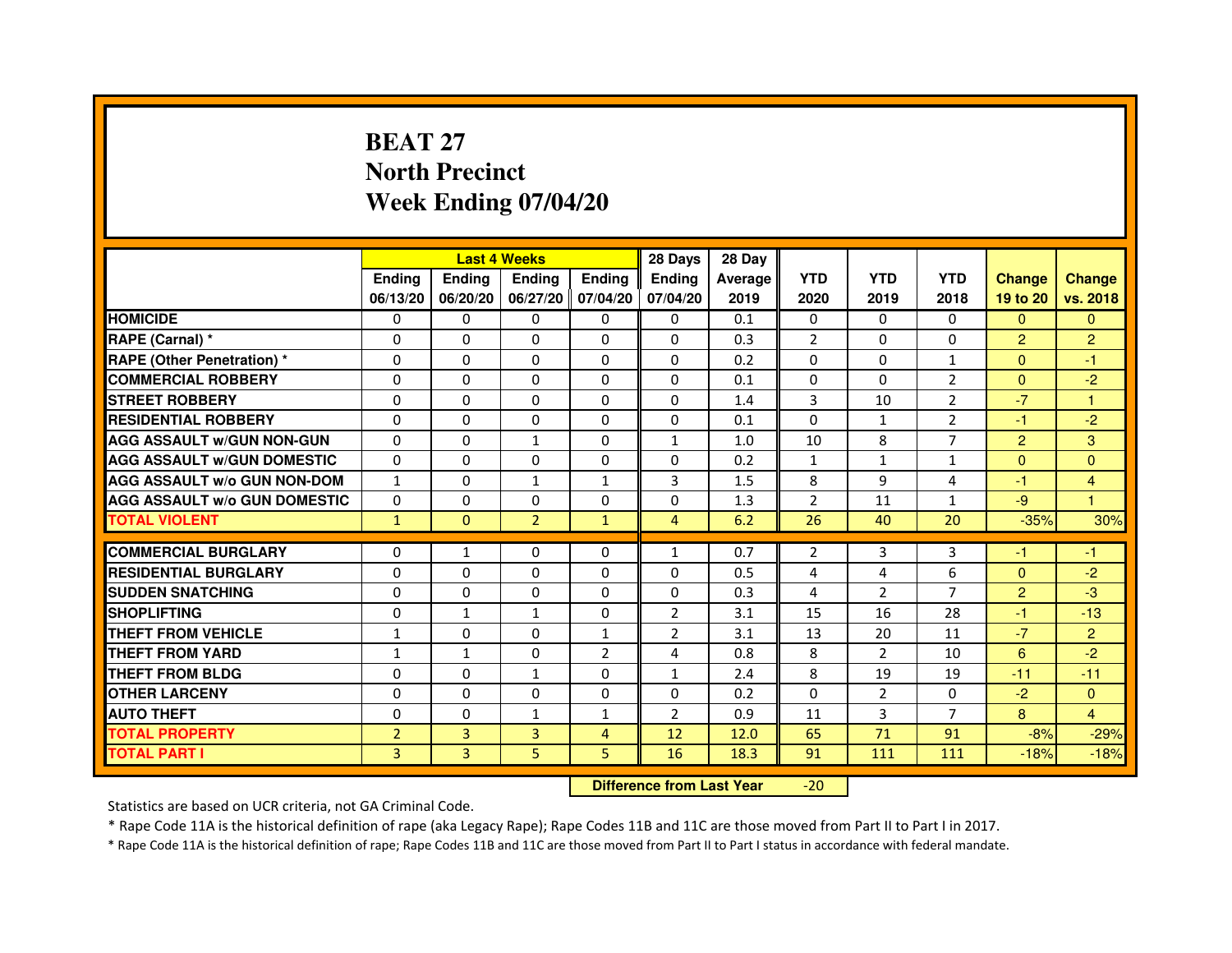# **BEAT 31 Central PrecinctWeek Ending 07/04/20**

|                                     |                | <b>Last 4 Weeks</b> |                |                   | 28 Days       | 28 Day  |                |              |                |                |                |
|-------------------------------------|----------------|---------------------|----------------|-------------------|---------------|---------|----------------|--------------|----------------|----------------|----------------|
|                                     | <b>Endina</b>  | Ending              | <b>Endina</b>  | <b>Endina</b>     | <b>Endina</b> | Average | <b>YTD</b>     | <b>YTD</b>   | <b>YTD</b>     | <b>Change</b>  | <b>Change</b>  |
|                                     | 06/13/20       | 06/20/20            |                | 06/27/20 07/04/20 | 07/04/20      | 2019    | 2020           | 2019         | 2018           | 19 to 20       | vs. 2018       |
| <b>HOMICIDE</b>                     | 0              | 0                   | 0              | 0                 | 0             | 0.1     | $\mathbf{1}$   | $\mathbf{1}$ | $\Omega$       | $\mathbf{0}$   | 1              |
| RAPE (Carnal) *                     | $\Omega$       | $\Omega$            | $\Omega$       | $\Omega$          | $\Omega$      | 0.3     | 3              | 3            | $\Omega$       | $\Omega$       | 3              |
| <b>RAPE (Other Penetration)*</b>    | $\Omega$       | $\Omega$            | $\Omega$       | $\mathbf{1}$      | $\mathbf{1}$  | 0.2     | $\mathbf{1}$   | $\Omega$     | $\mathbf{1}$   | 1              | $\Omega$       |
| <b>COMMERCIAL ROBBERY</b>           | 0              | 0                   | 0              | 0                 | 0             | 0.0     | 0              | 0            | $\mathbf{1}$   | $\Omega$       | $-1$           |
| <b>STREET ROBBERY</b>               | 0              | $\Omega$            | 0              | $\mathbf{1}$      | $\mathbf{1}$  | 0.7     | 4              | 2            | 6              | $\overline{2}$ | $-2$           |
| <b>RESIDENTIAL ROBBERY</b>          | 0              | $\Omega$            | 0              | $\Omega$          | $\Omega$      | 0.0     | $\mathbf{1}$   | $\Omega$     | $\Omega$       | 1              | 1              |
| <b>AGG ASSAULT w/GUN NON-DOM</b>    | $\Omega$       | $\Omega$            | $\Omega$       | $\mathbf{0}$      | $\Omega$      | 1.1     | 6              | 9            | 5              | $-3$           | 1              |
| <b>AGG ASSAULT W/GUN DOMESTIC</b>   | $\Omega$       | $\Omega$            | $\mathbf{1}$   | $\Omega$          | $\mathbf{1}$  | 0.2     | $\mathcal{P}$  | $\mathbf{1}$ | $\mathbf{1}$   | 1              | 1              |
| <b>AGG ASSAULT W/o GUN NON-DOM</b>  | 0              | 0                   | $\Omega$       | $\Omega$          | $\Omega$      | 0.7     | $\mathbf{1}$   | 4            | 4              | $-3$           | -3             |
| <b>AGG ASSAULT W/o GUN DOMESTIC</b> | 0              | 0                   | 0              | 0                 | 0             | 0.9     | 4              | 9            | 2              | $-5$           | $\overline{2}$ |
| <b>TOTAL VIOLENT</b>                | $\Omega$       | $\Omega$            | $\mathbf{1}$   | $\overline{2}$    | 3             | 4.1     | 23             | 29           | 20             | $-21%$         | 15%            |
|                                     |                |                     |                |                   |               |         |                |              |                |                |                |
| <b>COMMERCIAL BURGLARY</b>          | 0              | 0                   | 0              | 0                 | $\Omega$      | 1.2     | 3              | 6            | $\overline{7}$ | $-3$           | $-4$           |
| <b>RESIDENTIAL BURGLARY</b>         | $\mathbf{1}$   | 0                   | 0              | $\Omega$          | $\mathbf{1}$  | 3.5     | 19             | 21           | 14             | $-2$           | 5              |
| <b>SUDDEN SNATCHING</b>             | 0              | $\Omega$            | $\Omega$       | $\Omega$          | $\Omega$      | 0.3     | $\Omega$       | 2            | $\mathbf{1}$   | $-2$           | $-1$           |
| <b>SHOPLIFTING</b>                  | $\Omega$       | $\Omega$            | $\Omega$       | $\mathbf{1}$      | $\mathbf{1}$  | 0.4     | 6              | $\mathbf{1}$ | $\mathbf{1}$   | 5              | 5              |
| <b>THEFT FROM VEHICLE</b>           | $\overline{2}$ | $\Omega$            | $\mathbf{1}$   | $\mathbf{1}$      | 4             | 4.3     | 16             | 25           | 30             | $-9$           | $-14$          |
| <b>THEFT FROM YARD</b>              | $\Omega$       | 0                   | 1              | $\Omega$          | $\mathbf{1}$  | 4.4     | 19             | 28           | 21             | $-9$           | $-2$           |
| <b>THEFT FROM BLDG</b>              | 0              | $\Omega$            | $\Omega$       | 1                 | 1             | 1.5     | 6              | 11           | 15             | $-5$           | -9             |
| <b>OTHER LARCENY</b>                | 0              | $\mathbf{1}$        | $\Omega$       | $\Omega$          | $\mathbf{1}$  | 1.9     | $\overline{7}$ | 10           | 1              | $-3$           | 6              |
| <b>AUTO THEFT</b>                   | $\mathbf 0$    | 0                   | 0              | $\mathbf{0}$      | $\Omega$      | 1.1     | 12             | 7            | 11             | 5              | 1              |
| <b>TOTAL PROPERTY</b>               | 3              | $\mathbf{1}$        | $\overline{2}$ | $\overline{3}$    | 9             | 18.6    | 88             | 111          | 101            | $-21%$         | $-13%$         |
| <b>TOTAL PART I</b>                 | 3              | $\mathbf{1}$        | 3              | 5                 | 12            | 22.7    | 111            | 140          | 121            | $-21%$         | $-8%$          |

 **Difference from Last Year**-29

Statistics are based on UCR criteria, not GA Criminal Code.

\* Rape Code 11A is the historical definition of rape (aka Legacy Rape); Rape Codes 11B and 11C are those moved from Part II to Part I in 2017.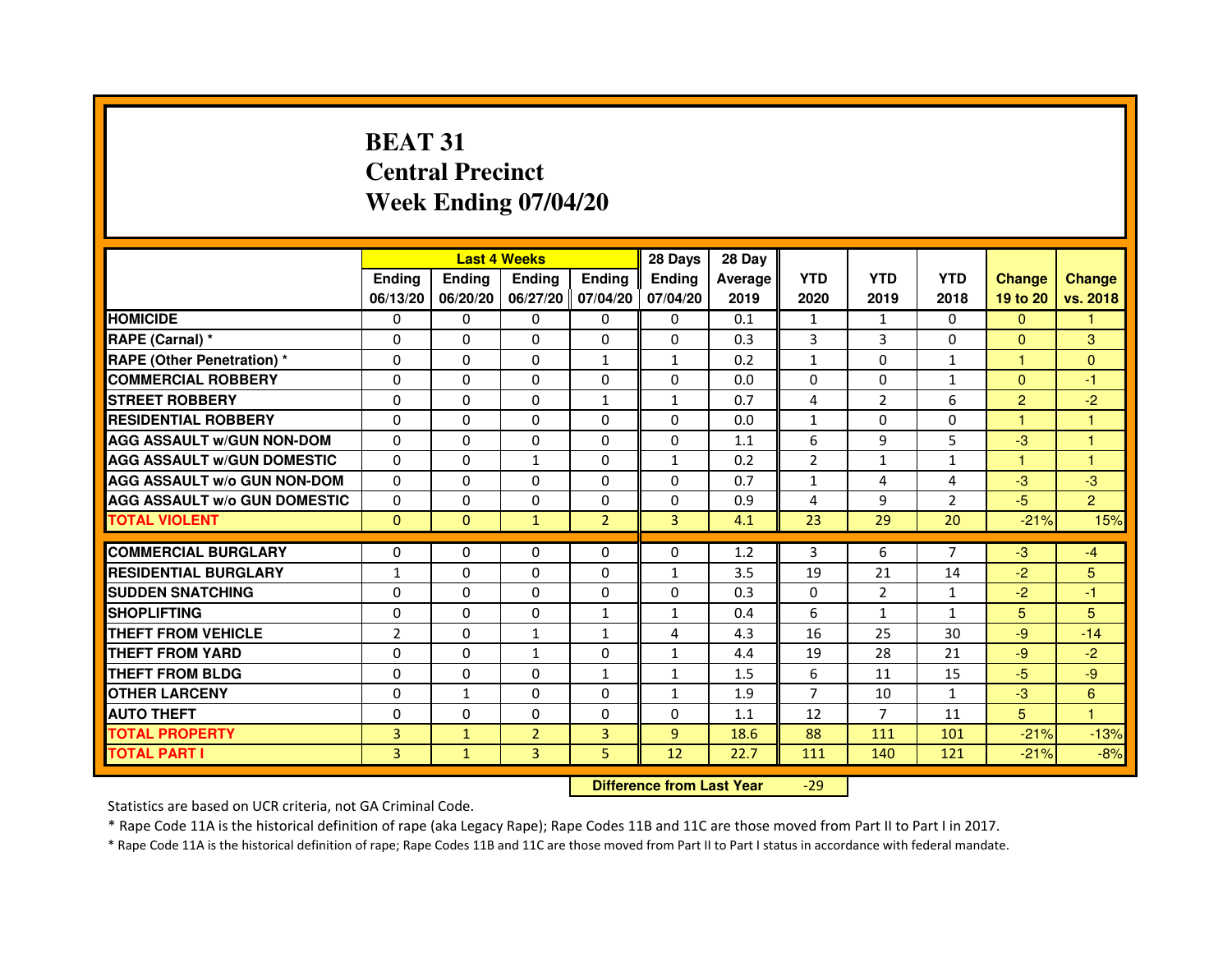## **BEAT 32 Central PrecinctWeek Ending 07/04/20**

|                                     |                |                                  | <b>Last 4 Weeks</b> |                | 28 Days        | 28 Day  |                |                |                |                |               |
|-------------------------------------|----------------|----------------------------------|---------------------|----------------|----------------|---------|----------------|----------------|----------------|----------------|---------------|
|                                     | <b>Ending</b>  | Ending                           | <b>Ending</b>       | <b>Ending</b>  | <b>Endina</b>  | Average | <b>YTD</b>     | <b>YTD</b>     | <b>YTD</b>     | <b>Change</b>  | <b>Change</b> |
|                                     | 06/13/20       | 06/20/20                         | 06/27/20            | 07/04/20       | 07/04/20       | 2019    | 2020           | 2019           | 2018           | 19 to 20       | vs. 2018      |
| <b>HOMICIDE</b>                     | 0              | 0                                | 0                   | 0              | 0              | 0.1     | 0              | 0              | $\Omega$       | $\Omega$       | $\mathbf{0}$  |
| RAPE (Carnal) *                     | 0              | 0                                | 0                   | 0              | 0              | 0.2     | 0              | 1              | 1              | -1             | -1            |
| <b>RAPE (Other Penetration) *</b>   | $\Omega$       | $\Omega$                         | $\Omega$            | $\Omega$       | $\Omega$       | 0.1     | $\Omega$       | $\mathbf{0}$   | $\mathbf{1}$   | $\mathbf{0}$   | -1            |
| <b>COMMERCIAL ROBBERY</b>           | $\Omega$       | $\Omega$                         | $\Omega$            | $\Omega$       | $\Omega$       | 0.9     | $\overline{2}$ | 3              | $\overline{2}$ | $-1$           | $\mathbf{0}$  |
| <b>STREET ROBBERY</b>               | $\Omega$       | $\Omega$                         | $\Omega$            | $\Omega$       | $\Omega$       | 0.2     | $\Omega$       | 3              | $\overline{2}$ | $-3$           | $-2$          |
| <b>RESIDENTIAL ROBBERY</b>          | $\Omega$       | 0                                | $\Omega$            | $\Omega$       | 0              | 0.0     | 0              | 0              | $\Omega$       | $\overline{0}$ | $\mathbf{0}$  |
| <b>AGG ASSAULT w/GUN NON-DOM</b>    | $\Omega$       | $\Omega$                         | $\mathbf{1}$        | $\Omega$       | $\mathbf{1}$   | 0.2     | 3              | $\overline{2}$ | 4              | 1              | $-1$          |
| <b>AGG ASSAULT W/GUN DOMESTIC</b>   | $\Omega$       | $\Omega$                         | $\Omega$            | $\Omega$       | $\Omega$       | 0.0     | $\mathbf{1}$   | $\Omega$       | $\Omega$       | $\mathbf{1}$   | $\mathbf{1}$  |
| <b>AGG ASSAULT W/o GUN NON-DOM</b>  | $\mathbf{1}$   | $\Omega$                         | $\Omega$            | $\Omega$       | $\mathbf{1}$   | 0.3     | $\mathbf{1}$   | 3              | $\overline{2}$ | $-2$           | -1            |
| <b>AGG ASSAULT w/o GUN DOMESTIC</b> | $\Omega$       | $\Omega$                         | $\Omega$            | $\Omega$       | 0              | 0.4     | $\overline{2}$ | 4              | $\mathbf{1}$   | $-2$           | $\mathbf{1}$  |
| <b>TOTAL VIOLENT</b>                | $\mathbf{1}$   | $\mathbf{0}$                     | $\mathbf{1}$        | $\mathbf{0}$   | $\overline{2}$ | 2.5     | 9              | 16             | 13             | $-44%$         | $-31%$        |
| <b>COMMERCIAL BURGLARY</b>          | 0              | 0                                | 0                   | 0              | 0              | 0.3     | 5              | 3              | $\mathbf{1}$   | $\overline{2}$ | 4             |
| <b>RESIDENTIAL BURGLARY</b>         | 1              | $\Omega$                         | $\Omega$            | $\Omega$       | $\mathbf{1}$   | 1.8     | 9              | 12             | 18             | $-3$           | $-9$          |
| <b>SUDDEN SNATCHING</b>             | $\Omega$       | $\Omega$                         | $\Omega$            | $\Omega$       | $\Omega$       | 0.2     | $\Omega$       | $\mathbf{1}$   | $\Omega$       | $-1$           | $\Omega$      |
| <b>SHOPLIFTING</b>                  | $\mathbf{1}$   | 0                                | 0                   | 0              | $\mathbf{1}$   | 3.1     | 16             | 23             | 37             | $-7$           | $-21$         |
| THEFT FROM VEHICLE                  | $\mathbf{1}$   | $\overline{2}$                   | $\mathbf{1}$        | $\mathbf{1}$   | 5              | 4.9     | 25             | 29             | 3526           | $-4$           | $-3501$       |
| <b>THEFT FROM YARD</b>              | 3              | $\Omega$                         | $\overline{2}$      | $\overline{2}$ | $\overline{7}$ | 2.6     | 18             | 16             | 23             | $\overline{2}$ | $-5$          |
| <b>THEFT FROM BLDG</b>              | $\Omega$       | $\Omega$                         | $\Omega$            | $\Omega$       | $\Omega$       | 2.5     | 9              | 14             | 20             | $-5$           | $-11$         |
| <b>OTHER LARCENY</b>                | 0              | $\Omega$                         | $\mathbf{1}$        | $\Omega$       | $\mathbf{1}$   | 0.8     | 11             | $\overline{2}$ | 12             | 9              | $-1$          |
| <b>AUTO THEFT</b>                   | $\Omega$       | $\Omega$                         | $\Omega$            | $\Omega$       | $\Omega$       | 1.2     | 6              | 9              | 14             | $-3$           | $-8$          |
| <b>TOTAL PROPERTY</b>               | 6              | $\overline{2}$                   | $\overline{4}$      | 3              | 15             | 17.3    | 99             | 109            | 3651           | $-9%$          | $-97%$        |
| <b>TOTAL PART I</b>                 | $\overline{7}$ | $\overline{2}$                   | 5                   | 3              | 17             | 19.8    | 108            | 125            | 3664           | $-14%$         | $-97%$        |
|                                     |                | <b>Difference from Last Year</b> |                     | $-17$          |                |         |                |                |                |                |               |

 **Difference from Last Year**

Statistics are based on UCR criteria, not GA Criminal Code.

\* Rape Code 11A is the historical definition of rape (aka Legacy Rape); Rape Codes 11B and 11C are those moved from Part II to Part I in 2017.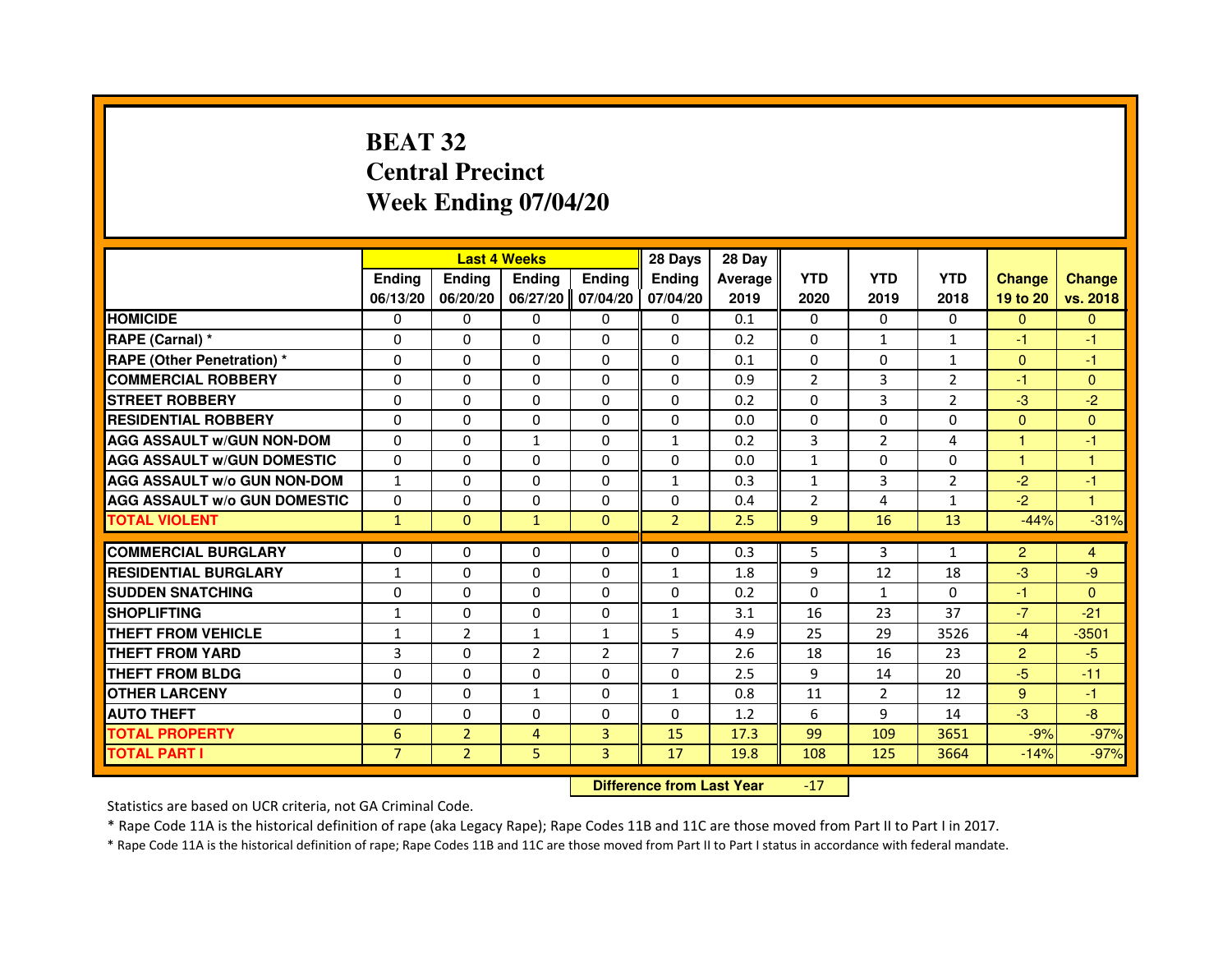# **BEAT 33 Central PrecinctWeek Ending 07/04/20**

|                                     |               |                | <b>Last 4 Weeks</b> |                   | 28 Days        | 28 Day  |                |                |              |               |                      |
|-------------------------------------|---------------|----------------|---------------------|-------------------|----------------|---------|----------------|----------------|--------------|---------------|----------------------|
|                                     | <b>Ending</b> | <b>Endina</b>  | <b>Endina</b>       | <b>Ending</b>     | <b>Endina</b>  | Average | <b>YTD</b>     | <b>YTD</b>     | <b>YTD</b>   | <b>Change</b> | <b>Change</b>        |
|                                     | 06/13/20      | 06/20/20       |                     | 06/27/20 07/04/20 | 07/04/20       | 2019    | 2020           | 2019           | 2018         | 19 to 20      | vs. 2018             |
| <b>HOMICIDE</b>                     | 0             | 0              | 0                   | 0                 | 0              | 0.2     | $\mathbf{1}$   | $\mathbf{1}$   | 0            | $\mathbf{0}$  |                      |
| RAPE (Carnal) *                     | $\Omega$      | $\Omega$       | $\Omega$            | $\Omega$          | $\Omega$       | 0.0     | $\Omega$       | $\Omega$       | 3            | $\Omega$      | $-3$                 |
| <b>RAPE (Other Penetration)*</b>    | $\Omega$      | $\Omega$       | $\Omega$            | $\mathbf{0}$      | $\Omega$       | 0.1     | $\Omega$       | $\Omega$       | $\mathbf{1}$ | $\Omega$      | $-1$                 |
| <b>COMMERCIAL ROBBERY</b>           | 0             | 0              | $\Omega$            | 1                 | 1              | 0.3     | 1              | 2              | 0            | $-1$          | $\blacktriangleleft$ |
| <b>STREET ROBBERY</b>               | 0             | 0              | 0                   | 1                 | $\mathbf{1}$   | 1.3     | 6              | $\overline{7}$ | 11           | $-1$          | $-5$                 |
| <b>RESIDENTIAL ROBBERY</b>          | 0             | $\Omega$       | $\Omega$            | $\Omega$          | $\Omega$       | 0.0     | $\Omega$       | $\Omega$       | $\Omega$     | $\Omega$      | $\Omega$             |
| <b>AGG ASSAULT W/GUN NON-DOM</b>    | $\Omega$      | $\mathbf 0$    | $\Omega$            | $\mathbf{0}$      | $\Omega$       | 1.0     | 6              | $\overline{7}$ | 6            | $-1$          | $\mathbf{0}$         |
| <b>AGG ASSAULT W/GUN DOMESTIC</b>   | $\Omega$      | 0              | $\Omega$            | 0                 | 0              | 0.2     | $\Omega$       | 2              | $\Omega$     | $-2$          | $\Omega$             |
| <b>AGG ASSAULT W/o GUN NON-DOM</b>  | $\Omega$      | $\mathbf{1}$   | $\Omega$            | $\Omega$          | 1              | 0.9     | 6              | 10             | 3            | $-4$          | 3                    |
| <b>AGG ASSAULT W/o GUN DOMESTIC</b> | $\mathbf{1}$  | $\Omega$       | 0                   | $\mathbf{1}$      | $\overline{2}$ | 0.7     | 5              | 7              | $\mathbf{1}$ | $-2$          | $\overline{4}$       |
| <b>TOTAL VIOLENT</b>                | $\mathbf{1}$  | $\mathbf{1}$   | $\mathbf{0}$        | $\overline{3}$    | 5              | 4.7     | 25             | 36             | 25           | $-31%$        | 0%                   |
|                                     |               |                |                     |                   |                |         |                |                |              |               |                      |
| <b>COMMERCIAL BURGLARY</b>          | 0             | 1              | 0                   | 0                 | $\mathbf{1}$   | 1.3     | $\overline{7}$ | 3              | 6            | 4             | $\blacktriangleleft$ |
| <b>RESIDENTIAL BURGLARY</b>         | 0             | $\overline{2}$ | 0                   | $\Omega$          | 2              | 1.8     | 9              | 17             | 11           | $-8$          | $-2$                 |
| <b>SUDDEN SNATCHING</b>             | 0             | 0              | $\Omega$            | 0                 | 0              | 0.1     | $\mathbf{1}$   | $\Omega$       | 2            | -1            | -1                   |
| <b>SHOPLIFTING</b>                  | $\Omega$      | $\mathbf{1}$   | $\mathbf{1}$        | $\Omega$          | $\overline{c}$ | 7.9     | 19             | 48             | 18           | $-29$         | $\mathbf{1}$         |
| <b>THEFT FROM VEHICLE</b>           | $\Omega$      | $\overline{2}$ | $\overline{2}$      | $\mathbf{1}$      | 5              | 3.4     | 17             | 26             | 22           | $-9$          | $-5$                 |
| <b>THEFT FROM YARD</b>              | $\mathbf{1}$  | 0              | $\overline{2}$      | $\mathbf{1}$      | $\overline{4}$ | 3.6     | 26             | 31             | 19           | $-5$          | $\overline{7}$       |
| THEFT FROM BLDG                     | $\mathbf{1}$  | 0              | $\overline{2}$      | 0                 | 3              | 1.7     | 13             | 9              | 17           | 4             | $-4$                 |
| <b>OTHER LARCENY</b>                | $\mathbf{1}$  | 0              | $\Omega$            | $\Omega$          | $\mathbf{1}$   | 2.0     | 3              | 20             | 2            | $-17$         | $\blacktriangleleft$ |
| <b>AUTO THEFT</b>                   | $\mathbf 0$   | $\mathbf 0$    | $\overline{2}$      | $\mathbf{0}$      | $\overline{2}$ | 1.4     | 11             | 11             | 27           | $\Omega$      | $-16$                |
| <b>TOTAL PROPERTY</b>               | 3             | 6              | 9                   | $\overline{2}$    | 20             | 23.2    | 106            | 165            | 124          | $-36%$        | $-15%$               |
| <b>TOTAL PART I</b>                 | 4             | $\overline{7}$ | 9                   | 5                 | 25             | 27.8    | 131            | 201            | 149          | $-35%$        | $-12%$               |

 **Difference from Last Year**-70

Statistics are based on UCR criteria, not GA Criminal Code.

\* Rape Code 11A is the historical definition of rape (aka Legacy Rape); Rape Codes 11B and 11C are those moved from Part II to Part I in 2017.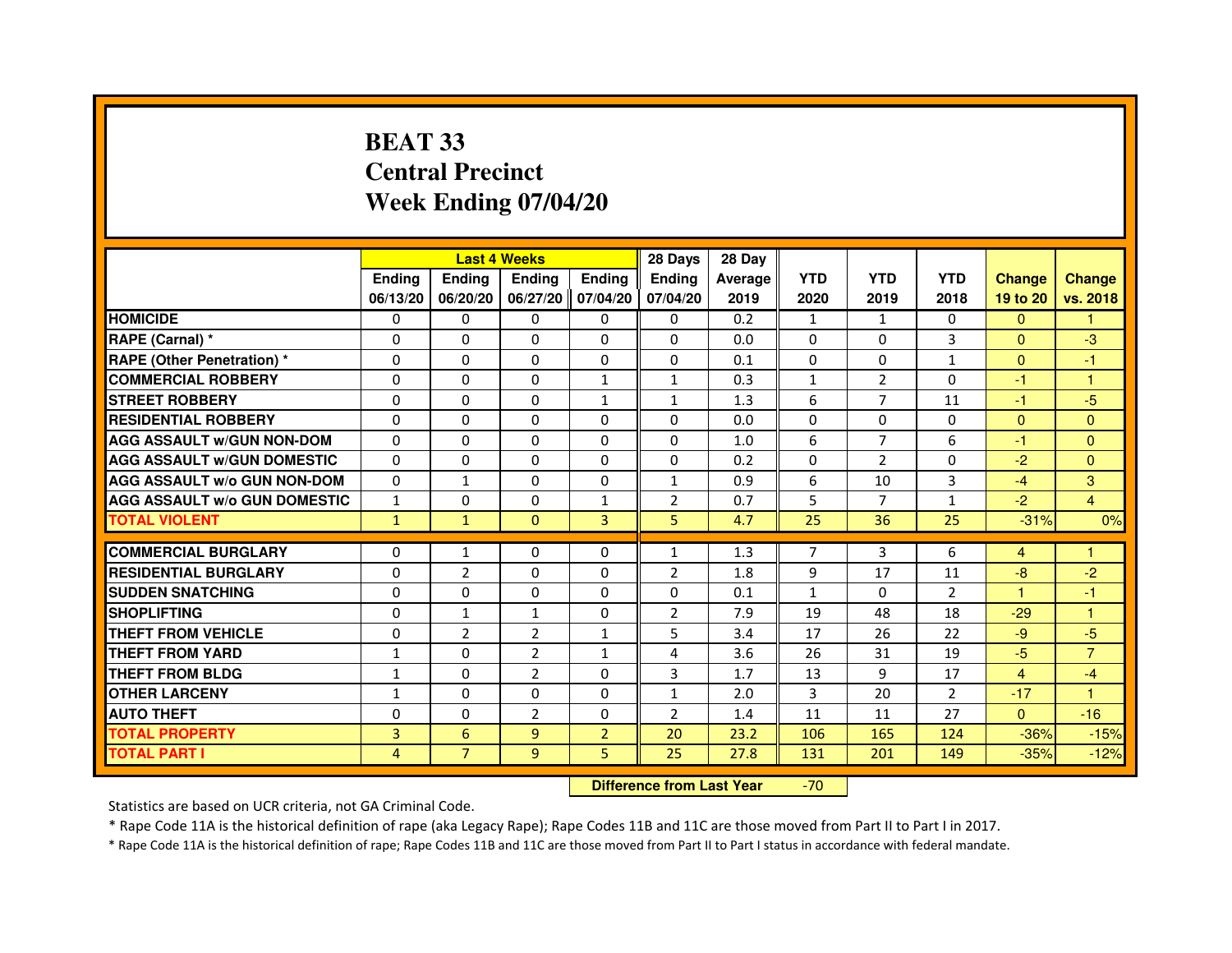# **BEAT 34 Central PrecinctWeek Ending 07/04/20**

|                                     |                | <b>Last 4 Weeks</b> |                                  |                | 28 Days        | 28 Day  |                |                |                |                |                |
|-------------------------------------|----------------|---------------------|----------------------------------|----------------|----------------|---------|----------------|----------------|----------------|----------------|----------------|
|                                     | <b>Ending</b>  | Ending              | <b>Ending</b>                    | <b>Ending</b>  | <b>Ending</b>  | Average | <b>YTD</b>     | <b>YTD</b>     | <b>YTD</b>     | <b>Change</b>  | <b>Change</b>  |
|                                     | 06/13/20       | 06/20/20            | 06/27/20 07/04/20                |                | 07/04/20       | 2019    | 2020           | 2019           | 2018           | 19 to 20       | vs. 2018       |
| <b>HOMICIDE</b>                     | 0              | $\Omega$            | $\Omega$                         | $\Omega$       | 0              | 0.1     | $\overline{2}$ | $\Omega$       | $\Omega$       | $\overline{2}$ | $\overline{2}$ |
| RAPE (Carnal) *                     | 0              | 0                   | 0                                | 0              | 0              | 0.2     | $\overline{2}$ | $\overline{2}$ | 0              | $\mathbf{0}$   | $\overline{2}$ |
| <b>RAPE (Other Penetration)*</b>    | 0              | 0                   | $\Omega$                         | 0              | $\Omega$       | 0.1     | $\mathbf{1}$   | 1              | $\mathbf{1}$   | $\mathbf{0}$   | $\Omega$       |
| <b>COMMERCIAL ROBBERY</b>           | $\Omega$       | $\Omega$            | $\Omega$                         | $\Omega$       | $\Omega$       | 0.0     | $\Omega$       | $\mathbf{0}$   | $\Omega$       | $\Omega$       | $\Omega$       |
| <b>STREET ROBBERY</b>               | $\mathbf{1}$   | $\Omega$            | $\Omega$                         | $\Omega$       | $\mathbf{1}$   | 0.9     | 10             | $\overline{7}$ | 4              | 3              | 6              |
| <b>RESIDENTIAL ROBBERY</b>          | $\Omega$       | $\Omega$            | $\Omega$                         | $\Omega$       | 0              | 0.2     | $\Omega$       | $\overline{2}$ | $\mathbf{1}$   | $-2$           | $-1$           |
| <b>AGG ASSAULT w/GUN NON-DOM</b>    | $\Omega$       | $\Omega$            | $\mathbf{1}$                     | $\Omega$       | $\mathbf{1}$   | 1.8     | 10             | 5              | $\overline{7}$ | 5              | 3              |
| <b>AGG ASSAULT w/GUN DOMESTIC</b>   | $\Omega$       | $\Omega$            | $\Omega$                         | $\Omega$       | $\Omega$       | 0.5     | $\Omega$       | 4              | 3              | $-4$           | $-3$           |
| <b>AGG ASSAULT W/o GUN NON-DOM</b>  | $\mathbf{1}$   | $\mathbf{1}$        | 0                                | 0              | 2              | 0.9     | 11             | 6              | 9              | 5              | $\overline{2}$ |
| <b>AGG ASSAULT w/o GUN DOMESTIC</b> | $\Omega$       | $\mathbf 0$         | $\Omega$                         | 0              | 0              | 1.6     | 9              | 12             | 10             | $-3$           | $-1$           |
| <b>TOTAL VIOLENT</b>                | $\overline{2}$ | $\mathbf{1}$        | $\mathbf{1}$                     | $\mathbf{0}$   | $\overline{4}$ | 6.2     | 45             | 39             | 35             | 15%            | 29%            |
| <b>COMMERCIAL BURGLARY</b>          | $\Omega$       | $\Omega$            | $\mathbf{1}$                     | 0              | $\mathbf{1}$   | 0.5     | $\mathbf{1}$   | $\overline{2}$ | $\mathbf{1}$   | -1             | $\mathbf{0}$   |
| <b>RESIDENTIAL BURGLARY</b>         | $\Omega$       | $\Omega$            | $\Omega$                         | $\mathbf{1}$   | $\mathbf{1}$   | 3.2     | 15             | 21             | 35             | $-6$           | $-20$          |
| <b>SUDDEN SNATCHING</b>             | $\Omega$       | $\Omega$            | $\Omega$                         | $\Omega$       | $\Omega$       | 0.2     | $\mathbf{1}$   | $\mathbf{1}$   | $\mathcal{P}$  | $\Omega$       | $-1$           |
| <b>SHOPLIFTING</b>                  | 1              | 0                   | 0                                | 0              | 1              | 1.2     | 4              | 6              | 4              | $-2$           | $\mathbf{0}$   |
| <b>THEFT FROM VEHICLE</b>           | $\Omega$       | $\overline{2}$      | $\Omega$                         | $\mathbf{1}$   | 3              | 2.3     | 13             | 15             | 26             | $-2$           | $-13$          |
| <b>THEFT FROM YARD</b>              | $\mathbf 0$    | 0                   | $\mathbf 0$                      | $\mathbf{1}$   | $\mathbf{1}$   | 2.3     | 9              | 15             | $\overline{7}$ | $-6$           | $\overline{2}$ |
| <b>THEFT FROM BLDG</b>              | $\mathbf{1}$   | $\Omega$            | $\Omega$                         | $\Omega$       | $\mathbf{1}$   | 1.4     | 11             | 8              | 17             | 3              | $-6$           |
| <b>OTHER LARCENY</b>                | $\mathbf 0$    | $\Omega$            | $\mathbf 0$                      | $\Omega$       | 0              | 0.3     | $\overline{2}$ | $\overline{2}$ | $\mathbf{1}$   | $\Omega$       | 1              |
| <b>AUTO THEFT</b>                   | $\mathbf{1}$   | $\Omega$            | $\overline{2}$                   | $\overline{2}$ | 5              | 2.0     | 14             | 12             | 16             | $\overline{2}$ | $-2$           |
| <b>TOTAL PROPERTY</b>               | 3              | $\overline{2}$      | $\overline{3}$                   | 5              | 13             | 13.3    | 70             | 82             | 109            | $-15%$         | $-36%$         |
|                                     | 5              | 3                   |                                  |                |                |         |                |                |                |                |                |
| <b>TOTAL PART I</b>                 | 4              | 5                   | 17                               | 19.6           | 115            | 121     | 144            | $-5%$          | $-20%$         |                |                |
|                                     |                |                     | <b>Difference from Last Year</b> |                | $-6$           |         |                |                |                |                |                |

 **Difference from Last Year**

Statistics are based on UCR criteria, not GA Criminal Code.

\* Rape Code 11A is the historical definition of rape (aka Legacy Rape); Rape Codes 11B and 11C are those moved from Part II to Part I in 2017.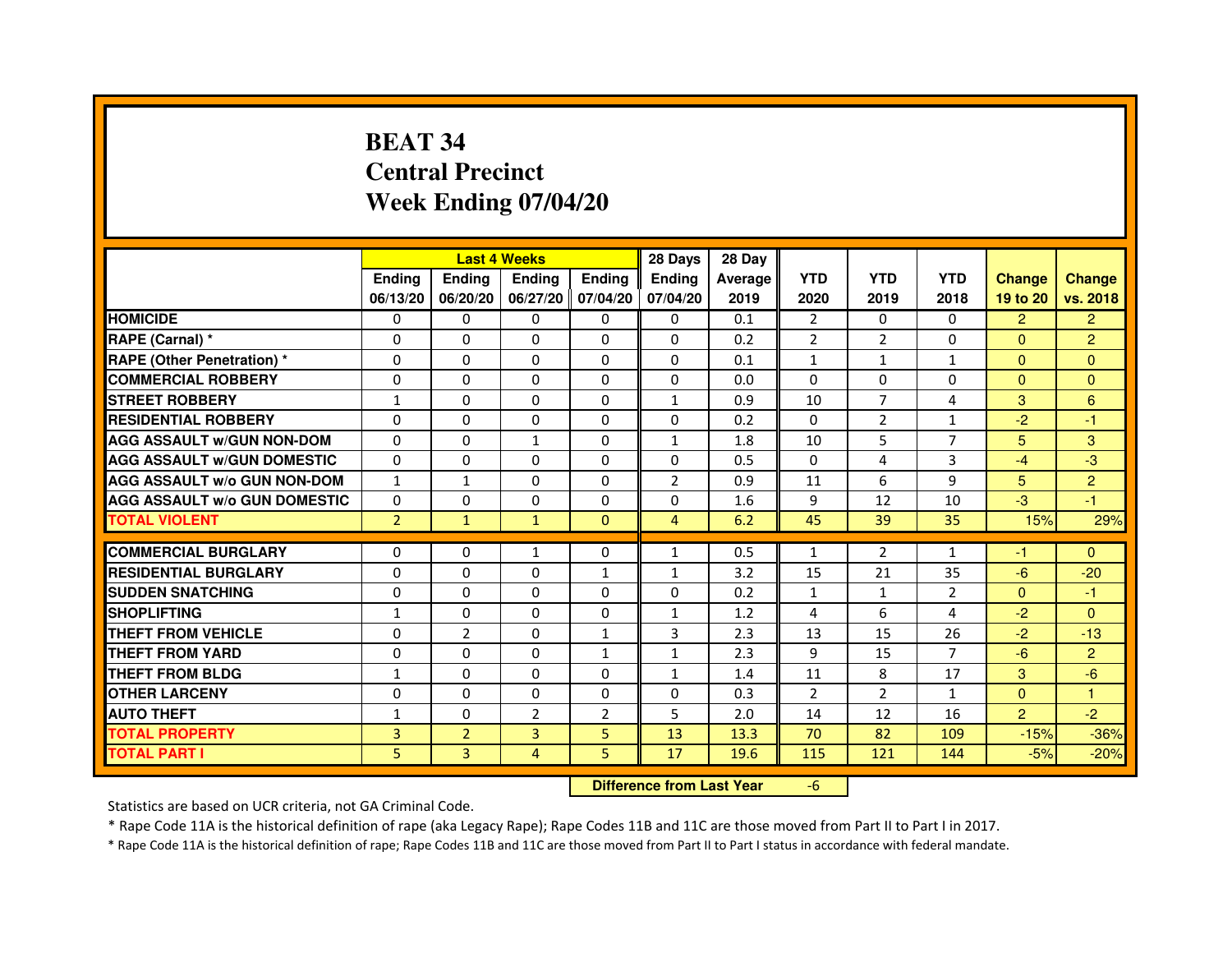# **BEAT 35 Central PrecinctWeek Ending 07/04/20**

|                                     |                | <b>Last 4 Weeks</b> |                     |              | 28 Days        | 28 Day  |                |                |                |                |                |
|-------------------------------------|----------------|---------------------|---------------------|--------------|----------------|---------|----------------|----------------|----------------|----------------|----------------|
|                                     | <b>Endina</b>  | <b>Ending</b>       | <b>Endina</b>       | Ending       | <b>Endina</b>  | Average | <b>YTD</b>     | <b>YTD</b>     | <b>YTD</b>     | <b>Change</b>  | <b>Change</b>  |
|                                     | 06/13/20       | 06/20/20            | 06/27/20   07/04/20 |              | 07/04/20       | 2019    | 2020           | 2019           | 2018           | 19 to 20       | vs. 2018       |
| <b>HOMICIDE</b>                     | 1              | 0                   | 0                   | 0            | $\mathbf{1}$   | 0.0     | 5              | 0              | $\Omega$       | 5              | 5.             |
| RAPE (Carnal) *                     | $\Omega$       | $\Omega$            | $\Omega$            | $\Omega$     | $\Omega$       | 0.0     | $\overline{2}$ | $\Omega$       | $\overline{2}$ | $\overline{2}$ | $\Omega$       |
| <b>RAPE (Other Penetration) *</b>   | $\Omega$       | $\Omega$            | $\Omega$            | $\Omega$     | $\Omega$       | 0.0     | $\Omega$       | $\Omega$       | 3              | $\Omega$       | -3             |
| <b>COMMERCIAL ROBBERY</b>           | 0              | $\Omega$            | 0                   | 0            | 0              | 0.2     | $\mathbf{1}$   | 0              | 0              | 1              | 1              |
| <b>STREET ROBBERY</b>               | $\Omega$       | $\Omega$            | $\Omega$            | 0            | 0              | 1.1     | 3              | $\overline{7}$ | $\mathbf{1}$   | $-4$           | $\overline{2}$ |
| <b>RESIDENTIAL ROBBERY</b>          | $\Omega$       | $\Omega$            | $\Omega$            | $\Omega$     | 0              | 0.0     | $\mathbf{1}$   | $\Omega$       | $\Omega$       | 1              | $\mathbf{1}$   |
| <b>AGG ASSAULT w/GUN NON-DOM</b>    | $\Omega$       | $\Omega$            | $\mathbf{1}$        | $\Omega$     | $\mathbf{1}$   | 2.2     | 9              | 15             | 11             | $-6$           | $-2$           |
| <b>AGG ASSAULT W/GUN DOMESTIC</b>   | $\Omega$       | $\Omega$            | $\Omega$            | $\Omega$     | $\Omega$       | 0.2     | $\mathbf{1}$   | $\mathbf{1}$   | $\overline{4}$ | $\Omega$       | $-3$           |
| <b>AGG ASSAULT W/o GUN NON-DOM</b>  | $\Omega$       | $\mathbf{1}$        | 0                   | 1            | $\overline{2}$ | 0.6     | 3              | 3              | 3              | $\Omega$       | $\Omega$       |
| <b>AGG ASSAULT W/o GUN DOMESTIC</b> | $\Omega$       | 1                   | 0                   | 0            | $\mathbf{1}$   | 0.9     | 6              | 6              | 4              | $\mathbf{0}$   | $\overline{2}$ |
| <b>TOTAL VIOLENT</b>                | $\mathbf{1}$   | $\overline{2}$      | $\mathbf{1}$        | $\mathbf{1}$ | 5              | 5.2     | 31             | 32             | 28             | $-3%$          | 11%            |
|                                     |                |                     |                     |              |                |         |                |                |                |                |                |
| <b>COMMERCIAL BURGLARY</b>          | $\mathbf{1}$   | 0                   | $\mathbf{1}$        | 0            | $\overline{2}$ | 1.2     | 5              | 3              | 3              | 2              | $\overline{2}$ |
| <b>RESIDENTIAL BURGLARY</b>         | $\mathbf{1}$   | 0                   | $\Omega$            | 0            | $\mathbf{1}$   | 2.9     | 17             | 18             | 22             | $-1$           | $-5$           |
| <b>SUDDEN SNATCHING</b>             | $\Omega$       | $\Omega$            | $\Omega$            | $\Omega$     | $\Omega$       | 0.2     | $\Omega$       | $\Omega$       | $\mathbf{1}$   | $\Omega$       | $-1$           |
| <b>SHOPLIFTING</b>                  | $\mathbf{1}$   | $\Omega$            | $\mathbf{1}$        | $\Omega$     | $\overline{2}$ | 2.4     | 18             | 20             | 14             | $-2$           | $\overline{4}$ |
| <b>THEFT FROM VEHICLE</b>           | $\mathbf{1}$   | $\overline{2}$      | $\mathbf{1}$        | 0            | 4              | 6.5     | 17             | 43             | 24             | $-26$          | $-7$           |
| <b>THEFT FROM YARD</b>              | $\Omega$       | $\Omega$            | $\Omega$            | $\Omega$     | $\Omega$       | 1.4     | 3              | 4              | 12             | $-1$           | -9             |
| <b>THEFT FROM BLDG</b>              | $\mathbf{1}$   | 0                   | $\Omega$            | $\Omega$     | 1              | 1.8     | 10             | 10             | 8              | $\mathbf{0}$   | $\overline{2}$ |
| <b>OTHER LARCENY</b>                | 0              | $\Omega$            | 0                   | 0            | 0              | 1.2     | 3              | 8              | 3              | $-5$           | $\Omega$       |
| <b>AUTO THEFT</b>                   | 1              | $\mathbf 0$         | $\overline{2}$      | 0            | 3              | 2.1     | 20             | 14             | 28             | 6              | -8             |
| <b>TOTAL PROPERTY</b>               | 6              | $\overline{2}$      | 5                   | $\Omega$     | 13             | 19.7    | 93             | 120            | 115            | $-23%$         | $-19%$         |
| <b>TOTAL PART I</b>                 | $\overline{7}$ | 4                   | 6                   | $\mathbf{1}$ | 18             | 24.9    | 124            | 152            | 143            | $-18%$         | $-13%$         |

 **Difference from Last Year**-28

Statistics are based on UCR criteria, not GA Criminal Code.

\* Rape Code 11A is the historical definition of rape (aka Legacy Rape); Rape Codes 11B and 11C are those moved from Part II to Part I in 2017.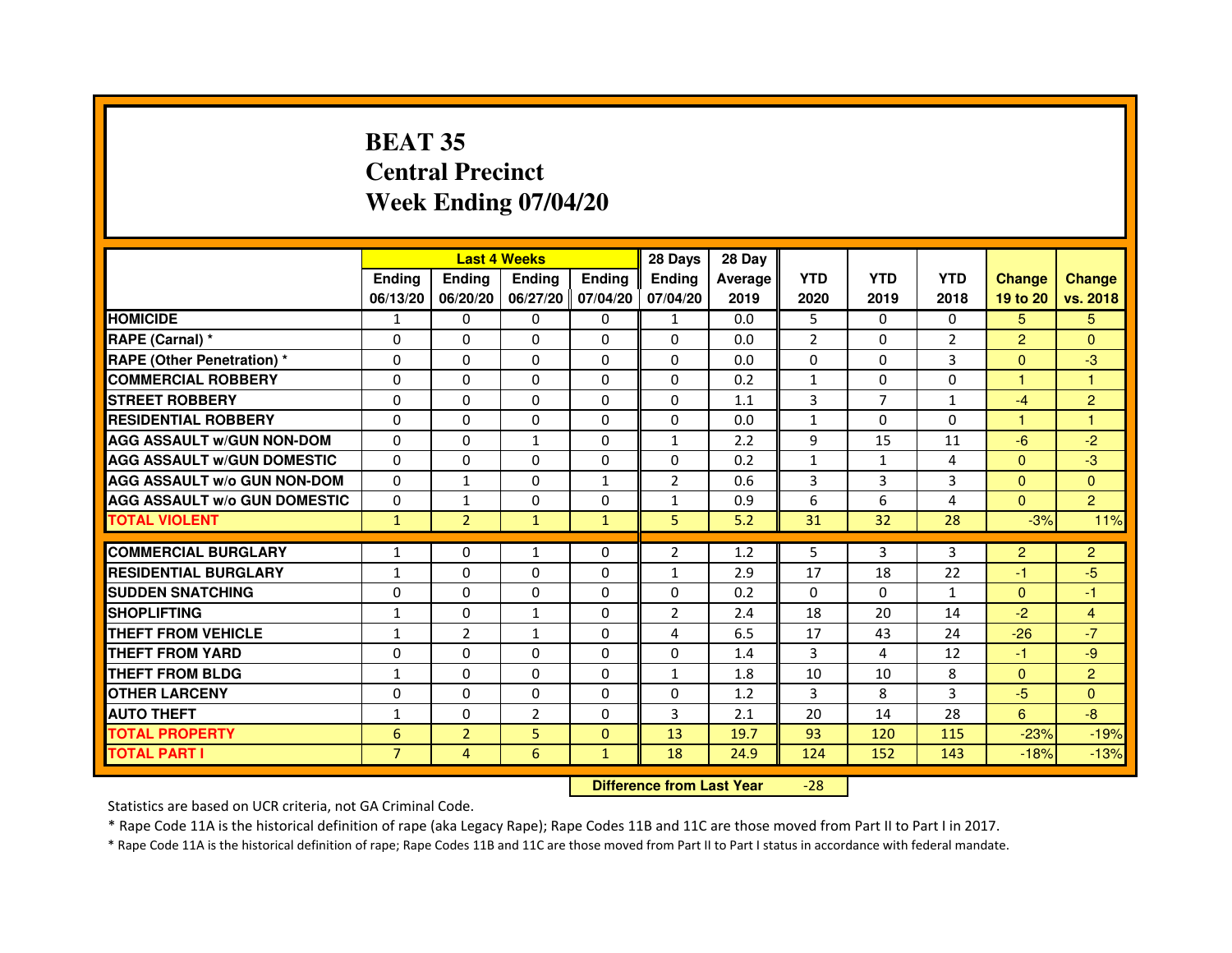#### **BEAT 36 Central PrecinctWeek Ending 07/04/20**

|                                     |              | <b>Last 4 Weeks</b>              |                   |                | 28 Days        | 28 Day  |                |                |                |                |                      |
|-------------------------------------|--------------|----------------------------------|-------------------|----------------|----------------|---------|----------------|----------------|----------------|----------------|----------------------|
|                                     | Ending       | Ending                           | Ending            | Ending         | Ending         | Average | <b>YTD</b>     | <b>YTD</b>     | <b>YTD</b>     | <b>Change</b>  | <b>Change</b>        |
|                                     | 06/13/20     | 06/20/20                         | 06/27/20 07/04/20 |                | 07/04/20       | 2019    | 2020           | 2019           | 2018           | 19 to 20       | vs. 2018             |
| <b>HOMICIDE</b>                     | 0            | 0                                | 0                 | $\mathbf{0}$   | $\mathbf{0}$   | 0.0     | $\mathbf{1}$   | $\Omega$       | $\mathbf{0}$   | 1              |                      |
| RAPE (Carnal) *                     | 0            | $\Omega$                         | $\Omega$          | $\Omega$       | $\Omega$       | 0.2     | $\overline{2}$ | $\mathbf{1}$   | $\overline{2}$ |                | $\Omega$             |
| <b>RAPE (Other Penetration) *</b>   | $\Omega$     | 0                                | $\Omega$          | $\Omega$       | $\Omega$       | 0.0     | $\Omega$       | $\Omega$       | $\mathbf{1}$   | $\Omega$       | $-1$                 |
| <b>COMMERCIAL ROBBERY</b>           | $\Omega$     | $\Omega$                         | $\Omega$          | $\Omega$       | $\Omega$       | 0.2     | $\Omega$       | $\Omega$       | $\Omega$       | $\Omega$       | $\Omega$             |
| <b>STREET ROBBERY</b>               | $\mathbf{1}$ | $\Omega$                         | $\Omega$          | $\Omega$       | $\mathbf{1}$   | 0.6     | $\mathbf{1}$   | 4              | $\overline{2}$ | -3             | -1                   |
| <b>RESIDENTIAL ROBBERY</b>          | $\Omega$     | $\mathbf 0$                      | 0                 | 0              | 0              | 0.1     | 3              | $\mathbf{1}$   | $\overline{2}$ | $\overline{2}$ | $\overline{1}$       |
| <b>AGG ASSAULT w/GUN NON-DOM</b>    | $\Omega$     | 0                                | $\mathbf{1}$      | $\Omega$       | $\mathbf{1}$   | 0.8     | $\mathbf{1}$   | $\overline{7}$ | $\overline{2}$ | $-6$           | $-1$                 |
| <b>AGG ASSAULT W/GUN DOMESTIC</b>   | $\Omega$     | $\Omega$                         | $\Omega$          | $\Omega$       | 0              | 0.2     | $\mathbf{1}$   | $\mathbf{1}$   | $\mathbf{1}$   | $\Omega$       | $\Omega$             |
| <b>AGG ASSAULT w/o GUN NON-DOM</b>  | $\Omega$     | 0                                | 0                 | 0              | 0              | 0.5     | $\mathbf{1}$   | $\mathbf{1}$   | 3              | $\mathbf{0}$   | $-2$                 |
| <b>AGG ASSAULT W/o GUN DOMESTIC</b> | $\Omega$     | $\mathbf 0$                      | $\Omega$          | 0              | 0              | 0.3     | 9              | 3              | $\mathbf{1}$   | 6              | 8                    |
| <b>TOTAL VIOLENT</b>                | $\mathbf{1}$ | $\mathbf{0}$                     | $\mathbf{1}$      | $\mathbf{0}$   | $\overline{2}$ | 2.9     | 19             | 18             | 14             | 6%             | 36%                  |
| <b>COMMERCIAL BURGLARY</b>          | $\Omega$     | 0                                | 0                 | $\overline{2}$ | 2              | 1.1     | 3              | 6              | 4              | -3             | -1                   |
| <b>RESIDENTIAL BURGLARY</b>         | 0            | $\mathbf 0$                      | 0                 | 0              | 0              | 2.3     | 8              | 11             | 14             | $-3$           | $-6$                 |
| <b>SUDDEN SNATCHING</b>             | $\Omega$     | $\Omega$                         | $\Omega$          | $\Omega$       | $\Omega$       | 0.1     | $\mathbf{1}$   | $\Omega$       | $\Omega$       | $\overline{1}$ | $\blacktriangleleft$ |
| <b>SHOPLIFTING</b>                  | $\mathbf{1}$ | $\mathbf{1}$                     | 0                 | $\mathbf{1}$   | 3              | 3.7     | 26             | 22             | 16             | $\overline{4}$ | 10                   |
| THEFT FROM VEHICLE                  | $\mathbf{1}$ | $\Omega$                         | $\overline{2}$    | 0              | 3              | 3.3     | 22             | 19             | $\Omega$       | 3              | 22                   |
| <b>THEFT FROM YARD</b>              | $\Omega$     | $\Omega$                         | $\Omega$          | $\mathbf{1}$   | $\mathbf{1}$   | 0.7     | $\overline{7}$ | 5              | 4              | $\overline{2}$ | 3                    |
| <b>THEFT FROM BLDG</b>              | $\mathbf{1}$ | $\Omega$                         | $\mathbf{1}$      | $\mathbf{1}$   | 3              | 1.5     | 11             | 13             | 16             | $-2$           | $-5$                 |
| <b>OTHER LARCENY</b>                | $\Omega$     | $\Omega$                         | $\Omega$          | 0              | 0              | 0.3     | $\overline{2}$ | 0              | 0              | 2              | $\overline{2}$       |
| <b>AUTO THEFT</b>                   | 2            | 0                                | $\mathbf{1}$      | $\mathbf{1}$   | 4              | 1.8     | 17             | 16             | $\overline{7}$ |                | 10                   |
| <b>TOTAL PROPERTY</b>               | 5            | $\mathbf{1}$                     | 4                 | 6              | 16             | 14.8    | 97             | 92             | 61             | 5%             | 59%                  |
| <b>TOTAL PART I</b>                 | 6            | $\mathbf{1}$                     | 5                 | 6              | 18             | 17.7    | 116            | 110            | 75             | 5%             | 55%                  |
|                                     |              | <b>Difference from Last Year</b> |                   | 6              |                |         |                |                |                |                |                      |

 **Difference from Last Year**

Statistics are based on UCR criteria, not GA Criminal Code.

\* Rape Code 11A is the historical definition of rape (aka Legacy Rape); Rape Codes 11B and 11C are those moved from Part II to Part I in 2017.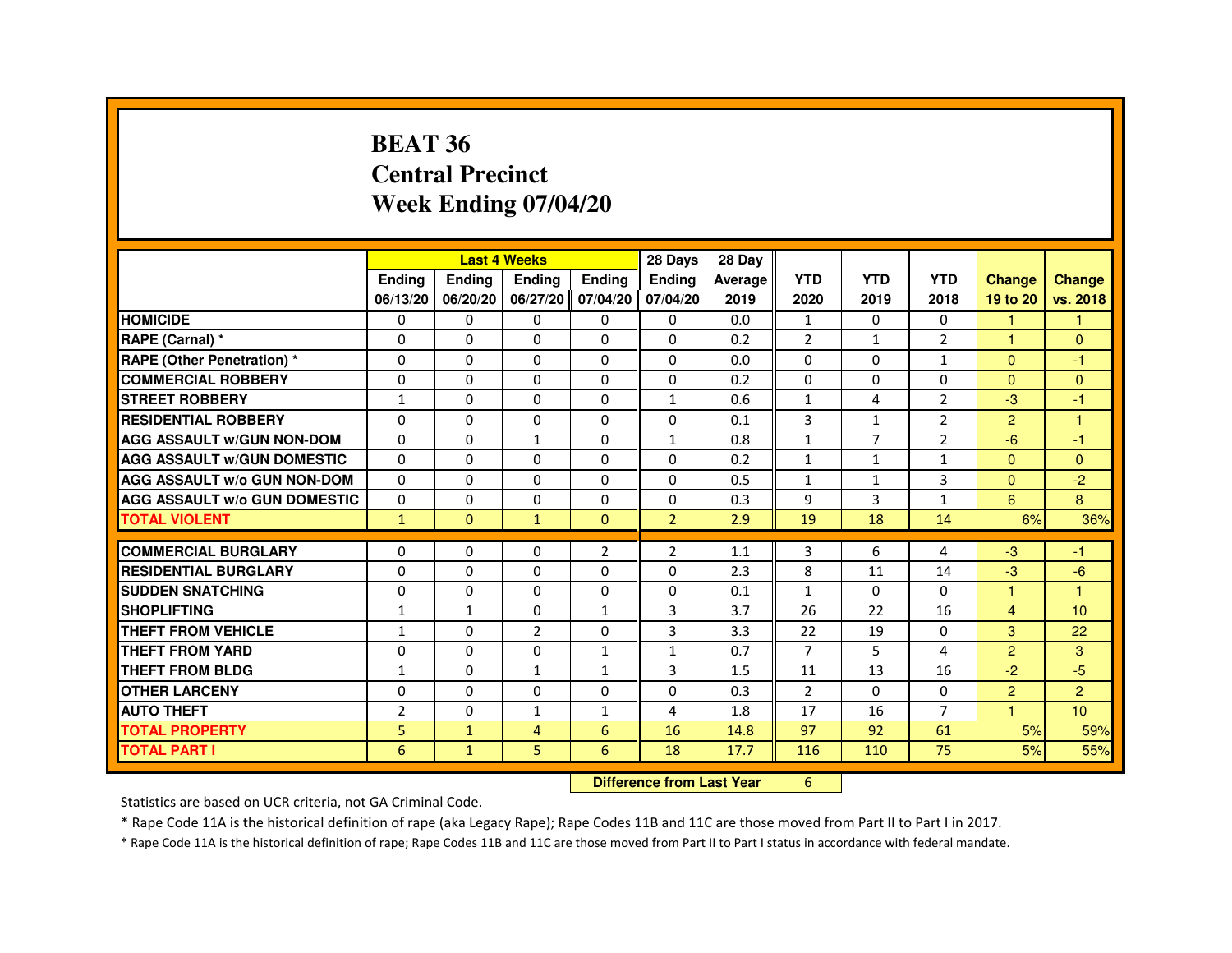# **BEAT 41 South PrecinctWeek Ending 07/04/20**

|                                     |               |                                  | <b>Last 4 Weeks</b> |                | 28 Days        | 28 Day  |                |                |                |                |                |
|-------------------------------------|---------------|----------------------------------|---------------------|----------------|----------------|---------|----------------|----------------|----------------|----------------|----------------|
|                                     | <b>Ending</b> | Ending                           | Ending              | <b>Ending</b>  | <b>Ending</b>  | Average | <b>YTD</b>     | <b>YTD</b>     | <b>YTD</b>     | <b>Change</b>  | <b>Change</b>  |
|                                     | 06/13/20      | 06/20/20                         | 06/27/20            | 07/04/20       | 07/04/20       | 2019    | 2020           | 2019           | 2018           | 19 to 20       | vs. 2018       |
| <b>HOMICIDE</b>                     | 0             | 0                                | 0                   | 0              | $\mathbf{0}$   | 0.1     | 0              | $\mathbf{1}$   | $\Omega$       | $-1$           | $\mathbf{0}$   |
| RAPE (Carnal) *                     | 0             | 0                                | 0                   | 0              | 0              | 0.2     | 1              | $\mathbf{1}$   | 0              | $\Omega$       | 1              |
| RAPE (Other Penetration) *          | $\Omega$      | $\Omega$                         | $\Omega$            | $\Omega$       | $\Omega$       | 0.0     | $\Omega$       | $\Omega$       | $\mathbf{1}$   | $\Omega$       | $-1$           |
| <b>COMMERCIAL ROBBERY</b>           | 0             | $\Omega$                         | $\Omega$            | $\Omega$       | $\Omega$       | 0.6     | $\Omega$       | $\mathbf{1}$   | $\Omega$       | $-1$           | $\mathbf{0}$   |
| <b>STREET ROBBERY</b>               | $\Omega$      | $\Omega$                         | $\Omega$            | $\Omega$       | $\Omega$       | 0.9     | 4              | 6              | 3              | $-2$           | $\mathbf{1}$   |
| <b>RESIDENTIAL ROBBERY</b>          | 0             | 0                                | 0                   | 0              | 0              | 0.1     | 0              | $\mathbf{1}$   | $\Omega$       | $-1$           | $\mathbf{0}$   |
| <b>AGG ASSAULT w/GUN NON-DOM</b>    | $\mathbf{1}$  | $\Omega$                         | $\mathbf{1}$        | $\Omega$       | $\overline{2}$ | 0.2     | 3              | $\mathbf{1}$   | $\Omega$       | $\overline{2}$ | 3              |
| <b>AGG ASSAULT W/GUN DOMESTIC</b>   | $\Omega$      | $\Omega$                         | $\Omega$            | $\Omega$       | $\Omega$       | 0.1     | $\Omega$       | $\mathbf{1}$   | $\Omega$       | $-1$           | $\Omega$       |
| <b>AGG ASSAULT W/o GUN NON-DOM</b>  | $\Omega$      | $\Omega$                         | $\Omega$            | $\Omega$       | $\Omega$       | 0.3     | $\mathbf{1}$   | $\overline{2}$ | $\mathbf{1}$   | $-1$           | $\Omega$       |
| <b>AGG ASSAULT w/o GUN DOMESTIC</b> | $\Omega$      | $\Omega$                         | 0                   | $\Omega$       | $\Omega$       | 0.5     | 3              | 4              | $\mathbf{1}$   | $-1$           | $\overline{2}$ |
| <b>TOTAL VIOLENT</b>                | $\mathbf{1}$  | $\mathbf{0}$                     | $\mathbf{1}$        | $\mathbf{0}$   | $\overline{2}$ | 3.0     | 12             | 18             | 6              | $-33%$         | 100%           |
| <b>COMMERCIAL BURGLARY</b>          | 0             | 0                                | 0                   | $\mathbf{0}$   | $\mathbf{0}$   | 1.1     | 3              | 8              | $\mathbf{1}$   | $-5$           | $\overline{2}$ |
| <b>RESIDENTIAL BURGLARY</b>         | 0             | $\Omega$                         | $\Omega$            | $\Omega$       | $\Omega$       | 0.8     | $\overline{2}$ | 3              | 9              | $-1$           | $-7$           |
| <b>SUDDEN SNATCHING</b>             | $\Omega$      | $\Omega$                         | $\Omega$            | $\Omega$       | $\Omega$       | 0.2     | $\Omega$       | $\Omega$       | $\overline{2}$ | $\Omega$       | $-2$           |
| <b>SHOPLIFTING</b>                  | $\mathbf{1}$  | $\Omega$                         | 0                   | $\Omega$       | 1              | 1.8     | 4              | 17             | 14             | $-13$          | $-10$          |
| THEFT FROM VEHICLE                  | 0             | $\mathbf{1}$                     | 5                   | 1              | $\overline{7}$ | 5.4     | 18             | 44             | 18             | $-26$          | $\mathbf{0}$   |
| <b>THEFT FROM YARD</b>              | $\mathbf{1}$  | $\Omega$                         | 0                   | $\Omega$       | $\mathbf{1}$   | 0.9     | 6              | 6              | $\overline{7}$ | $\Omega$       | $-1$           |
| <b>THEFT FROM BLDG</b>              | $\Omega$      | $\Omega$                         | $\mathbf{1}$        | $\mathbf{1}$   | $\overline{2}$ | 3.3     | 10             | 23             | 10             | $-13$          | $\Omega$       |
| <b>OTHER LARCENY</b>                | 1             | 0                                | 0                   | $\Omega$       | 1              | 0.3     | 4              | $\overline{2}$ | $\overline{2}$ | $\overline{2}$ | $\overline{2}$ |
| <b>AUTO THEFT</b>                   | $\mathbf{1}$  | $\Omega$                         | $\overline{2}$      | $\Omega$       | 3              | 1.5     | 12             | 12             | 5              | $\mathbf{0}$   | $\overline{7}$ |
| <b>TOTAL PROPERTY</b>               | 4             | $\mathbf{1}$                     | 8                   | $\overline{2}$ | 15             | 15.3    | 59             | 115            | 68             | $-49%$         | $-13%$         |
| <b>TOTAL PART I</b>                 | 5             | $\mathbf{1}$                     | 9                   | $\overline{2}$ | 17             | 18.3    | 71             | 133            | 74             | $-47%$         | $-4%$          |
|                                     |               | <b>Difference from Last Year</b> |                     | $-62$          |                |         |                |                |                |                |                |

 **Difference from Last Year**

Statistics are based on UCR criteria, not GA Criminal Code.

\* Rape Code 11A is the historical definition of rape (aka Legacy Rape); Rape Codes 11B and 11C are those moved from Part II to Part I in 2017.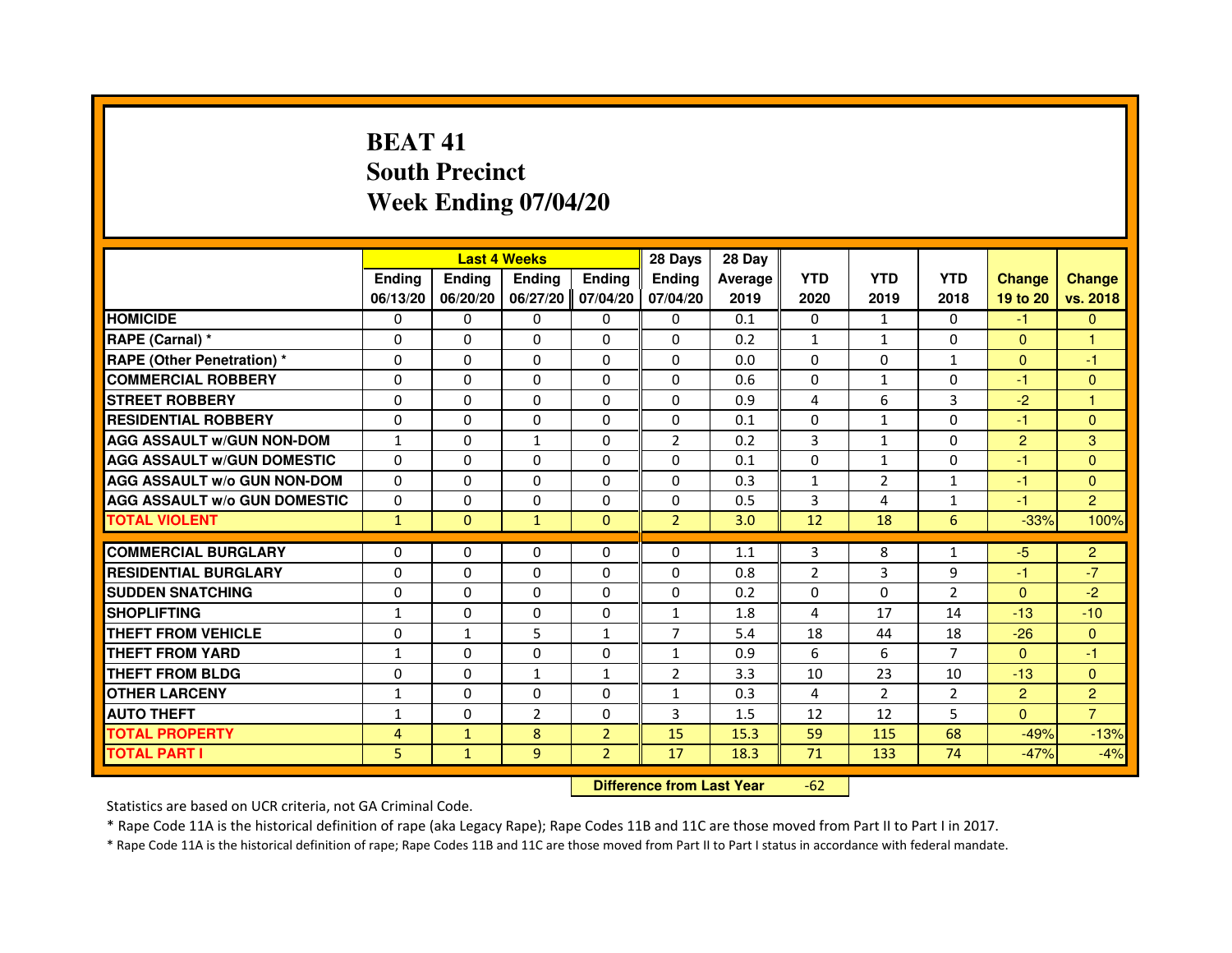## **BEAT 42 South PrecinctWeek Ending 07/04/20**

|                                     |                |              | <b>Last 4 Weeks</b> |                | 28 Days        | 28 Day  |                |                |              |                |                |
|-------------------------------------|----------------|--------------|---------------------|----------------|----------------|---------|----------------|----------------|--------------|----------------|----------------|
|                                     | <b>Endina</b>  | Ending       | <b>Endina</b>       | <b>Endina</b>  | <b>Endina</b>  | Average | <b>YTD</b>     | <b>YTD</b>     | <b>YTD</b>   | <b>Change</b>  | <b>Change</b>  |
|                                     | 06/13/20       | 06/20/20     | 06/27/20            | 07/04/20       | 07/04/20       | 2019    | 2020           | 2019           | 2018         | 19 to 20       | vs. 2018       |
| <b>HOMICIDE</b>                     | 0              | 0            | 0                   | 0              | 0              | 0.1     | $\mathbf{0}$   | 0              | 0            | $\Omega$       | $\mathbf{0}$   |
| RAPE (Carnal) *                     | $\Omega$       | $\mathbf{1}$ | $\Omega$            | $\mathbf{1}$   | $\overline{2}$ | 0.2     | $\overline{2}$ | $\Omega$       | $\mathbf{1}$ | $\overline{2}$ | $\mathbf{1}$   |
| <b>RAPE (Other Penetration)*</b>    | $\Omega$       | $\Omega$     | $\Omega$            | $\Omega$       | $\Omega$       | 0.1     | $\mathbf{1}$   | $\Omega$       | 3            | $\mathbf{1}$   | $-2$           |
| <b>COMMERCIAL ROBBERY</b>           | 0              | 0            | 0                   | 1              | $\mathbf{1}$   | 0.2     | 5              | 2              | $\mathbf{1}$ | 3              | 4              |
| <b>STREET ROBBERY</b>               | $\Omega$       | $\mathbf{0}$ | 0                   | $\Omega$       | 0              | 0.4     | $\Omega$       | $\overline{2}$ | 3            | $-2$           | $-3$           |
| <b>RESIDENTIAL ROBBERY</b>          | $\Omega$       | $\Omega$     | $\mathbf{1}$        | $\Omega$       | $\mathbf{1}$   | 0.1     | $\overline{2}$ | $\mathbf{1}$   | $\Omega$     | 1              | $\overline{2}$ |
| <b>AGG ASSAULT W/GUN NON-DOM</b>    | $\mathbf{1}$   | $\Omega$     | $\mathbf{1}$        | $\Omega$       | $\overline{2}$ | 0.4     | 3              | 3              | $\Omega$     | $\mathbf{0}$   | 3              |
| <b>AGG ASSAULT W/GUN DOMESTIC</b>   | $\Omega$       | $\Omega$     | $\Omega$            | $\Omega$       | $\Omega$       | 0.1     | $\Omega$       | $\mathbf{1}$   | $\mathbf{1}$ | $-1$           | $-1$           |
| <b>AGG ASSAULT W/o GUN NON-DOM</b>  | 0              | 0            | 0                   | $\mathbf{1}$   | $\mathbf{1}$   | 0.2     | $\overline{2}$ | 3              | $\mathbf{1}$ | -1             | 1              |
| <b>AGG ASSAULT W/o GUN DOMESTIC</b> | 0              | 0            | 0                   | 0              | 0              | 0.3     | $\mathbf{1}$   | $\mathbf{1}$   | 0            | $\Omega$       | $\overline{1}$ |
| <b>TOTAL VIOLENT</b>                | $\mathbf{1}$   | $\mathbf{1}$ | $\overline{2}$      | 3              | $\overline{7}$ | 2.1     | 16             | 13             | 10           | 23%            | 60%            |
|                                     |                |              |                     |                |                |         |                |                |              |                |                |
| <b>COMMERCIAL BURGLARY</b>          | 0              | $\mathbf{1}$ | 0                   | $\mathbf{1}$   | 2              | 0.9     | 3              | $\overline{7}$ | 4            | -4             | -1             |
| <b>RESIDENTIAL BURGLARY</b>         | 0              | $\mathbf{0}$ | 0                   | 0              | 0              | 0.8     | $\Omega$       | 3              | 2            | $-3$           | $-2$           |
| <b>SUDDEN SNATCHING</b>             | $\Omega$       | $\Omega$     | $\Omega$            | $\Omega$       | $\Omega$       | 0.2     | $\Omega$       | $\overline{2}$ | $\Omega$     | $-2$           | $\Omega$       |
| <b>SHOPLIFTING</b>                  | 5              | 3            | 3                   | $\mathbf{1}$   | 12             | 18.6    | 77             | 150            | 162          | $-73$          | $-85$          |
| <b>THEFT FROM VEHICLE</b>           | $\Omega$       | $\mathbf{0}$ | 5                   | $\mathbf{0}$   | 5              | 3.2     | 27             | 25             | 21           | $\overline{2}$ | 6              |
| <b>THEFT FROM YARD</b>              | $\Omega$       | $\Omega$     | $\Omega$            | $\Omega$       | $\Omega$       | 0.7     | 8              | 4              | 9            | 4              | $-1$           |
| <b>THEFT FROM BLDG</b>              | 0              | $\mathbf{0}$ | 0                   | $\Omega$       | $\mathbf{0}$   | 2.3     | 14             | 14             | 6            | $\mathbf{0}$   | 8              |
| <b>OTHER LARCENY</b>                | $\mathbf{1}$   | $\mathbf{1}$ | 0                   | 0              | $\overline{2}$ | 0.8     | $\overline{2}$ | $\overline{7}$ | $\mathbf{1}$ | $-5$           | $\overline{1}$ |
| <b>AUTO THEFT</b>                   | 0              | 0            | $\overline{2}$      | $\overline{2}$ | 4              | 2.0     | 11             | 8              | 14           | 3              | -3             |
| <b>TOTAL PROPERTY</b>               | 6              | 5            | 10                  | 4              | 25             | 29.5    | 142            | 220            | 219          | $-35%$         | $-35%$         |
| <b>TOTAL PART I</b>                 | $\overline{7}$ | 6            | 12                  | $\overline{7}$ | 32             | 31.5    | 158            | 233            | 229          | $-32%$         | $-31%$         |

 **Difference from Last Year**-75

Statistics are based on UCR criteria, not GA Criminal Code.

\* Rape Code 11A is the historical definition of rape (aka Legacy Rape); Rape Codes 11B and 11C are those moved from Part II to Part I in 2017.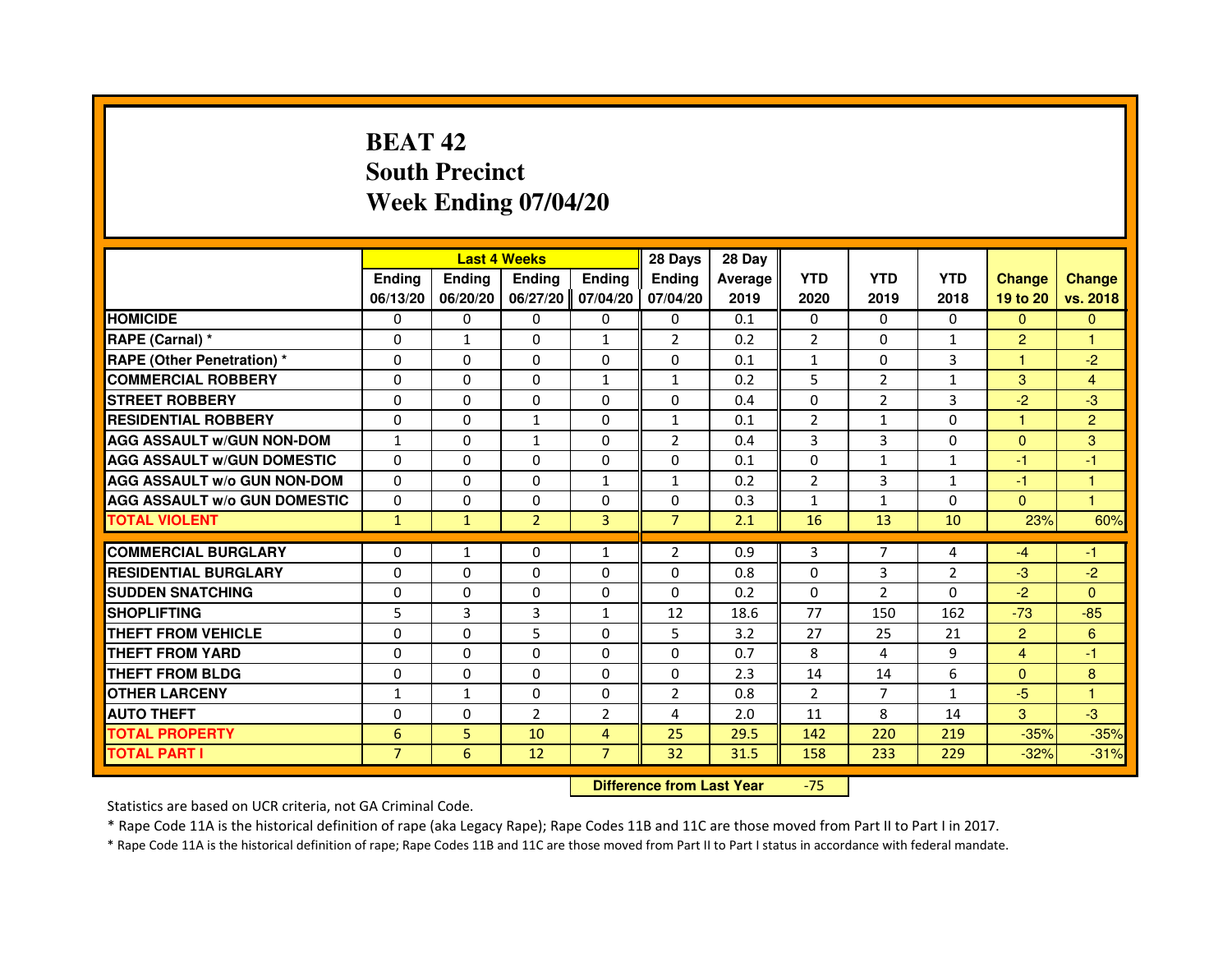# **BEAT 43 South PrecinctWeek Ending 07/04/20**

|                                     |                |                | <b>Last 4 Weeks</b> |                   | 28 Days        | 28 Day  |                |                |                |                |                |
|-------------------------------------|----------------|----------------|---------------------|-------------------|----------------|---------|----------------|----------------|----------------|----------------|----------------|
|                                     | <b>Ending</b>  | <b>Endina</b>  | <b>Endina</b>       | Ending            | <b>Endina</b>  | Average | <b>YTD</b>     | <b>YTD</b>     | <b>YTD</b>     | <b>Change</b>  | <b>Change</b>  |
|                                     | 06/13/20       | 06/20/20       |                     | 06/27/20 07/04/20 | 07/04/20       | 2019    | 2020           | 2019           | 2018           | 19 to 20       | vs. 2018       |
| <b>HOMICIDE</b>                     | 0              | 0              | $\mathbf{0}$        | 0                 | 0              | 0.2     | $\mathbf{0}$   | 1              | $\mathbf{1}$   | $-1$           | $-1$           |
| RAPE (Carnal) *                     | 0              | $\Omega$       | $\Omega$            | $\Omega$          | $\Omega$       | 0.2     | $\Omega$       | $\overline{2}$ | $\mathbf{1}$   | $-2$           | $-1$           |
| <b>RAPE (Other Penetration) *</b>   | $\mathbf{1}$   | $\Omega$       | 0                   | $\mathbf{0}$      | $\mathbf{1}$   | 0.1     | $\mathbf{1}$   | $\Omega$       | $\Omega$       | 1              | $\mathbf{1}$   |
| <b>COMMERCIAL ROBBERY</b>           | 0              | 0              | 1                   | 0                 | $\mathbf{1}$   | 0.3     | 4              | $\mathbf{1}$   | $\Omega$       | 3              | 4              |
| <b>STREET ROBBERY</b>               | 0              | 0              | 0                   | 0                 | 0              | 0.7     | $\overline{2}$ | 3              | $\overline{4}$ | $-1$           | $-2$           |
| <b>RESIDENTIAL ROBBERY</b>          | 0              | $\Omega$       | $\Omega$            | $\Omega$          | $\Omega$       | 0.1     | $\Omega$       | $\Omega$       | $\Omega$       | $\Omega$       | $\Omega$       |
| <b>AGG ASSAULT w/GUN ON-DOM</b>     | $\mathbf{1}$   | $\mathbf 0$    | $\Omega$            | $\Omega$          | $\mathbf{1}$   | 0.6     | 11             | $\overline{7}$ | $\mathbf{1}$   | $\overline{4}$ | 10             |
| <b>AGG ASSAULT W/GUN DOMESTIC</b>   | 0              | 0              | 0                   | 0                 | 0              | 0.2     | 0              | $\mathbf{1}$   | $\Omega$       | $-1$           | $\Omega$       |
| <b>AGG ASSAULT W/o GUN NON-DOM</b>  | $\Omega$       | $\overline{2}$ | 0                   | $\Omega$          | $\overline{2}$ | 0.6     | 4              | 3              | 3              | 1              | 1              |
| <b>AGG ASSAULT W/o GUN DOMESTIC</b> | $\Omega$       | 0              | 0                   | $\Omega$          | 0              | 0.6     | 10             | 5              | $\mathbf{1}$   | 5              | 9              |
| <b>TOTAL VIOLENT</b>                | $\overline{2}$ | $\overline{2}$ | $\mathbf{1}$        | $\Omega$          | 5              | 3.5     | 32             | 23             | 11             | 39%            | 191%           |
|                                     |                |                |                     |                   |                |         |                |                |                |                |                |
| <b>COMMERCIAL BURGLARY</b>          | 0              | 1              | 0                   | 0                 | $\mathbf{1}$   | 1.2     | 2              | 6              | $\overline{7}$ | $-4$           | $-5$           |
| <b>RESIDENTIAL BURGLARY</b>         | $\mathbf{1}$   | $\Omega$       | 0                   | $\Omega$          | 1              | 2.1     | 11             | 10             | 23             | 1              | $-12$          |
| <b>SUDDEN SNATCHING</b>             | 0              | 0              | 0                   | 0                 | $\Omega$       | 0.2     | $\mathbf{1}$   | $\mathbf{1}$   | $\overline{2}$ | $\Omega$       | $-1$           |
| <b>SHOPLIFTING</b>                  | $\mathbf{1}$   | 0              | $\mathbf{1}$        | $\Omega$          | $\overline{2}$ | 6.8     | 18             | 48             | 21             | $-30$          | -3             |
| <b>THEFT FROM VEHICLE</b>           | 3              | $\mathbf{1}$   | $\mathbf{1}$        | 3                 | 8              | 2.7     | 27             | 19             | 24             | 8              | 3              |
| <b>THEFT FROM YARD</b>              | 1              | 0              | $\mathbf{1}$        | $\Omega$          | $\overline{2}$ | 1.2     | $\overline{7}$ | 6              | 6              | $\mathbf{1}$   | $\mathbf{1}$   |
| <b>THEFT FROM BLDG</b>              | 0              | 0              | 0                   | 0                 | 0              | 2.1     | 5              | 17             | 19             | $-12$          | $-14$          |
| <b>OTHER LARCENY</b>                | 0              | 0              | $\Omega$            | $\Omega$          | $\Omega$       | 0.5     | 4              | $\mathbf{1}$   | $\mathcal{P}$  | 3              | $\overline{2}$ |
| <b>AUTO THEFT</b>                   | $\overline{2}$ | 1              | $\Omega$            | $\Omega$          | 3              | 1.8     | 9              | 11             | 12             | $-2$           | $-3$           |
| <b>TOTAL PROPERTY</b>               | 8              | 3              | 3                   | 3                 | 17             | 18.6    | 84             | 119            | 116            | $-29%$         | $-28%$         |
| <b>TOTAL PART I</b>                 | 10             | 5              | 4                   | 3                 | 22             | 22.1    | 116            | 142            | 127            | $-18%$         | $-9%$          |

 **Difference from Last Year**-26

Statistics are based on UCR criteria, not GA Criminal Code.

\* Rape Code 11A is the historical definition of rape (aka Legacy Rape); Rape Codes 11B and 11C are those moved from Part II to Part I in 2017.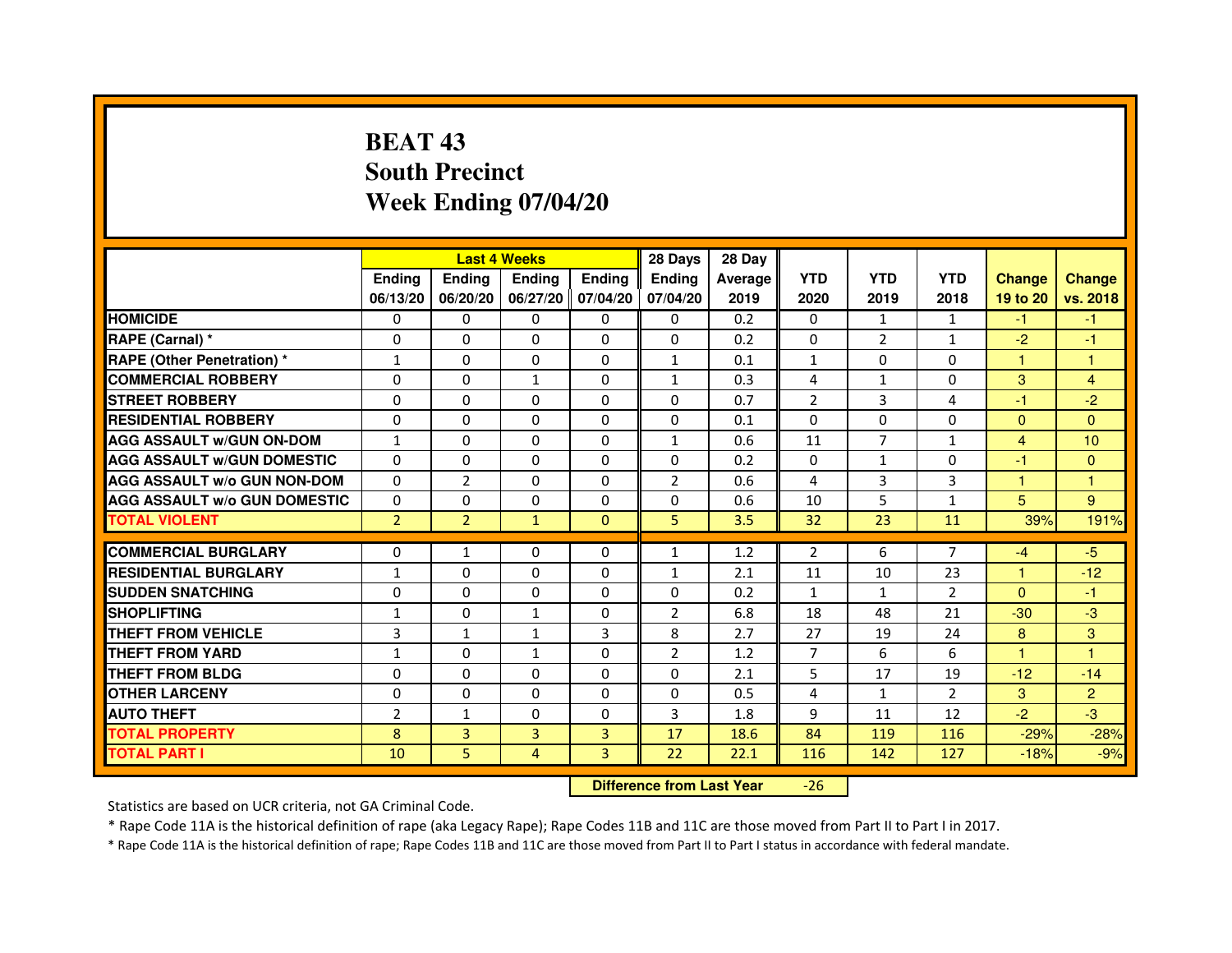# **BEAT 44 South PrecinctWeek Ending 07/04/20**

|                                     |               | <b>Last 4 Weeks</b> |                |                   | 28 Days                          | 28 Day  |                |                |                |                |               |
|-------------------------------------|---------------|---------------------|----------------|-------------------|----------------------------------|---------|----------------|----------------|----------------|----------------|---------------|
|                                     | <b>Ending</b> | Ending              | <b>Ending</b>  | <b>Ending</b>     | <b>Ending</b>                    | Average | <b>YTD</b>     | <b>YTD</b>     | <b>YTD</b>     | <b>Change</b>  | <b>Change</b> |
|                                     | 06/13/20      | 06/20/20            |                | 06/27/20 07/04/20 | 07/04/20                         | 2019    | 2020           | 2019           | 2018           | 19 to 20       | vs. 2018      |
| <b>HOMICIDE</b>                     | 0             | 0                   | $\mathbf{0}$   | 0                 | 0                                | 0.1     | $\mathbf{1}$   | $\mathbf{1}$   | $\mathbf{1}$   | $\Omega$       | $\mathbf{0}$  |
| RAPE (Carnal) *                     | 0             | 1                   | 0              | 0                 | $\mathbf{1}$                     | 0.2     | $\overline{2}$ | 2              | 1              | $\Omega$       | 1             |
| <b>RAPE (Other Penetration) *</b>   | 0             | 0                   | 0              | $\mathbf{0}$      | $\Omega$                         | 0.0     | $\overline{2}$ | $\mathbf{0}$   | $\overline{2}$ | $\overline{2}$ | $\Omega$      |
| <b>COMMERCIAL ROBBERY</b>           | $\mathbf 0$   | 0                   | $\Omega$       | $\mathbf{0}$      | $\mathbf{0}$                     | 0.0     | $\mathbf{1}$   | $\Omega$       | $\mathbf{1}$   | $\mathbf{1}$   | $\mathbf{0}$  |
| <b>STREET ROBBERY</b>               | 0             | $\Omega$            | $\Omega$       | $\Omega$          | $\Omega$                         | 0.5     | 4              | 4              | 3              | $\Omega$       | 1             |
| <b>RESIDENTIAL ROBBERY</b>          | 0             | 0                   | 0              | 0                 | $\Omega$                         | 0.0     | $\mathbf{1}$   | $\Omega$       | $\overline{2}$ | 1              | $-1$          |
| <b>AGG ASSAULT W/GUN NON-DOM</b>    | $\Omega$      | $\overline{2}$      | 0              | $\Omega$          | $\overline{2}$                   | 0.8     | $\overline{7}$ | 8              | $\overline{2}$ | $-1$           | 5             |
| <b>AGG ASSAULT W/GUN DOMESTIC</b>   | $\Omega$      | $\Omega$            | $\Omega$       | $\Omega$          | $\Omega$                         | 0.2     | $\mathbf{1}$   | $\overline{2}$ | $\mathbf{1}$   | $-1$           | $\Omega$      |
| <b>AGG ASSAULT W/o GUN NON-DOM</b>  | $\Omega$      | $\Omega$            | $\Omega$       | $\Omega$          | $\Omega$                         | 0.4     | 3              | 3              | 3              | $\Omega$       | $\Omega$      |
| <b>AGG ASSAULT W/o GUN DOMESTIC</b> | $\Omega$      | 0                   | 0              | $\Omega$          | $\Omega$                         | 1.2     | 5              | 9              | $\overline{2}$ | $-4$           | 3             |
| <b>TOTAL VIOLENT</b>                | $\mathbf{0}$  | 3                   | $\overline{0}$ | $\mathbf{0}$      | 3                                | 3.3     | 27             | 29             | 18             | $-7%$          | 50%           |
| <b>COMMERCIAL BURGLARY</b>          | 0             | 0                   | 0              | 0                 | 0                                | 0.8     | 2              | 8              | $\mathbf{1}$   | -6             | 1             |
| <b>RESIDENTIAL BURGLARY</b>         | 0             | 0                   | $\Omega$       | $\mathbf{1}$      | $\mathbf{1}$                     | 1.5     | 17             | 10             | 20             | $\overline{7}$ | $-3$          |
| <b>SUDDEN SNATCHING</b>             | 0             | $\Omega$            | $\Omega$       | $\Omega$          | $\Omega$                         | 0.2     | $\Omega$       | $\overline{2}$ | $\Omega$       | $-2$           | $\Omega$      |
| <b>SHOPLIFTING</b>                  | 0             | $\mathbf{0}$        | 0              | $\mathbf{1}$      | $\mathbf{1}$                     | 2.7     | 10             | 17             | 34             | $-7$           | $-24$         |
| THEFT FROM VEHICLE                  | 0             | 0                   | $\mathbf{1}$   | $\mathbf{1}$      | $\overline{2}$                   | 6.5     | 27             | 48             | 39             | $-21$          | $-12$         |
| <b>THEFT FROM YARD</b>              | $\Omega$      | $\mathbf{1}$        | $\mathbf{1}$   | $\Omega$          | $\overline{2}$                   | 0.7     | $\overline{7}$ | 6              | 6              | $\mathbf{1}$   | $\mathbf{1}$  |
| <b>THEFT FROM BLDG</b>              | 0             | $\Omega$            | $\mathbf{1}$   | $\Omega$          | $\mathbf{1}$                     | 1.4     | 8              | 11             | 7              | $-3$           | $\mathbf{1}$  |
| <b>OTHER LARCENY</b>                | 0             | $\mathbf{1}$        | 1              | 1                 | 3                                | 0.8     | $\overline{7}$ | 5              | 4              | $\overline{2}$ | 3             |
| <b>AUTO THEFT</b>                   | $\Omega$      | $\overline{2}$      | $\Omega$       | $\Omega$          | $\overline{2}$                   | 2.7     | 13             | 16             | 10             | $-3$           | 3             |
| <b>TOTAL PROPERTY</b>               | $\Omega$      | 4                   | $\overline{4}$ | $\overline{4}$    | 12                               | 17.3    | 91             | 123            | 121            | $-26%$         | $-25%$        |
| <b>TOTAL PART I</b>                 | $\mathbf{0}$  | $\overline{7}$      | 4              | $\overline{4}$    | 15                               | 20.6    | 118            | 152            | 139            | $-22%$         | $-15%$        |
|                                     |               |                     |                |                   | <b>Difference from Last Year</b> |         | $-34$          |                |                |                |               |

 **Difference from Last Year**

Statistics are based on UCR criteria, not GA Criminal Code.

\* Rape Code 11A is the historical definition of rape (aka Legacy Rape); Rape Codes 11B and 11C are those moved from Part II to Part I in 2017.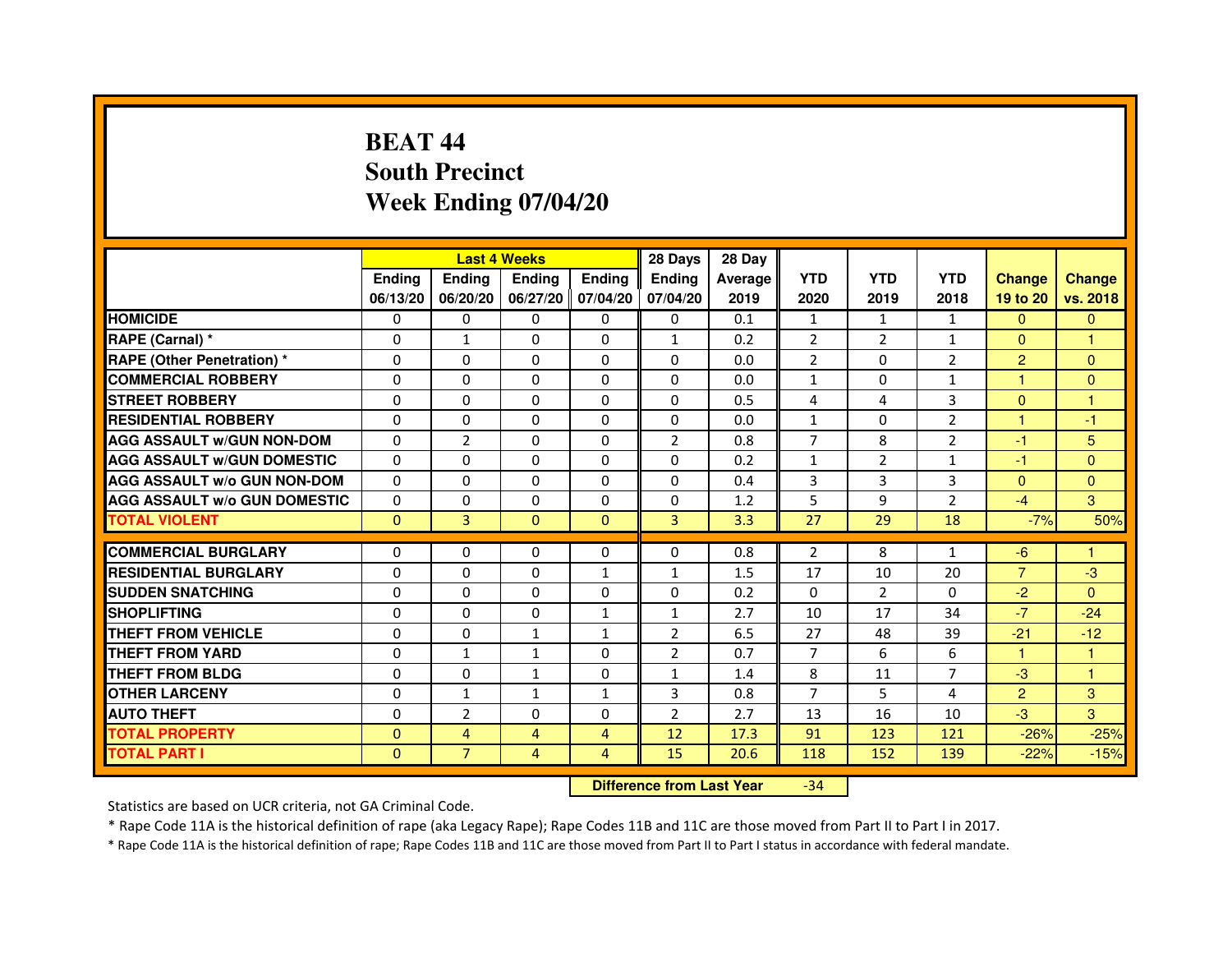# **BEAT 45 South PrecinctWeek Ending 07/04/20**

|                                     |                | <b>Last 4 Weeks</b> |               |                   | 28 Days        | 28 Day  |                |                |                |                |                |
|-------------------------------------|----------------|---------------------|---------------|-------------------|----------------|---------|----------------|----------------|----------------|----------------|----------------|
|                                     | <b>Endina</b>  | Ending              | <b>Endina</b> | <b>Endina</b>     | <b>Endina</b>  | Average | <b>YTD</b>     | <b>YTD</b>     | <b>YTD</b>     | <b>Change</b>  | <b>Change</b>  |
|                                     | 06/13/20       | 06/20/20            |               | 06/27/20 07/04/20 | 07/04/20       | 2019    | 2020           | 2019           | 2018           | 19 to 20       | vs. 2018       |
| <b>HOMICIDE</b>                     | 0              | 0                   | 0             | 0                 | 0              | 0.0     | $\mathbf{1}$   | $\Omega$       | $\Omega$       | $\mathbf{1}$   | 1              |
| RAPE (Carnal) *                     | $\mathbf{1}$   | $\Omega$            | $\Omega$      | $\Omega$          | $\mathbf{1}$   | 0.1     | 3              | $\Omega$       | $\overline{2}$ | 3              | 1              |
| <b>RAPE (Other Penetration)*</b>    | $\Omega$       | $\Omega$            | $\Omega$      | $\Omega$          | $\Omega$       | 0.0     | $\mathbf{1}$   | $\Omega$       | 2              | 1              | $-1$           |
| <b>COMMERCIAL ROBBERY</b>           | 0              | 0                   | 0             | 0                 | 0              | 0.2     | $\overline{2}$ | 0              | $\mathbf{1}$   | $\overline{2}$ | 1              |
| <b>STREET ROBBERY</b>               | 0              | $\Omega$            | 0             | 0                 | 0              | 0.3     | $\overline{2}$ | $\overline{2}$ | 2              | $\Omega$       | $\Omega$       |
| <b>RESIDENTIAL ROBBERY</b>          | 0              | $\Omega$            | 0             | $\Omega$          | $\Omega$       | 0.1     | $\Omega$       | $\mathbf{1}$   | $\Omega$       | $-1$           | $\Omega$       |
| <b>AGG ASSAULT w/GUN NON-DOM</b>    | $\Omega$       | $\mathbf{1}$        | $\Omega$      | $\mathbf{0}$      | $\mathbf{1}$   | 0.5     | $\overline{2}$ | $\overline{2}$ | $\Omega$       | $\Omega$       | $\overline{2}$ |
| <b>AGG ASSAULT W/GUN DOMESTIC</b>   | $\Omega$       | $\Omega$            | $\Omega$      | $\Omega$          | $\Omega$       | 0.2     | $\mathbf{1}$   | $\mathbf{1}$   | $\Omega$       | $\Omega$       | 1              |
| <b>AGG ASSAULT W/o GUN NON-DOM</b>  | 0              | 0                   | 0             | 0                 | $\Omega$       | 0.2     | $\overline{2}$ | $\mathbf{1}$   | 3              | 1              | $-1$           |
| <b>AGG ASSAULT W/o GUN DOMESTIC</b> | 0              | 0                   | 0             | $\mathbf{0}$      | 0              | 0.5     | $\overline{2}$ | 2              | $\mathbf{1}$   | $\Omega$       | 1              |
| <b>TOTAL VIOLENT</b>                | $\mathbf{1}$   | $\mathbf{1}$        | $\Omega$      | $\Omega$          | $\overline{2}$ | 1.9     | 16             | 9              | 11             | 78%            | 45%            |
|                                     |                |                     |               |                   |                |         |                |                |                |                |                |
| <b>COMMERCIAL BURGLARY</b>          | 0              | 0                   | 0             | $\mathbf{1}$      | $\mathbf{1}$   | 0.2     | 2              | $\mathbf{1}$   | $\mathbf{1}$   | 1              | 1              |
| <b>RESIDENTIAL BURGLARY</b>         | 0              | 0                   | $\mathbf{1}$  | $\Omega$          | $\mathbf{1}$   | 1.2     | 5              | 7              | 19             | $-2$           | $-14$          |
| <b>SUDDEN SNATCHING</b>             | 0              | $\Omega$            | $\Omega$      | $\Omega$          | $\Omega$       | 0.1     | $\Omega$       | $\Omega$       | $\Omega$       | $\Omega$       | $\Omega$       |
| <b>SHOPLIFTING</b>                  | $\overline{2}$ | $\mathbf{1}$        | $\Omega$      | $\mathbf{0}$      | 3              | 8.0     | 16             | 71             | 29             | $-55$          | $-13$          |
| <b>THEFT FROM VEHICLE</b>           | 0              | $\mathbf{1}$        | $\mathbf{1}$  | $\overline{2}$    | 4              | 3.1     | 33             | 19             | 29             | 14             | $\overline{4}$ |
| <b>THEFT FROM YARD</b>              | $\Omega$       | 1                   | $\Omega$      | $\Omega$          | $\mathbf{1}$   | 1.2     | $\overline{7}$ | 11             | 10             | $-4$           | $-3$           |
| <b>THEFT FROM BLDG</b>              | 0              | 1                   | 0             | $\mathbf{0}$      | 1              | 1.2     | 8              | 10             | 6              | $-2$           | $\overline{2}$ |
| <b>OTHER LARCENY</b>                | 1              | 0                   | $\Omega$      | $\Omega$          | $\mathbf{1}$   | 0.5     | $\overline{4}$ | $\Omega$       | $\mathfrak{p}$ | $\overline{4}$ | $\overline{2}$ |
| <b>AUTO THEFT</b>                   | $\overline{2}$ | $\mathbf 0$         | $\mathbf{1}$  | $\mathbf{0}$      | 3              | 1.0     | 10             | 6              | 10             | $\overline{4}$ | $\Omega$       |
| <b>TOTAL PROPERTY</b>               | 5              | 4                   | 3             | $\overline{3}$    | 15             | 16.3    | 85             | 125            | 106            | $-32%$         | $-20%$         |
| <b>TOTAL PART I</b>                 | 6              | 5                   | 3             | 3                 | 17             | 18.2    | 101            | 134            | 117            | $-25%$         | $-14%$         |

 **Difference from Last Year**-33

Statistics are based on UCR criteria, not GA Criminal Code.

\* Rape Code 11A is the historical definition of rape (aka Legacy Rape); Rape Codes 11B and 11C are those moved from Part II to Part I in 2017.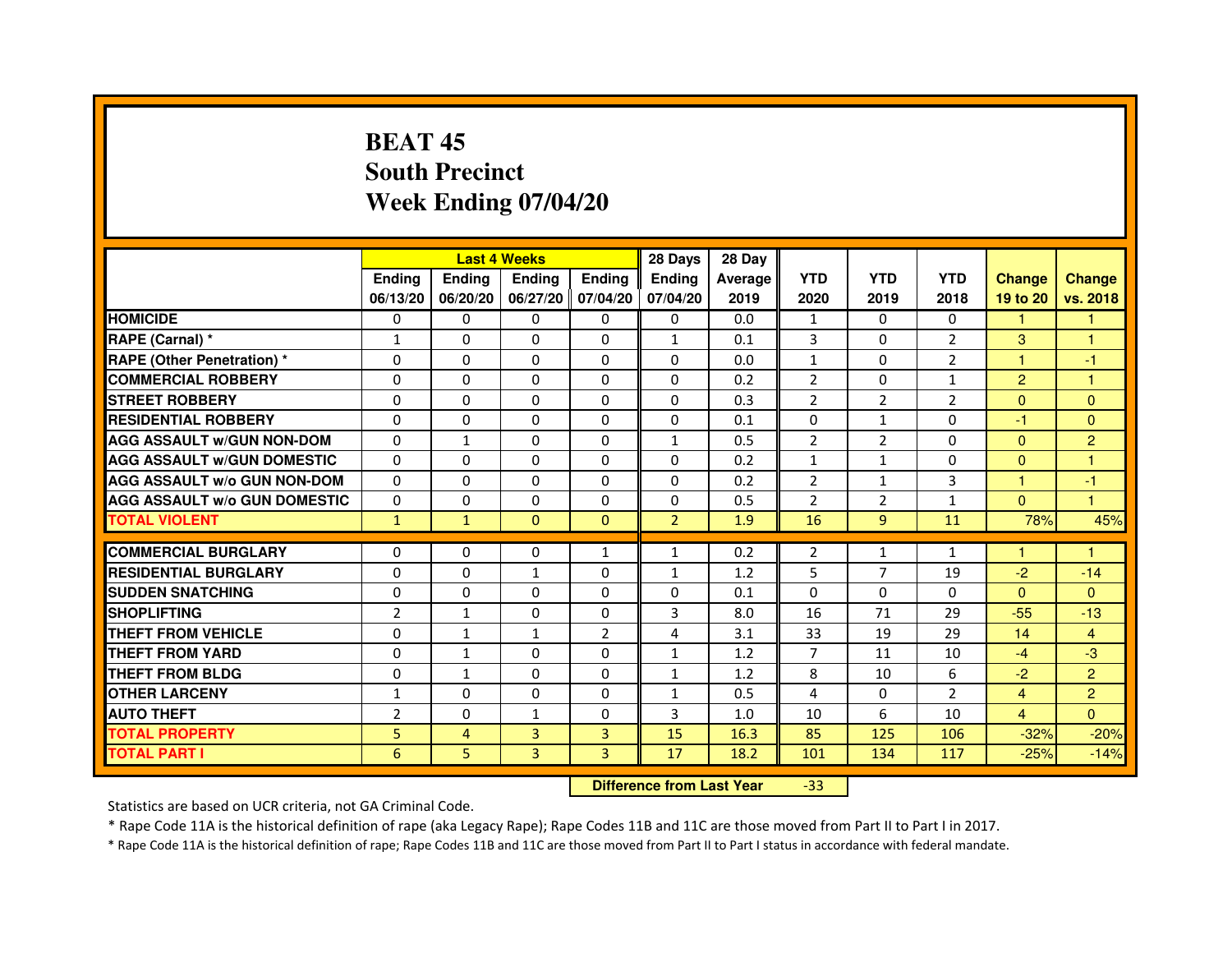## **BEAT 46 South PrecinctWeek Ending 07/04/20**

|                                     |               |              | <b>Last 4 Weeks</b> |                | 28 Days        | 28 Day  |                |                |                |                |               |
|-------------------------------------|---------------|--------------|---------------------|----------------|----------------|---------|----------------|----------------|----------------|----------------|---------------|
|                                     | <b>Endina</b> | Ending       | <b>Endina</b>       | <b>Ending</b>  | <b>Endina</b>  | Average | <b>YTD</b>     | <b>YTD</b>     | <b>YTD</b>     | <b>Change</b>  | <b>Change</b> |
|                                     | 06/13/20      | 06/20/20     | 06/27/20            | 07/04/20       | 07/04/20       | 2019    | 2020           | 2019           | 2018           | 19 to 20       | vs. 2019      |
| <b>HOMICIDE</b>                     | 0             | 0            | 0                   | 0              | 0              | 0.2     | 0              | $\overline{2}$ | 0              | $-2$           | $\mathbf{0}$  |
| RAPE (Carnal) *                     | $\Omega$      | $\Omega$     | $\Omega$            | $\Omega$       | $\Omega$       | 0.2     | 2              | $\mathbf{1}$   | $\mathbf{1}$   | $\mathbf{1}$   | $\mathbf{1}$  |
| <b>RAPE (Other Penetration) *</b>   | $\Omega$      | $\Omega$     | $\Omega$            | $\Omega$       | $\Omega$       | 0.0     | $\Omega$       | $\Omega$       | $\overline{2}$ | $\Omega$       | $-2$          |
| <b>COMMERCIAL ROBBERY</b>           | 0             | 0            | 0                   | 0              | 0              | 0.2     | $\mathbf{1}$   | 2              | 2              | $-1$           | -1            |
| <b>STREET ROBBERY</b>               | $\Omega$      | $\Omega$     | $\Omega$            | $\Omega$       | $\Omega$       | 0.2     | 3              | $\mathbf{1}$   | 4              | $\overline{2}$ | $-1$          |
| <b>RESIDENTIAL ROBBERY</b>          | $\Omega$      | $\Omega$     | $\Omega$            | $\Omega$       | $\Omega$       | 0.0     | $\Omega$       | $\Omega$       | 0              | $\Omega$       | $\Omega$      |
| <b>AGG ASSAULT W/GUN NON-DOM</b>    | $\Omega$      | $\Omega$     | $\Omega$            | $\Omega$       | $\Omega$       | 0.3     | 6              | $\overline{2}$ | 1              | $\overline{4}$ | 5             |
| <b>AGG ASSAULT W/GUN DOMESTIC</b>   | $\Omega$      | 0            | $\Omega$            | 0              | $\Omega$       | 0.2     | $\mathbf{1}$   | 2              | $\Omega$       | $-1$           | 1             |
| <b>AGG ASSAULT W/o GUN NON-DOM</b>  | $\Omega$      | 0            | 0                   | $\Omega$       | $\Omega$       | 0.4     | 5              | 2              | 0              | 3              | 5             |
| <b>AGG ASSAULT W/o GUN DOMESTIC</b> | $\Omega$      | 0            | 0                   | 0              | 0              | 0.9     | 1              | 6              | 6              | $-5$           | -5            |
| <b>TOTAL VIOLENT</b>                | $\Omega$      | $\Omega$     | $\Omega$            | $\Omega$       | $\mathbf{0}$   | 2.5     | 19             | 18             | 16             | 6%             | 19%           |
|                                     |               |              |                     |                |                |         |                |                |                |                |               |
| <b>COMMERCIAL BURGLARY</b>          | 0             | 0            | 0                   | 0              | 0              | 0.8     | 3              | 7              | 7              | -4             | $-4$          |
| <b>RESIDENTIAL BURGLARY</b>         | $\mathbf{1}$  | 0            | 0                   | $\mathbf{1}$   | 2              | 2.2     | $\overline{7}$ | 14             | 31             | $-7$           | $-24$         |
| <b>SUDDEN SNATCHING</b>             | $\Omega$      | $\Omega$     | $\Omega$            | $\Omega$       | $\Omega$       | 0.3     | $\overline{2}$ | 2              | $\mathbf{1}$   | $\Omega$       | 1             |
| <b>SHOPLIFTING</b>                  | 3             | $\Omega$     | 4                   | $\Omega$       | $\overline{7}$ | 9.6     | 32             | 73             | 61             | $-41$          | $-29$         |
| <b>THEFT FROM VEHICLE</b>           | 3             | $\Omega$     | $\mathbf{1}$        | $\Omega$       | 4              | 4.1     | 20             | 30             | 27             | $-10$          | $-7$          |
| <b>THEFT FROM YARD</b>              | $\Omega$      | $\Omega$     | $\mathbf{1}$        | $\mathbf{1}$   | 2              | 0.6     | 6              | 3              | 6              | 3              | $\Omega$      |
| <b>THEFT FROM BLDG</b>              | 3             | 0            | $\Omega$            | $\Omega$       | 3              | 2.1     | 11             | 10             | 16             | 1              | $-5$          |
| <b>OTHER LARCENY</b>                | $\Omega$      | $\Omega$     | 0                   | $\Omega$       | $\Omega$       | 0.8     | $\mathbf{1}$   | 5              | 4              | $-4$           | $-3$          |
| <b>AUTO THEFT</b>                   | $\Omega$      | $\Omega$     | $\Omega$            | $\Omega$       | $\Omega$       | 1.9     | 3              | 16             | 22             | $-13$          | $-19$         |
| <b>TOTAL PROPERTY</b>               | 10            | $\Omega$     | 6                   | $\overline{2}$ | 18             | 22.3    | 85             | 160            | 175            | $-47%$         | $-51%$        |
| <b>TOTAL PART I</b>                 | 10            | $\mathbf{0}$ | 6                   | $\overline{2}$ | 18             | 24.8    | 104            | 178            | 191            | $-42%$         | $-46%$        |

 **Difference from Last Year**-74

Statistics are based on UCR criteria, not GA Criminal Code.

\* Rape Code 11A is the historical definition of rape (aka Legacy Rape); Rape Codes 11B and 11C are those moved from Part II to Part I in 2017.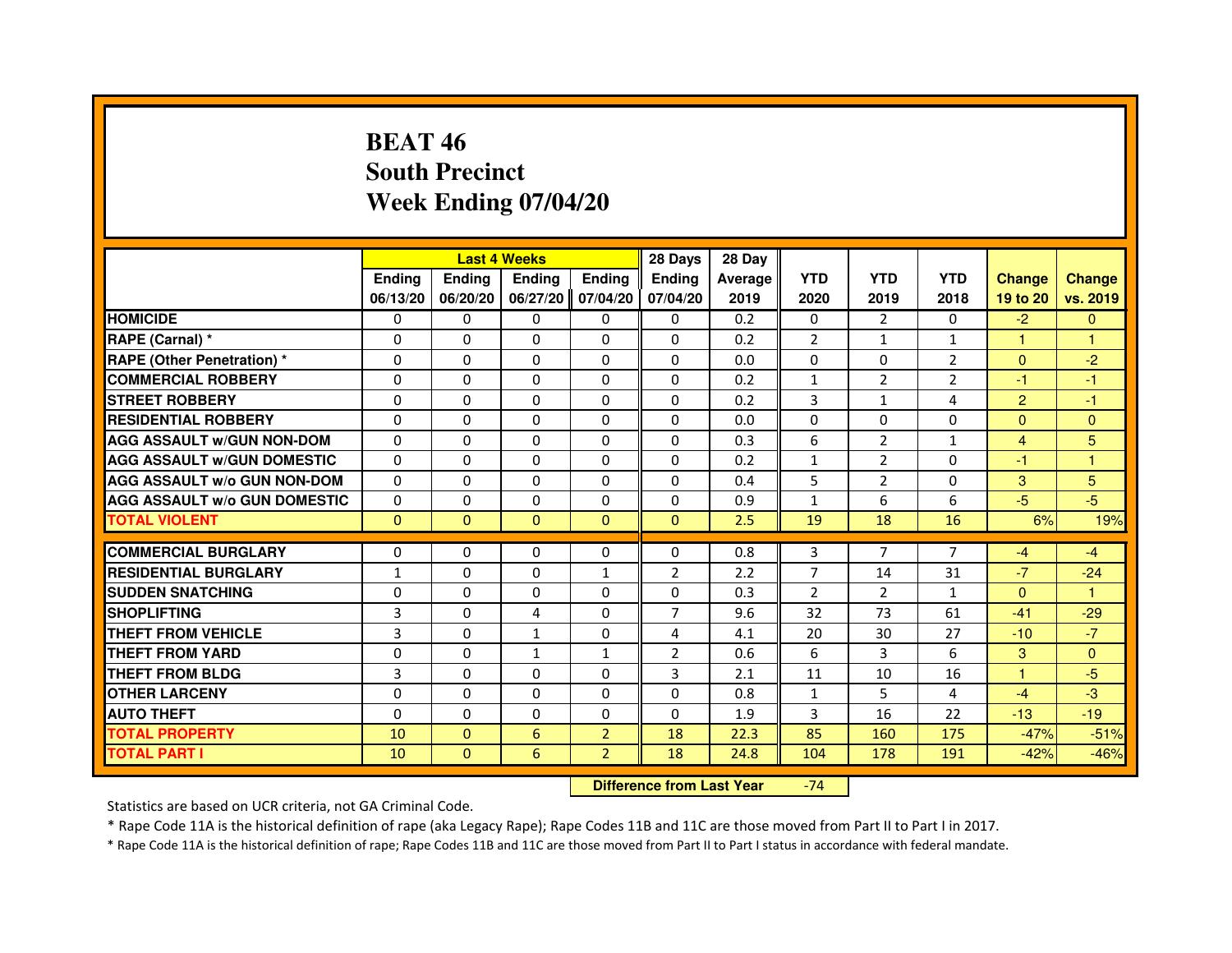# **BEAT 47 South PrecinctWeek Ending 07/04/20**

|                                     |               |                                  | <b>Last 4 Weeks</b> |              | 28 Days        | 28 Day  |                |              |                 |                |               |
|-------------------------------------|---------------|----------------------------------|---------------------|--------------|----------------|---------|----------------|--------------|-----------------|----------------|---------------|
|                                     | <b>Ending</b> | <b>Ending</b>                    | Ending              | Ending       | Ending         | Average | <b>YTD</b>     | <b>YTD</b>   | <b>YTD</b>      | <b>Change</b>  | <b>Change</b> |
|                                     | 06/13/20      | 06/20/20                         | 06/27/20            | 07/04/20     | 07/04/20       | 2019    | 2020           | 2019         | 2018            | 19 to 20       | vs. 2018      |
| <b>HOMICIDE</b>                     | 0             | 0                                | 0                   | 0            | $\mathbf{0}$   | 0.0     | $\Omega$       | 0            | $\Omega$        | $\mathbf{0}$   | $\mathbf{0}$  |
| RAPE (Carnal) *                     | 0             | 0                                | 0                   | $\mathbf{0}$ | 0              | 0.0     | 0              | 0            | 0               | $\mathbf{0}$   | $\mathbf{0}$  |
| RAPE (Other Penetration) *          | 0             | 0                                | $\Omega$            | $\Omega$     | $\mathbf{0}$   | 0.0     | $\Omega$       | $\Omega$     | $\mathbf{1}$    | $\Omega$       | $-1$          |
| <b>COMMERCIAL ROBBERY</b>           | 0             | $\Omega$                         | $\Omega$            | $\Omega$     | 0              | 0.0     | $\Omega$       | $\Omega$     | $\Omega$        | $\Omega$       | $\mathbf{0}$  |
| <b>STREET ROBBERY</b>               | $\Omega$      | $\Omega$                         | $\Omega$            | $\Omega$     | $\Omega$       | 0.1     | $\Omega$       | $\Omega$     | $\Omega$        | $\Omega$       | $\Omega$      |
| <b>RESIDENTIAL ROBBERY</b>          | 0             | 0                                | 0                   | 0            | 0              | 0.0     | 1              | 0            | $\Omega$        | $\mathbf{1}$   | 1             |
| <b>AGG ASSAULT w/GUN NON-GUN</b>    | $\Omega$      | $\Omega$                         | $\Omega$            | $\Omega$     | $\Omega$       | 0.2     | $\Omega$       | $\Omega$     | $\Omega$        | $\Omega$       | $\Omega$      |
| <b>AGG ASSAULT W/GUN DOMESTIC</b>   | $\Omega$      | $\Omega$                         | $\Omega$            | $\Omega$     | $\Omega$       | 0.1     | $\Omega$       | $\Omega$     | $\Omega$        | $\Omega$       | $\Omega$      |
| <b>AGG ASSAULT W/o GUN NON-DOM</b>  | $\Omega$      | $\Omega$                         | $\Omega$            | $\Omega$     | $\Omega$       | 0.3     | $\Omega$       | 3            | $\Omega$        | $-3$           | $\Omega$      |
| <b>AGG ASSAULT w/o GUN DOMESTIC</b> | $\Omega$      | $\Omega$                         | 0                   | $\Omega$     | $\Omega$       | 0.4     | $\Omega$       | 3            | $\Omega$        | $-3$           | $\Omega$      |
| <b>TOTAL VIOLENT</b>                | $\mathbf{0}$  | $\mathbf{0}$                     | $\mathbf 0$         | $\mathbf{0}$ | $\mathbf{0}$   | 1.1     | $\mathbf{1}$   | 6            | $\mathbf{1}$    | $-83%$         | 0%            |
| <b>COMMERCIAL BURGLARY</b>          | 0             | 0                                | 0                   | 0            | 0              | 0.1     | 0              | $\mathbf{1}$ | 0               | $-1$           | $\mathbf{0}$  |
| <b>RESIDENTIAL BURGLARY</b>         | 0             | $\Omega$                         | $\Omega$            | $\Omega$     | 0              | 0.3     | $\overline{2}$ | $\mathbf{1}$ | $\overline{7}$  | $\mathbf{1}$   | $-5$          |
| <b>SUDDEN SNATCHING</b>             | $\Omega$      | $\Omega$                         | $\Omega$            | $\Omega$     | $\Omega$       | 0.0     | $\Omega$       | $\Omega$     | $\Omega$        | $\Omega$       | $\mathbf{0}$  |
| <b>SHOPLIFTING</b>                  | 0             | $\Omega$                         | 0                   | $\Omega$     | $\Omega$       | 0.1     | $\Omega$       | $\Omega$     | $\mathbf{1}$    | $\Omega$       | $-1$          |
| <b>THEFT FROM VEHICLE</b>           | 0             | 0                                | $\overline{2}$      | $\Omega$     | $\overline{2}$ | 1.3     | $\overline{7}$ | 8            | 14              | $-1$           | $-7$          |
| <b>THEFT FROM YARD</b>              | $\Omega$      | $\Omega$                         | $\Omega$            | $\Omega$     | $\Omega$       | 0.7     | 5              | 5            | $\overline{2}$  | $\mathbf{0}$   | 3             |
| <b>THEFT FROM BLDG</b>              | $\Omega$      | $\Omega$                         | $\Omega$            | $\Omega$     | $\Omega$       | 0.5     | $\overline{2}$ | $\mathbf{1}$ | 3               | $\mathbf{1}$   | $-1$          |
| <b>OTHER LARCENY</b>                | 0             | $\Omega$                         | 0                   | $\Omega$     | $\mathbf{0}$   | 0.8     | 1              | 5            | $\Omega$        | $-4$           | 1             |
| <b>AUTO THEFT</b>                   | $\Omega$      | $\mathbf{1}$                     | $\Omega$            | $\Omega$     | $\mathbf{1}$   | 0.5     | 5              | 3            | $\overline{a}$  | $\overline{2}$ | $\mathbf{1}$  |
| <b>TOTAL PROPERTY</b>               | $\Omega$      | $\mathbf{1}$                     | $\overline{2}$      | $\Omega$     | 3              | 4.2     | 22             | 24           | 31              | $-8%$          | $-29%$        |
| <b>TOTAL PART I</b>                 | $\mathbf{0}$  | $\mathbf{1}$                     | $\overline{2}$      | $\mathbf{0}$ | 3              | 5.3     | 23             | 30           | 32 <sub>2</sub> | $-23%$         | $-28%$        |
|                                     |               | <b>Difference from Last Year</b> |                     | $-7$         |                |         |                |              |                 |                |               |

 **Difference from Last Year**

Statistics are based on UCR criteria, not GA Criminal Code.

\* Rape Code 11A is the historical definition of rape (aka Legacy Rape); Rape Codes 11B and 11C are those moved from Part II to Part I in 2017.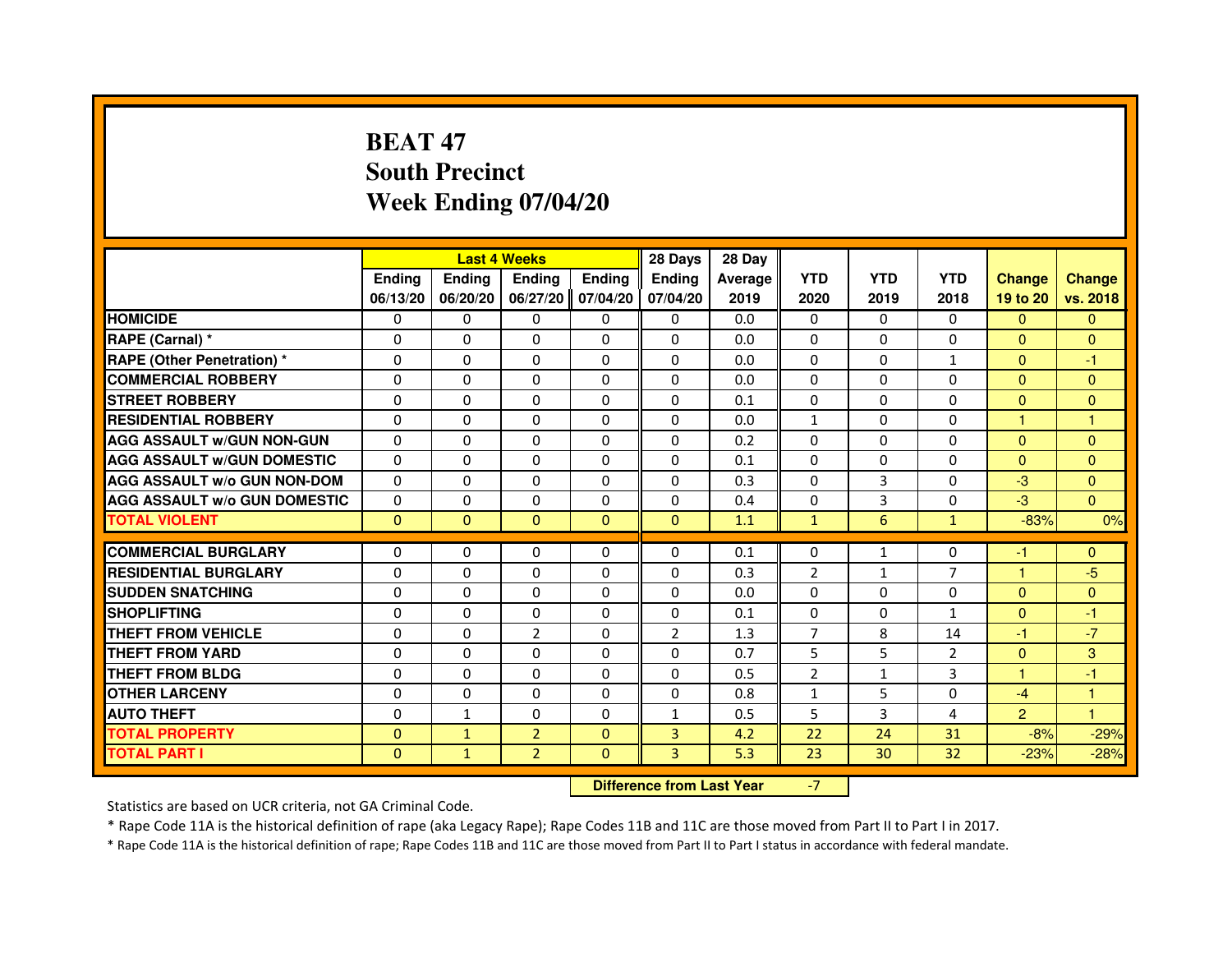#### **BEAT 51 East PrecinctWeek Ending 07/04/20**

|                                     |                |                                  | <b>Last 4 Weeks</b> |                   | 28 Days        | 28 Day  |                |                |                |                      |                |
|-------------------------------------|----------------|----------------------------------|---------------------|-------------------|----------------|---------|----------------|----------------|----------------|----------------------|----------------|
|                                     | <b>Ending</b>  | Ending                           | Ending              | <b>Ending</b>     | <b>Ending</b>  | Average | <b>YTD</b>     | <b>YTD</b>     | <b>YTD</b>     | <b>Change</b>        | <b>Change</b>  |
|                                     | 06/13/20       | 06/20/20                         |                     | 06/27/20 07/04/20 | 07/04/20       | 2019    | 2020           | 2019           | 2018           | 19 to 20             | vs. 2018       |
| <b>HOMICIDE</b>                     | 0              | $\Omega$                         | $\Omega$            | $\mathbf{0}$      | 0              | 0.2     | $\overline{2}$ | $\mathbf{1}$   | $\overline{2}$ | 1                    | $\Omega$       |
| RAPE (Carnal) *                     | 0              | 0                                | 0                   | 0                 | 0              | 0.2     | 0              | $\mathbf{1}$   | $\overline{2}$ | $-1$                 | $-2$           |
| <b>RAPE (Other Penetration) *</b>   | 0              | 0                                | $\Omega$            | $\Omega$          | $\Omega$       | 0.1     | $\Omega$       | $\Omega$       | $\overline{2}$ | $\mathbf{0}$         | $-2$           |
| <b>COMMERCIAL ROBBERY</b>           | $\Omega$       | $\Omega$                         | $\Omega$            | $\Omega$          | $\Omega$       | 0.1     | $\Omega$       | $\Omega$       | $\Omega$       | $\Omega$             | $\Omega$       |
| <b>STREET ROBBERY</b>               | 0              | $\Omega$                         | $\Omega$            | 0                 | $\Omega$       | 1.2     | 3              | $\overline{7}$ | 5              | $-4$                 | $-2$           |
| <b>RESIDENTIAL ROBBERY</b>          | 0              | 0                                | 0                   | 0                 | 0              | 0.2     | $\Omega$       | 0              | $\Omega$       | $\mathbf{0}$         | $\Omega$       |
| <b>AGG ASSAULT w/GUN NON-DOM</b>    | $\Omega$       | $\Omega$                         | $\mathbf{1}$        | $\Omega$          | $\mathbf{1}$   | 1.7     | 10             | 9              | 6              | $\mathbf{1}$         | $\overline{4}$ |
| <b>AGG ASSAULT W/GUN DOMESTIC</b>   | $\Omega$       | 0                                | $\Omega$            | $\Omega$          | $\Omega$       | 0.5     | $\mathbf{1}$   | $\mathbf{1}$   | $\Omega$       | $\Omega$             | $\overline{1}$ |
| <b>AGG ASSAULT w/o GUN NON-DOM</b>  | $\mathbf{0}$   | 0                                | 0                   | 0                 | 0              | 1.5     | 9              | 12             | 10             | $-3$                 | -1             |
| <b>AGG ASSAULT W/o GUN DOMESTIC</b> | $\Omega$       | 0                                | 0                   | 0                 | 0              | 0.8     | 9              | 10             | 4              | $-1$                 | 5              |
| <b>TOTAL VIOLENT</b>                | $\Omega$       | $\mathbf{0}$                     | $\mathbf{1}$        | $\mathbf{0}$      | $\mathbf{1}$   | 6.4     | 34             | 41             | 31             | $-17%$               | 10%            |
| <b>COMMERCIAL BURGLARY</b>          | 0              | 0                                | 0                   | 0                 | 0              | 0.2     | $\overline{2}$ | $\mathbf{1}$   | 4              | -1                   | $-2$           |
| <b>RESIDENTIAL BURGLARY</b>         | $\Omega$       | $\Omega$                         | $\mathbf{1}$        | $\mathbf{1}$      | $\overline{2}$ | 2.8     | 13             | 21             | 10             | $-8$                 | 3              |
| <b>SUDDEN SNATCHING</b>             | 0              | $\Omega$                         | $\Omega$            | $\Omega$          | $\Omega$       | 0.0     | $\Omega$       | $\Omega$       | $\overline{2}$ | $\Omega$             | $-2$           |
| <b>SHOPLIFTING</b>                  | 1              | 0                                | 0                   | 0                 | $\mathbf{1}$   | 2.0     | 11             | 13             | 12             | $-2$                 | $-1$           |
| THEFT FROM VEHICLE                  | $\mathbf{1}$   | 0                                | $\mathbf{1}$        | 0                 | $\overline{2}$ | 2.2     | 17             | 16             | 27             | $\blacktriangleleft$ | $-10$          |
| <b>THEFT FROM YARD</b>              | $\mathbf 0$    | $\mathbf{1}$                     | $\mathbf{1}$        | $\mathbf{1}$      | 3              | 1.2     | 10             | $\overline{7}$ | 11             | 3                    | $-1$           |
| <b>THEFT FROM BLDG</b>              | 0              | $\Omega$                         | $\mathbf{1}$        | $\Omega$          | $\mathbf{1}$   | 1.3     | 14             | $\overline{7}$ | 12             | $\overline{7}$       | $\overline{2}$ |
| <b>OTHER LARCENY</b>                | $\mathbf{1}$   | $\Omega$                         | $\Omega$            | $\Omega$          | $\mathbf{1}$   | 1.4     | 6              | 12             | 9              | $-6$                 | $-3$           |
| <b>AUTO THEFT</b>                   | 0              | 0                                | 0                   | 0                 | 0              | 2.3     | 9              | 16             | 12             | $-7$                 | $-3$           |
| <b>TOTAL PROPERTY</b>               | $\overline{3}$ | $\mathbf{1}$                     | 4                   | $\overline{2}$    | 10             | 13.3    | 82             | 93             | 99             | $-12%$               | $-17%$         |
| <b>TOTAL PART I</b>                 | 3              | $\mathbf{1}$                     | 5                   | $\overline{2}$    | 11             | 19.8    | 116            | 134            | 130            | $-13%$               | $-11%$         |
|                                     |                | <b>Difference from Last Year</b> |                     | $-18$             |                |         |                |                |                |                      |                |

#### **Difference from Last Year**

Statistics are based on UCR criteria, not GA Criminal Code.

\* Rape Code 11A is the historical definition of rape (aka Legacy Rape); Rape Codes 11B and 11C are those moved from Part II to Part I in 2017.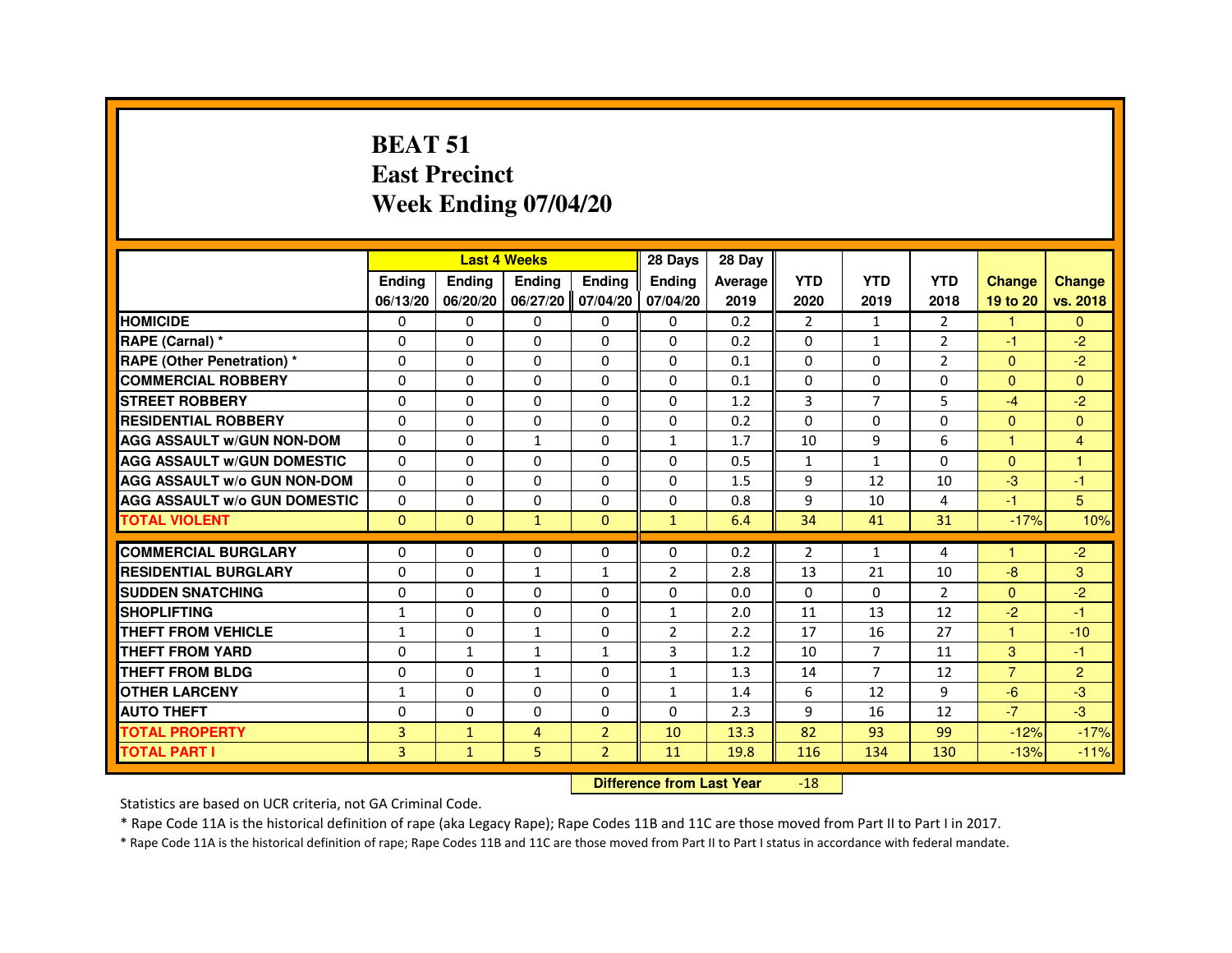# **BEAT 52 East PrecinctWeek Ending 07/04/20**

|                                     |                |                | <b>Last 4 Weeks</b> |                   | 28 Days        | 28 Day  |                |                |                |                |                |
|-------------------------------------|----------------|----------------|---------------------|-------------------|----------------|---------|----------------|----------------|----------------|----------------|----------------|
|                                     | <b>Endina</b>  | <b>Endina</b>  | <b>Endina</b>       | Ending            | <b>Endina</b>  | Average | <b>YTD</b>     | <b>YTD</b>     | <b>YTD</b>     | <b>Change</b>  | <b>Change</b>  |
|                                     | 06/13/20       | 06/20/20       |                     | 06/27/20 07/04/20 | 07/04/20       | 2019    | 2020           | 2019           | 2018           | 19 to 20       | vs. 2018       |
| <b>HOMICIDE</b>                     | 0              | 0              | $\mathbf{0}$        | 0                 | 0              | 0.1     | $\mathbf{0}$   | 0              | $\mathbf{0}$   | $\mathbf{0}$   | $\mathbf{0}$   |
| RAPE (Carnal) *                     | $\Omega$       | $\Omega$       | $\Omega$            | $\Omega$          | $\Omega$       | 0.3     | $\Omega$       | 2              | $\overline{2}$ | $-2$           | $-2$           |
| <b>RAPE (Other Penetration) *</b>   | 0              | $\Omega$       | 0                   | $\Omega$          | $\Omega$       | 0.0     | $\Omega$       | $\Omega$       | $\Omega$       | $\Omega$       | $\Omega$       |
| <b>COMMERCIAL ROBBERY</b>           | 0              | 0              | 0                   | 0                 | $\Omega$       | 0.2     | $\Omega$       | $\mathbf{1}$   | $\mathbf{1}$   | $-1$           | $-1$           |
| <b>STREET ROBBERY</b>               | 0              | 1              | 0                   | 0                 | $\mathbf{1}$   | 0.9     | $\overline{2}$ | 6              | $\overline{2}$ | $-4$           | $\Omega$       |
| <b>RESIDENTIAL ROBBERY</b>          | 0              | $\Omega$       | $\Omega$            | $\Omega$          | $\Omega$       | 0.2     | $\Omega$       | $\overline{2}$ | $\Omega$       | $-2$           | $\Omega$       |
| <b>AGG ASSAULT W/GUN NON-DOM</b>    | $\Omega$       | $\mathbf 0$    | $\mathbf{1}$        | $\Omega$          | $\mathbf{1}$   | 1.1     | 4              | 5              | 4              | $-1$           | $\mathbf{0}$   |
| <b>AGG ASSAULT W/GUN DOMESTIC</b>   | 0              | 0              | 0                   | $\mathbf{1}$      | $\mathbf{1}$   | 0.2     | 3              | 2              | $\mathbf{1}$   | $\mathbf{1}$   | $\overline{2}$ |
| <b>AGG ASSAULT W/o GUN NON-DOM</b>  | 0              | 1              | 1                   | $\Omega$          | $\overline{2}$ | 0.8     | 9              | 8              | 4              | 1              | 5              |
| <b>AGG ASSAULT W/o GUN DOMESTIC</b> | $\Omega$       | $\mathbf{1}$   | 0                   | $\Omega$          | $\mathbf{1}$   | 0.8     | 9              | 6              | 4              | 3              | 5              |
| <b>TOTAL VIOLENT</b>                | $\Omega$       | 3              | $\overline{2}$      | $\mathbf{1}$      | 6              | 4.6     | 27             | 32             | 18             | $-16%$         | 50%            |
|                                     |                |                |                     |                   |                |         |                |                |                |                |                |
| <b>COMMERCIAL BURGLARY</b>          | 0              | 0              | 0                   | 0                 | $\Omega$       | 0.1     | 2              | $\Omega$       | 2              | $\overline{2}$ | $\Omega$       |
| <b>RESIDENTIAL BURGLARY</b>         | $\mathbf{1}$   | 3              | 0                   | $\mathbf{1}$      | 5              | 4.4     | 14             | 29             | 29             | $-15$          | $-15$          |
| <b>SUDDEN SNATCHING</b>             | 0              | 0              | 0                   | $\Omega$          | $\Omega$       | 0.2     | $\overline{2}$ | $\mathbf{1}$   | $\mathbf{1}$   | 1              | 1              |
| <b>SHOPLIFTING</b>                  | 0              | 0              | 0                   | $\Omega$          | $\Omega$       | 0.5     | $\overline{7}$ | $\overline{2}$ | $\overline{2}$ | 5              | 5              |
| <b>THEFT FROM VEHICLE</b>           | $\mathbf{1}$   | $\Omega$       | 4                   | 3                 | 8              | 4.9     | 38             | 32             | 16             | 6              | 22             |
| <b>THEFT FROM YARD</b>              | $\Omega$       | $\overline{2}$ | $\Omega$            | $\Omega$          | $\overline{2}$ | 2.5     | 19             | 19             | 9              | $\Omega$       | 10             |
| <b>THEFT FROM BLDG</b>              | 0              | 1              | 0                   | 1                 | $\overline{2}$ | 2.8     | 13             | 20             | 10             | $-7$           | 3              |
| <b>OTHER LARCENY</b>                | 0              | $\mathbf{1}$   | 1                   | $\Omega$          | $\overline{2}$ | 0.8     | 9              | 4              | 6              | 5              | 3              |
| <b>AUTO THEFT</b>                   | $\mathbf 0$    | 0              | $\Omega$            | $\Omega$          | $\Omega$       | 2.0     | $\overline{7}$ | 14             | 15             | $-7$           | -8             |
| <b>TOTAL PROPERTY</b>               | $\overline{2}$ | $\overline{7}$ | 5                   | 5                 | 19             | 18.3    | 111            | 121            | 90             | $-8%$          | 23%            |
| <b>TOTAL PART I</b>                 | $\overline{2}$ | 10             | $\overline{7}$      | 6                 | 25             | 22.9    | 138            | 153            | 108            | $-10%$         | 28%            |

 **Difference from Last Year**-15

Statistics are based on UCR criteria, not GA Criminal Code.

\* Rape Code 11A is the historical definition of rape (aka Legacy Rape); Rape Codes 11B and 11C are those moved from Part II to Part I in 2017.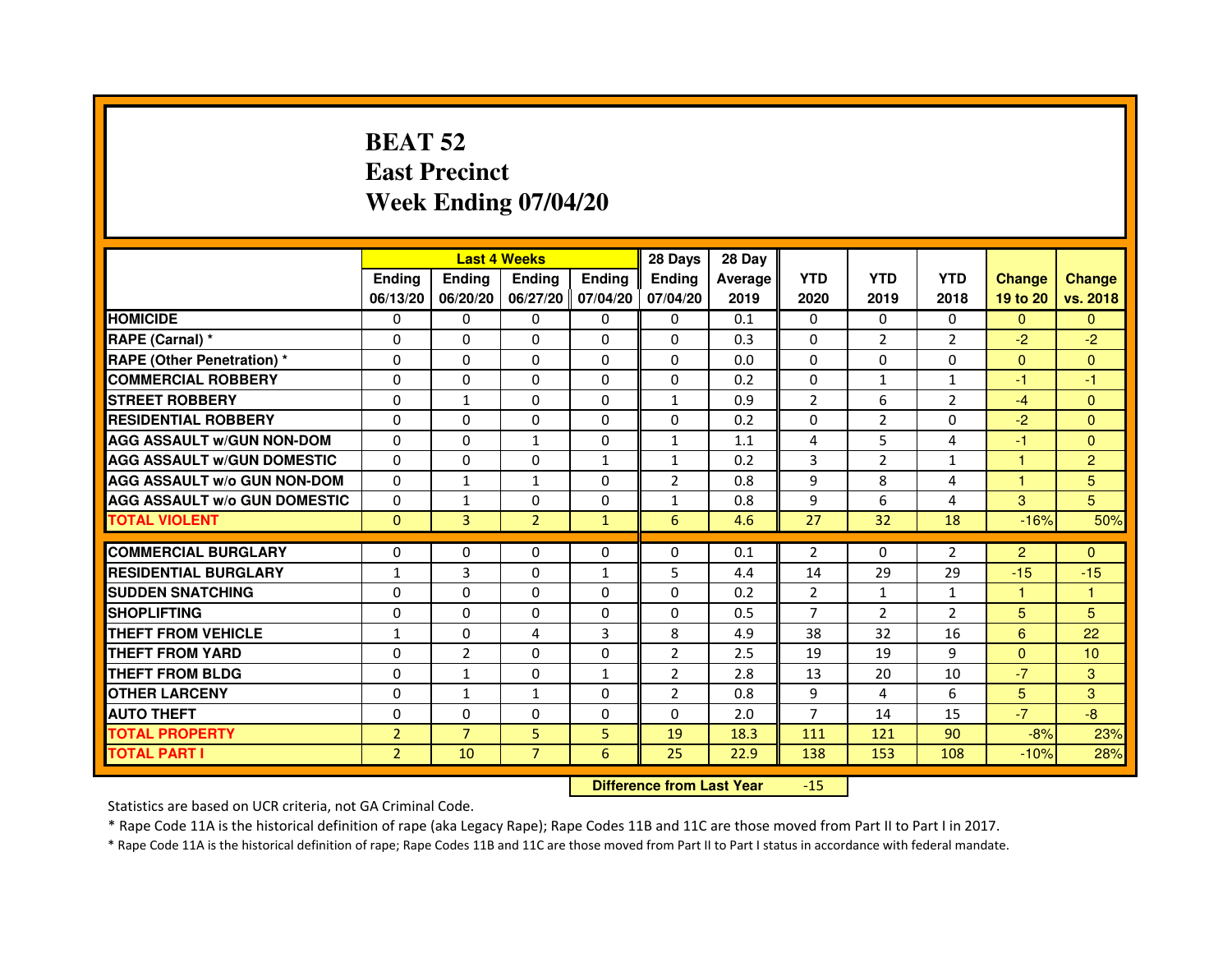# **BEAT 53 East PrecinctWeek Ending 07/04/20**

|                                     |                |                                  | <b>Last 4 Weeks</b> |                | 28 Days        | 28 Day  |                |                |                |                      |                |
|-------------------------------------|----------------|----------------------------------|---------------------|----------------|----------------|---------|----------------|----------------|----------------|----------------------|----------------|
|                                     | <b>Ending</b>  | <b>Ending</b>                    | <b>Ending</b>       | <b>Ending</b>  | Ending         | Average | <b>YTD</b>     | <b>YTD</b>     | <b>YTD</b>     | <b>Change</b>        | <b>Change</b>  |
|                                     | 06/13/20       | 06/20/20                         | 06/27/20            | 07/04/20       | 07/04/20       | 2019    | 2020           | 2019           | 2018           | 19 to 20             | vs. 2018       |
| <b>HOMICIDE</b>                     | $\Omega$       | $\Omega$                         | $\mathbf{0}$        | 0              | 0              | 0.0     | $\Omega$       | $\Omega$       | $\Omega$       | $\mathbf{0}$         | $\mathbf{0}$   |
| RAPE (Carnal) *                     | 0              | 0                                | 0                   | 0              | 0              | 0.0     | 0              | 0              | $\overline{2}$ | $\mathbf{0}$         | $-2$           |
| <b>RAPE (Other Penetration) *</b>   | $\Omega$       | $\Omega$                         | $\Omega$            | $\Omega$       | $\Omega$       | 0.1     | 1              | $\Omega$       | $\Omega$       | $\mathbf{1}$         | $\mathbf{1}$   |
| <b>COMMERCIAL ROBBERY</b>           | $\Omega$       | $\Omega$                         | $\Omega$            | $\Omega$       | 0              | 0.0     | 0              | $\Omega$       | $\Omega$       | $\Omega$             | $\mathbf{0}$   |
| <b>STREET ROBBERY</b>               | $\Omega$       | $\overline{2}$                   | $\Omega$            | $\Omega$       | $\overline{2}$ | 0.8     | 3              | 4              | 4              | $-1$                 | $-1$           |
| <b>RESIDENTIAL ROBBERY</b>          | 0              | 0                                | 0                   | 0              | 0              | 0.0     | $\mathbf{1}$   | 0              | $\Omega$       | $\blacktriangleleft$ | 1              |
| <b>AGG ASSAULT w/GUN NON-DOM</b>    | $\Omega$       | $\Omega$                         | $\Omega$            | $\mathbf{1}$   | $\mathbf{1}$   | 1.3     | $\overline{7}$ | 5              | 3              | $\overline{2}$       | 4              |
| <b>AGG ASSAULT W/GUN DOMESTIC</b>   | $\Omega$       | $\Omega$                         | $\Omega$            | $\Omega$       | $\Omega$       | 0.2     | 3              | $\overline{2}$ | $\mathbf{1}$   | $\mathbf{1}$         | $\overline{c}$ |
| <b>AGG ASSAULT w/o GUN NON-DOM</b>  | $\Omega$       | $\Omega$                         | $\mathbf{1}$        | $\Omega$       | $\mathbf{1}$   | 0.6     | 9              | 4              | 5              | 5                    | 4              |
| <b>AGG ASSAULT W/o GUN DOMESTIC</b> | $\mathbf{1}$   | $\Omega$                         | $\mathbf{1}$        | $\mathbf{1}$   | $\overline{3}$ | 1.7     | 9              | 12             | 4              | $-3$                 | 5              |
| <b>TOTAL VIOLENT</b>                | $\mathbf{1}$   | $\overline{2}$                   | $\overline{2}$      | $\overline{2}$ | $\overline{7}$ | 4.7     | 33             | 27             | 19             | 22%                  | 74%            |
| <b>COMMERCIAL BURGLARY</b>          | 0              | 0                                | 0                   | 0              | 0              | 0.2     | $\overline{2}$ | 1              | 2              | 1                    | $\mathbf{0}$   |
| <b>RESIDENTIAL BURGLARY</b>         | $\mathbf{1}$   | $\Omega$                         | $\mathbf{1}$        | $\Omega$       | $\overline{2}$ | 3.8     | 13             | 29             | 22             | $-16$                | $-9$           |
| <b>SUDDEN SNATCHING</b>             | $\Omega$       | $\Omega$                         | $\Omega$            | $\Omega$       | $\Omega$       | 0.2     | $\Omega$       | $\mathbf{1}$   | $\mathbf{1}$   | $-1$                 | $-1$           |
| <b>SHOPLIFTING</b>                  | 0              | $\Omega$                         | $\Omega$            | 0              | 0              | 0.3     | $\mathbf{1}$   | $\mathbf{1}$   | 9              | $\mathbf{0}$         | $-8$           |
| <b>THEFT FROM VEHICLE</b>           | 1              | 0                                | $\mathbf{1}$        | $\Omega$       | $\overline{2}$ | 3.7     | 20             | 26             | 28             | $-6$                 | $-8$           |
| <b>THEFT FROM YARD</b>              | $\mathbf{1}$   | $\Omega$                         | 3                   | $\Omega$       | 4              | 1.4     | 9              | 4              | 16             | $5\phantom{.}$       | $-7$           |
| <b>THEFT FROM BLDG</b>              | $\Omega$       | $\overline{2}$                   | $\Omega$            | $\Omega$       | $\overline{2}$ | 2.7     | 15             | 17             | 21             | $-2$                 | $-6$           |
| <b>OTHER LARCENY</b>                | 0              | $\Omega$                         | $\Omega$            | $\Omega$       | 0              | 1.1     | 3              | 9              | 5              | $-6$                 | $-2$           |
| <b>AUTO THEFT</b>                   | $\mathbf{1}$   | $\Omega$                         | $\mathbf{1}$        | $\Omega$       | $\overline{2}$ | 1.3     | 10             | 12             | 15             | $-2$                 | $-5$           |
| <b>TOTAL PROPERTY</b>               | $\overline{4}$ | $\overline{2}$                   | 6                   | $\mathbf{0}$   | 12             | 14.6    | 73             | 100            | 119            | $-27%$               | $-39%$         |
| <b>TOTAL PART I</b>                 | 5              | $\overline{4}$                   | 8                   | $\overline{2}$ | 19             | 19.3    | 106            | 127            | 138            | $-17%$               | $-23%$         |
|                                     |                | <b>Difference from Last Year</b> |                     | $-21$          |                |         |                |                |                |                      |                |

 **Difference from Last Year**

Statistics are based on UCR criteria, not GA Criminal Code.

\* Rape Code 11A is the historical definition of rape (aka Legacy Rape); Rape Codes 11B and 11C are those moved from Part II to Part I in 2017.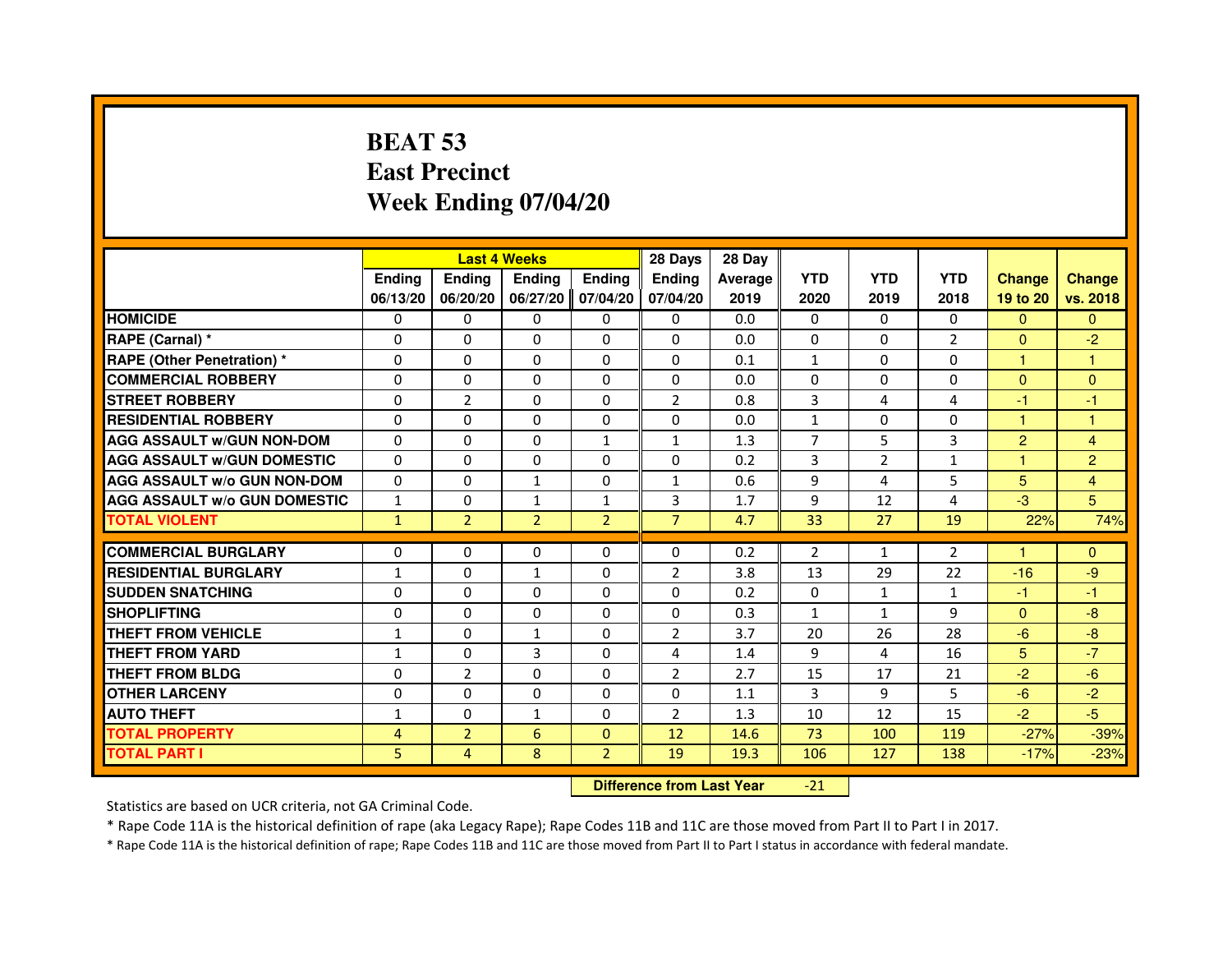# **BEAT 54 East PrecinctWeek Ending 07/04/20**

|                                     |               | <b>Last 4 Weeks</b> |                |                   | 28 Days        | 28 Day  |                |              |                |                |                |
|-------------------------------------|---------------|---------------------|----------------|-------------------|----------------|---------|----------------|--------------|----------------|----------------|----------------|
|                                     | <b>Endina</b> | Ending              | <b>Endina</b>  | <b>Ending</b>     | <b>Endina</b>  | Average | <b>YTD</b>     | <b>YTD</b>   | <b>YTD</b>     | <b>Change</b>  | <b>Change</b>  |
|                                     | 06/13/20      | 06/20/20            |                | 06/27/20 07/04/20 | 07/04/20       | 2019    | 2020           | 2019         | 2018           | 19 to 20       | vs. 2018       |
| <b>HOMICIDE</b>                     | 0             | 0                   | 0              | 0                 | 0              | 0.0     | $\mathbf{0}$   | $\Omega$     | 4              | $\mathbf{0}$   | $-4$           |
| RAPE (Carnal) *                     | $\Omega$      | $\Omega$            | $\Omega$       | $\Omega$          | $\Omega$       | 0.2     | $\Omega$       | $\mathbf{1}$ | $\Omega$       | $-1$           | $\Omega$       |
| <b>RAPE (Other Penetration) *</b>   | 0             | 0                   | $\Omega$       | $\Omega$          | $\Omega$       | 0.0     | $\overline{2}$ | $\Omega$     | $\Omega$       | $\overline{2}$ | $\overline{2}$ |
| <b>COMMERCIAL ROBBERY</b>           | 0             | 0                   | 0              | $\Omega$          | $\Omega$       | 0.3     | 4              | $\mathbf{1}$ | 1              | 3              | 3              |
| <b>STREET ROBBERY</b>               | 0             | $\Omega$            | 0              | $\Omega$          | 0              | 0.7     | $\overline{2}$ | 4            | 5              | $-2$           | -3             |
| <b>RESIDENTIAL ROBBERY</b>          | 0             | $\Omega$            | 0              | 0                 | 0              | 0.2     | 0              | $\Omega$     | $\mathbf{1}$   | $\Omega$       | $-1$           |
| <b>AGG ASSAULT W/GUN NON-DOM</b>    | $\Omega$      | $\mathbf 0$         | $\Omega$       | $\Omega$          | $\Omega$       | 1.7     | 4              | 10           | 6              | $-6$           | $-2$           |
| <b>AGG ASSAULT W/GUN DOMESTIC</b>   | $\Omega$      | $\Omega$            | 0              | 0                 | 0              | 0.2     | $\mathbf{1}$   | $\mathbf{1}$ | $\mathbf{1}$   | $\Omega$       | $\Omega$       |
| <b>AGG ASSAULT W/o GUN NON-DOM</b>  | $\Omega$      | $\mathbf{1}$        | $\Omega$       | 0                 | 1              | 0.8     | 3              | 5            | 7              | $-2$           | $-4$           |
| <b>AGG ASSAULT W/o GUN DOMESTIC</b> | $\Omega$      | $\mathbf{1}$        | 0              | $\Omega$          | 1              | 0.2     | 5              | 5            | $\overline{4}$ | $\Omega$       | 1              |
| <b>TOTAL VIOLENT</b>                | $\Omega$      | $\overline{2}$      | $\Omega$       | $\mathbf{0}$      | $\overline{2}$ | 4.2     | 21             | 27           | 29             | $-22%$         | $-28%$         |
|                                     |               |                     |                |                   |                |         |                |              |                |                |                |
| <b>COMMERCIAL BURGLARY</b>          | 0             | $\mathbf{1}$        | $\Omega$       | $\Omega$          | $\mathbf{1}$   | 0.5     | $\mathbf{1}$   | 3            | $\overline{2}$ | $-2$           | $-1$           |
| <b>RESIDENTIAL BURGLARY</b>         | 0             | 0                   | 1              | $\mathbf{1}$      | $\overline{2}$ | 2.9     | 15             | 20           | 32             | $-5$           | $-17$          |
| <b>SUDDEN SNATCHING</b>             | 0             | 0                   | $\Omega$       | $\Omega$          | $\Omega$       | 0.3     | $\Omega$       | 3            | $\Omega$       | $-3$           | $\Omega$       |
| <b>SHOPLIFTING</b>                  | $\mathbf 0$   | 1                   | $\overline{2}$ | $\overline{2}$    | 5              | 3.1     | 31             | 17           | 42             | 14             | $-11$          |
| <b>THEFT FROM VEHICLE</b>           | 0             | $\Omega$            | $\Omega$       | $\overline{2}$    | $\overline{2}$ | 6.4     | 28             | 52           | 22             | $-24$          | 6              |
| <b>THEFT FROM YARD</b>              | $\Omega$      | 0                   | $\Omega$       | $\Omega$          | $\Omega$       | 2.1     | 6              | 13           | 16             | $-7$           | $-10$          |
| <b>THEFT FROM BLDG</b>              | 0             | 1                   | 1              | 1                 | 3              | 2.2     | 14             | 6            | 21             | 8              | $-7$           |
| <b>OTHER LARCENY</b>                | 0             | 0                   | $\Omega$       | $\Omega$          | $\Omega$       | 0.5     | 7              | 3            | 6              | $\overline{4}$ | 1              |
| <b>AUTO THEFT</b>                   | $\mathbf 0$   | 1                   | 1              | 3                 | 5              | 2.4     | 14             | 18           | 18             | $-4$           | $-4$           |
| <b>TOTAL PROPERTY</b>               | 0             | 4                   | 5              | 9                 | 18             | 20.6    | 116            | 135          | 159            | $-14%$         | $-27%$         |
| <b>TOTAL PART I</b>                 | $\Omega$      | 6                   | 5              | 9                 | 20             | 24.8    | 137            | 162          | 188            | $-15%$         | $-27%$         |

 **Difference from Last Year**-25

Statistics are based on UCR criteria, not GA Criminal Code.

\* Rape Code 11A is the historical definition of rape (aka Legacy Rape); Rape Codes 11B and 11C are those moved from Part II to Part I in 2017.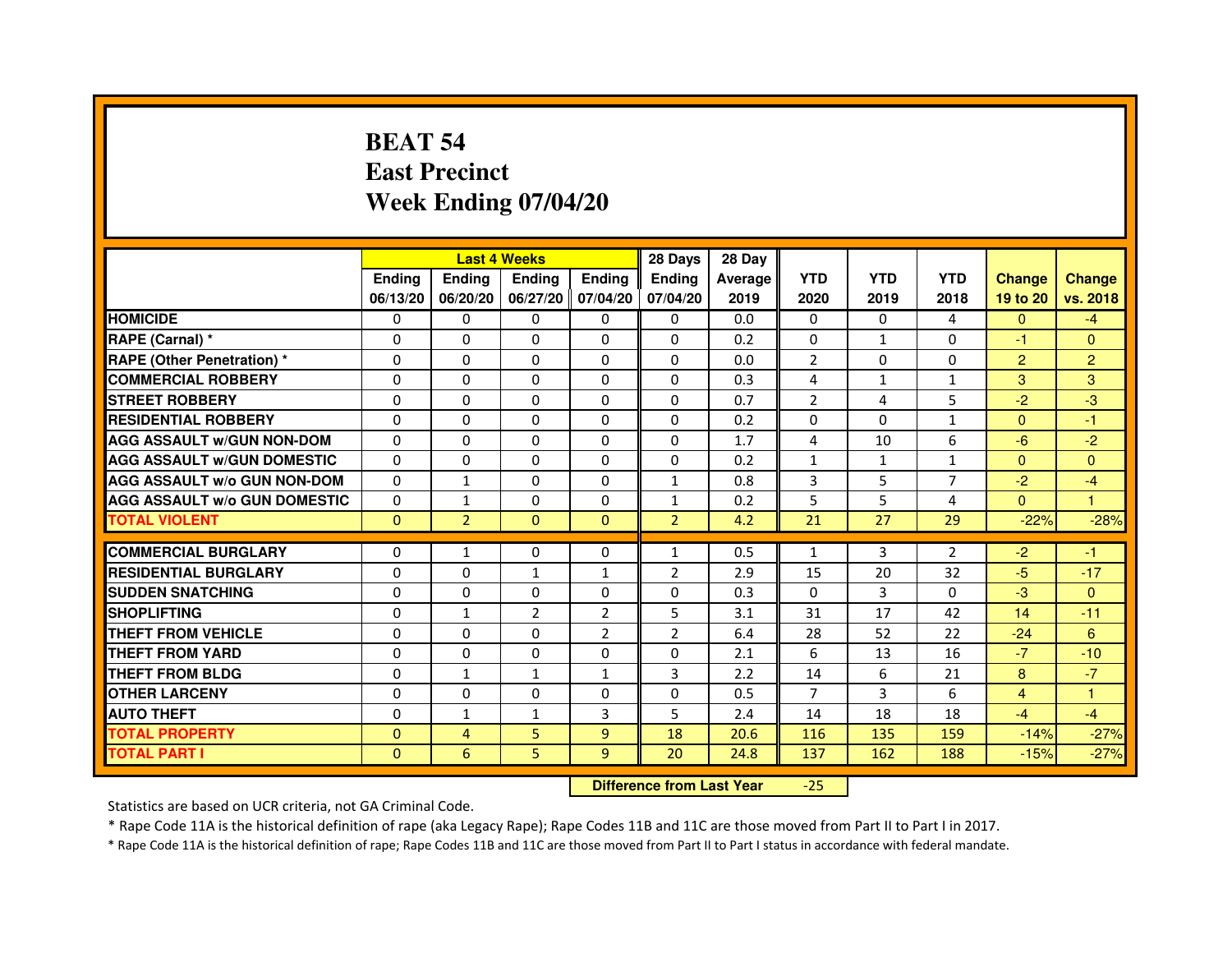# **BEAT 55 East PrecinctWeek Ending 07/04/20**

|                                     |                |                                  | <b>Last 4 Weeks</b> |                | 28 Days        | 28 Day  |                |                |              |               |                |
|-------------------------------------|----------------|----------------------------------|---------------------|----------------|----------------|---------|----------------|----------------|--------------|---------------|----------------|
|                                     | <b>Ending</b>  | <b>Ending</b>                    | <b>Ending</b>       | Ending         | Ending         | Average | <b>YTD</b>     | <b>YTD</b>     | <b>YTD</b>   | <b>Change</b> | <b>Change</b>  |
|                                     | 06/13/20       | 06/20/20                         | 06/27/20            | 07/04/20       | 07/04/20       | 2019    | 2020           | 2019           | 2018         | 19 to 20      | vs. 2018       |
| <b>HOMICIDE</b>                     | $\Omega$       | $\Omega$                         | 0                   | 0              | 0              | 0.0     | $\mathbf{1}$   | $\Omega$       | $\mathbf{1}$ | $\mathbf{1}$  | $\Omega$       |
| RAPE (Carnal) *                     | $\Omega$       | $\mathbf{0}$                     | 0                   | 0              | 0              | 0.2     | 0              | $\overline{2}$ | 0            | $-2$          | $\mathbf{0}$   |
| RAPE (Other Penetration) *          | $\Omega$       | 0                                | $\Omega$            | $\Omega$       | $\Omega$       | 0.0     | $\Omega$       | $\Omega$       | $\Omega$     | $\Omega$      | $\overline{0}$ |
| <b>COMMERCIAL ROBBERY</b>           | $\Omega$       | $\Omega$                         | $\Omega$            | 0              | 0              | 0.1     | 0              | $\Omega$       | $\Omega$     | $\mathbf{0}$  | $\mathbf{0}$   |
| <b>STREET ROBBERY</b>               | $\Omega$       | $\Omega$                         | $\Omega$            | $\mathbf{1}$   | $\mathbf{1}$   | 0.3     | 3              | $\overline{2}$ | 4            | 1             | $-1$           |
| <b>RESIDENTIAL ROBBERY</b>          | 0              | 0                                | 0                   | 0              | 0              | 0.1     | 0              | $\mathbf{1}$   | $\Omega$     | $-1$          | $\mathbf{0}$   |
| <b>AGG ASSAULT w/GUN NON- DOM</b>   | $\Omega$       | $\Omega$                         | $\Omega$            | $\Omega$       | $\Omega$       | 0.2     | $\mathbf{1}$   | $\overline{2}$ | 4            | $-1$          | $-3$           |
| <b>AGG ASSAULT W/GUN DOMESTIC</b>   | $\Omega$       | $\Omega$                         | $\Omega$            | $\Omega$       | $\Omega$       | 0.3     | $\Omega$       | 4              | $\mathbf{1}$ | $-4$          | $-1$           |
| <b>AGG ASSAULT W/o GUN NON-DOM</b>  | $\Omega$       | $\Omega$                         | $\Omega$            | $\Omega$       | $\Omega$       | 0.4     | $\overline{2}$ | $\overline{2}$ | $\mathbf{1}$ | $\Omega$      | 1              |
| <b>AGG ASSAULT W/o GUN DOMESTIC</b> | $\Omega$       | $\Omega$                         | $\mathbf{1}$        | $\Omega$       | $\mathbf{1}$   | 0.4     | $\overline{2}$ | 4              | $\mathbf{1}$ | $-2$          | 1              |
| <b>TOTAL VIOLENT</b>                | $\mathbf{0}$   | $\mathbf{0}$                     | $\mathbf{1}$        | $\mathbf{1}$   | $\overline{2}$ | 2.0     | 9              | 17             | 12           | $-47%$        | $-25%$         |
| <b>COMMERCIAL BURGLARY</b>          | $\mathbf{0}$   | 0                                | 0                   | $\overline{2}$ | 2              | 0.5     | 4              | 4              | 4            | $\Omega$      | $\mathbf{0}$   |
| <b>RESIDENTIAL BURGLARY</b>         | $\Omega$       | $\Omega$                         | $\Omega$            | $\Omega$       | $\mathbf 0$    | 1.8     | 5              | 10             | 10           | $-5$          | $-5$           |
| <b>SUDDEN SNATCHING</b>             | $\Omega$       | $\Omega$                         | $\Omega$            | $\Omega$       | $\Omega$       | 0.2     | $\Omega$       | $\mathbf{1}$   | $\mathbf{1}$ | $-1$          | $-1$           |
| <b>SHOPLIFTING</b>                  | $\mathbf{1}$   | $\mathbf{1}$                     | $\Omega$            | $\overline{2}$ | 4              | 16.0    | 85             | 126            | 110          | $-41$         | $-25$          |
| THEFT FROM VEHICLE                  | $\Omega$       | $\Omega$                         | $\Omega$            | $\Omega$       | 0              | 3.6     | 14             | 20             | 25           | $-6$          | $-11$          |
| <b>THEFT FROM YARD</b>              | $\Omega$       | $\Omega$                         | $\mathbf{1}$        | $\mathbf{1}$   | $\overline{2}$ | 1.3     | 9              | 10             | 14           | $-1$          | $-5$           |
| <b>THEFT FROM BLDG</b>              | $\mathbf{1}$   | $\Omega$                         | $\Omega$            | $\mathbf{1}$   | $\overline{2}$ | 1.8     | 8              | 9              | 10           | $-1$          | $-2$           |
| <b>OTHER LARCENY</b>                | $\mathbf{0}$   | $\Omega$                         | $\Omega$            | $\Omega$       | $\Omega$       | 0.3     | $\overline{2}$ | $\overline{2}$ | 2            | $\mathbf{0}$  | $\Omega$       |
| <b>AUTO THEFT</b>                   | $\Omega$       | $\Omega$                         | $\mathbf{1}$        | $\Omega$       | $\mathbf{1}$   | 0.8     | 6              | 6              | 10           | $\Omega$      | $-4$           |
| <b>TOTAL PROPERTY</b>               | $\overline{2}$ | $\mathbf{1}$                     | $\overline{2}$      | $6\phantom{1}$ | 11             | 26.2    | 133            | 188            | 186          | $-29%$        | $-28%$         |
| <b>TOTAL PART I</b>                 | $\overline{2}$ | $\mathbf{1}$                     | $\overline{3}$      | $\overline{7}$ | 13             | 28.2    | 142            | 205            | 198          | $-31%$        | $-28%$         |
|                                     |                | <b>Difference from Last Year</b> |                     | $-63$          |                |         |                |                |              |               |                |

 **Difference from Last Year**

Statistics are based on UCR criteria, not GA Criminal Code.

\* Rape Code 11A is the historical definition of rape (aka Legacy Rape); Rape Codes 11B and 11C are those moved from Part II to Part I in 2017.